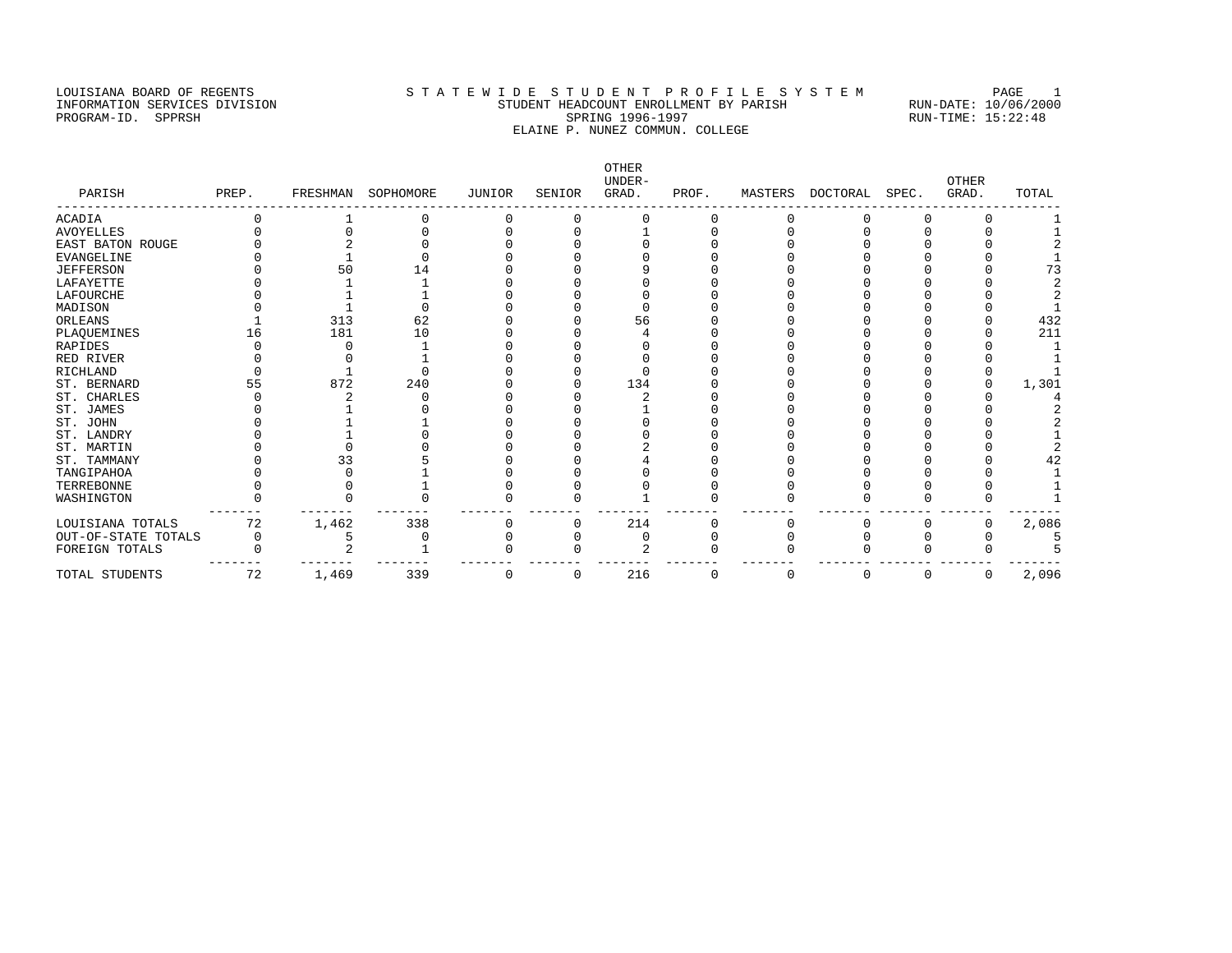#### LOUISIANA BOARD OF REGENTS STATEWIDE STUDENT PROFILE SYSTEM PAGE 2 INFORMATION SERVICES DIVISION STUDENT HEADCOUNT ENROLLMENT BY PARISH RUN-DATE: 10/06/2000 PROGRAM-ID. SPPRSH SPRING 1996-1997 SPRING 1996-1997 RUN-TIME: 15:22:48 DELGADO COMMUNITY COLLEGE

OTHER UNDER- OTHER PARISH PREP. FRESHMAN SOPHOMORE JUNIOR SENIOR GRAD. PROF. MASTERS DOCTORAL SPEC. GRAD. TOTAL ------------------------------------------------------------------------------------------------------------------------------------ ACADIA 0 5 2 0 0 2 0 0 0 0 0 9 ALLEN 0 2 0 0 0 0 0 0 0 0 0 2 ASCENSION 0 18 2 0 0 5 0 0 0 0 0 25 ASSUMPTION 0 4 1 0 0 1 0 0 0 0 0 6 AVOYELLES 0 1 1 0 0 1 0 0 0 0 0 3 BEAUREGARD 0 0 0 0 0 1 0 0 0 0 0 1 BOSSIER 0 2 0 0 0 0 0 0 0 0 0 2 CADDO 0 1 1 0 0 1 0 0 0 0 0 3 CALCASIEU 0 7 1 0 0 5 0 0 0 0 0 13 CALDWELL 0 0 1 0 0 0 0 0 0 0 0 0 0 0 0 0 0 1 CAMERON 0 1 0 0 0 0 0 0 0 0 0 1 CLAIBORNE 0 0 0 0 0 1 0 0 0 0 0 1 CONCORDIA 0 1 2 0 0 0 0 0 0 0 0 3 DE SOTO 0 2 0 0 0 0 0 0 0 0 0 2 EAST BATON ROUGE 0 23 11 0 0 25 0 0 0 0 0 59 EAST FELICIANA 0 3 0 0 0 0 0 0 0 0 0 3 EVANGELINE 0 2 1 0 0 0 0 0 0 0 0 3 FRANKLIN 0 2 0 0 0 0 0 0 0 0 0 2 IBERIA 0 6 0 0 0 2 0 0 0 0 0 8 IBERVILLE 0 2 0 0 0 3 0 0 0 0 0 5 JACKSON 0 1 0 0 0 1 0 0 0 0 0 2 JEFFERSON 59 2,718 1,424 0 0 1,274 0 0 0 0 0 5,475 JEFFERSON DAVIS 0 1 0 0 0 0 0 0 0 0 0 1 LAFAYETTE 0 21 2 0 0 8 0 0 0 0 0 31 LAFOURCHE 0 34 36 0 0 37 0 0 0 0 0 107 LA SALLE 0 2 0 0 0 0 0 0 0 0 0 2 LINCOLN 0 1 0 0 0 0 0 0 0 0 0 1 LIVINGSTON 0 6 0 0 0 1 0 0 0 0 0 7 MADISON 0 2 1 0 0 0 0 0 0 0 0 3 MOREHOUSE 0 1 0 0 0 0 0 0 0 0 0 1 NATCHITOCHES 0 1 0 0 0 1 0 0 0 0 2 ORLEANS 149 3,113 1,111 0 0 1,169 0 0 0 0 0 5,542 OUACHITA 0 3 2 0 0 1 0 0 0 0 0 6 PLAQUEMINES 1 143 51 0 0 50 0 0 0 0 0 245 POINTE COUPEE 0 0 0 0 0 0 0 0 0 0 0 0 1 RAPIDES 0 9 0 0 0 1 0 0 0 0 0 10 RED RIVER 0 1 0 0 0 0 0 0 0 0 0 1 RICHLAND 0 0 0 0 0 1 0 0 0 0 0 1 SABINE 0 3 0 0 0 1 0 0 0 0 0 4 ST. BERNARD 0 104 58 0 0 85 0 0 0 0 0 247 ST. CHARLES 0 119 69 0 0 65 0 0 0 0 0 253 ST. HELENA 0 6 0 0 0 0 0 0 0 0 0 6 ST. JAMES 0 20 10 0 0 12 0 0 0 0 0 42 ST. JOHN 2 119 71 0 0 59 0 0 0 0 0 251 ST. LANDRY 0 4 3 0 0 1 0 0 0 0 0 8 ST. MARTIN 0 3 2 0 0 1 0 0 0 0 0 6

ST. MARY 0 11 16 0 0 17 0 0 0 0 0 44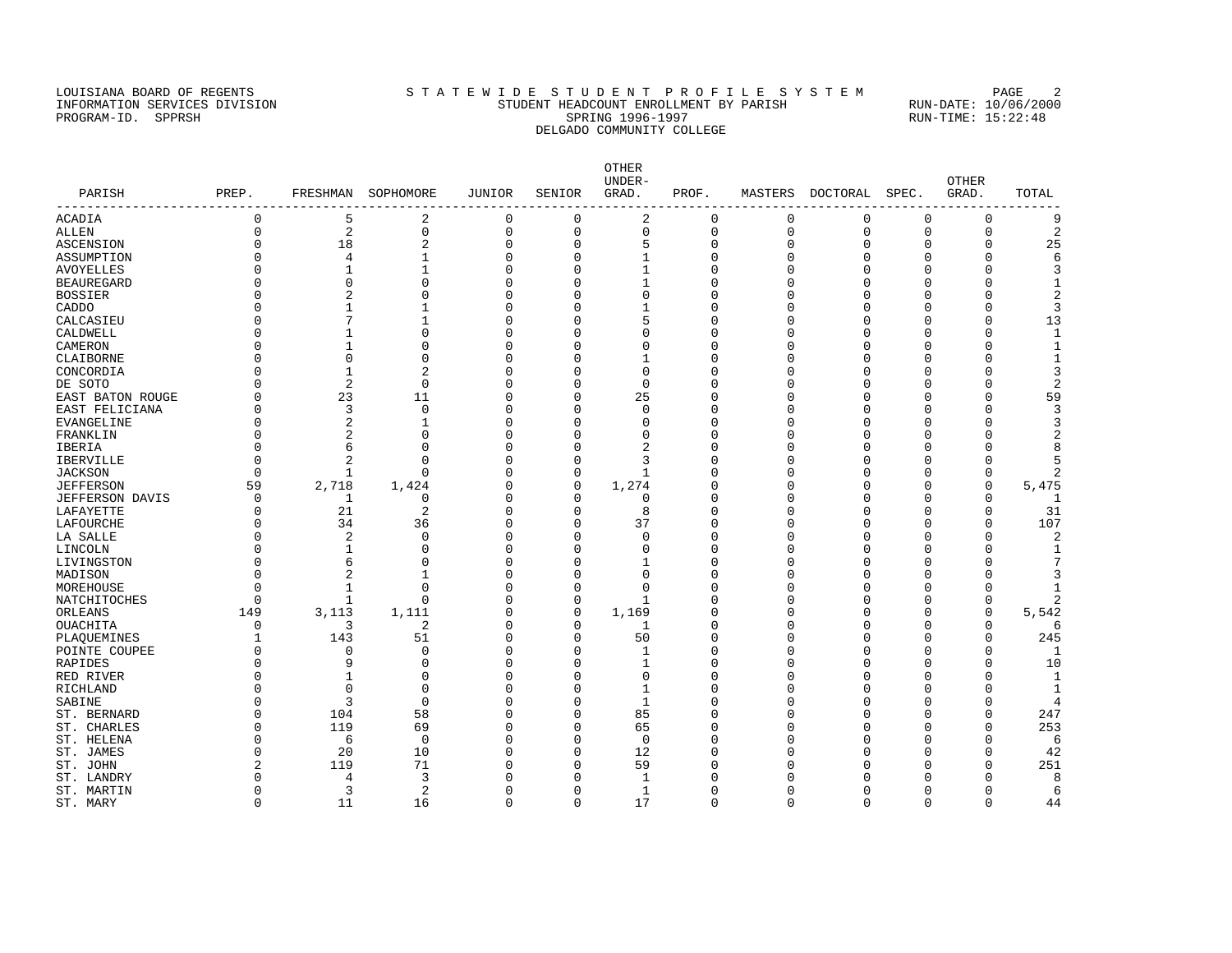### LOUISIANA BOARD OF REGENTS STATEWIDE STUDENT PROFILE SYSTEM PAGE 3 INFORMATION SERVICES DIVISION STUDENT HEADCOUNT ENROLLMENT BY PARISH RUN-DATE: 10/06/2000 PROGRAM-ID. SPPRSH SPRING 1996-1997 SPRING 1996-1997 RUN-TIME: 15:22:48 DELGADO COMMUNITY COLLEGE

| PARISH              | PREP. | FRESHMAN | SOPHOMORE | JUNIOR | SENIOR | OTHER<br>UNDER-<br>GRAD. | PROF. | MASTERS | DOCTORAL | SPEC. | <b>OTHER</b><br>GRAD. | TOTAL  |
|---------------------|-------|----------|-----------|--------|--------|--------------------------|-------|---------|----------|-------|-----------------------|--------|
| ST. TAMMANY         |       | 565      | 211       |        |        | 164                      |       |         |          |       |                       | 941    |
| TANGIPAHOA          |       | 18       | 13        |        |        | 12                       |       |         |          |       |                       | 43     |
| TENSAS              |       |          |           |        |        |                          |       |         |          |       |                       |        |
| TERREBONNE          |       | 63       | 34        |        |        | 48                       |       |         |          |       |                       | 145    |
| UNION               |       |          |           |        |        |                          |       |         |          |       |                       |        |
| VERMILLION          |       |          |           |        |        |                          |       |         |          |       |                       |        |
| VERNON              |       |          |           |        |        |                          |       |         |          |       |                       |        |
| WASHINGTON          |       |          |           |        |        |                          |       |         |          |       |                       | 20     |
| WEBSTER             |       |          |           |        |        |                          |       |         |          |       |                       |        |
| WEST BATON ROUGE    |       |          |           |        |        |                          |       |         |          |       |                       |        |
| WINN                |       |          |           |        |        |                          |       |         |          |       |                       |        |
| LOUISIANA TOTALS    | 212   | 7,202    | 3,144     |        |        | 3,069                    |       |         |          |       |                       | 13,627 |
| OUT-OF-STATE TOTALS |       | 311      | 30        |        |        | 26                       |       |         |          |       |                       | 367    |
| FOREIGN TOTALS      |       | 111      | 35        |        |        | 43                       |       |         |          |       |                       | 191    |
| TOTAL STUDENTS      | 214   | 7,624    | 3,209     | 0      | 0      | 3,138                    |       |         |          |       | 0                     | 14,185 |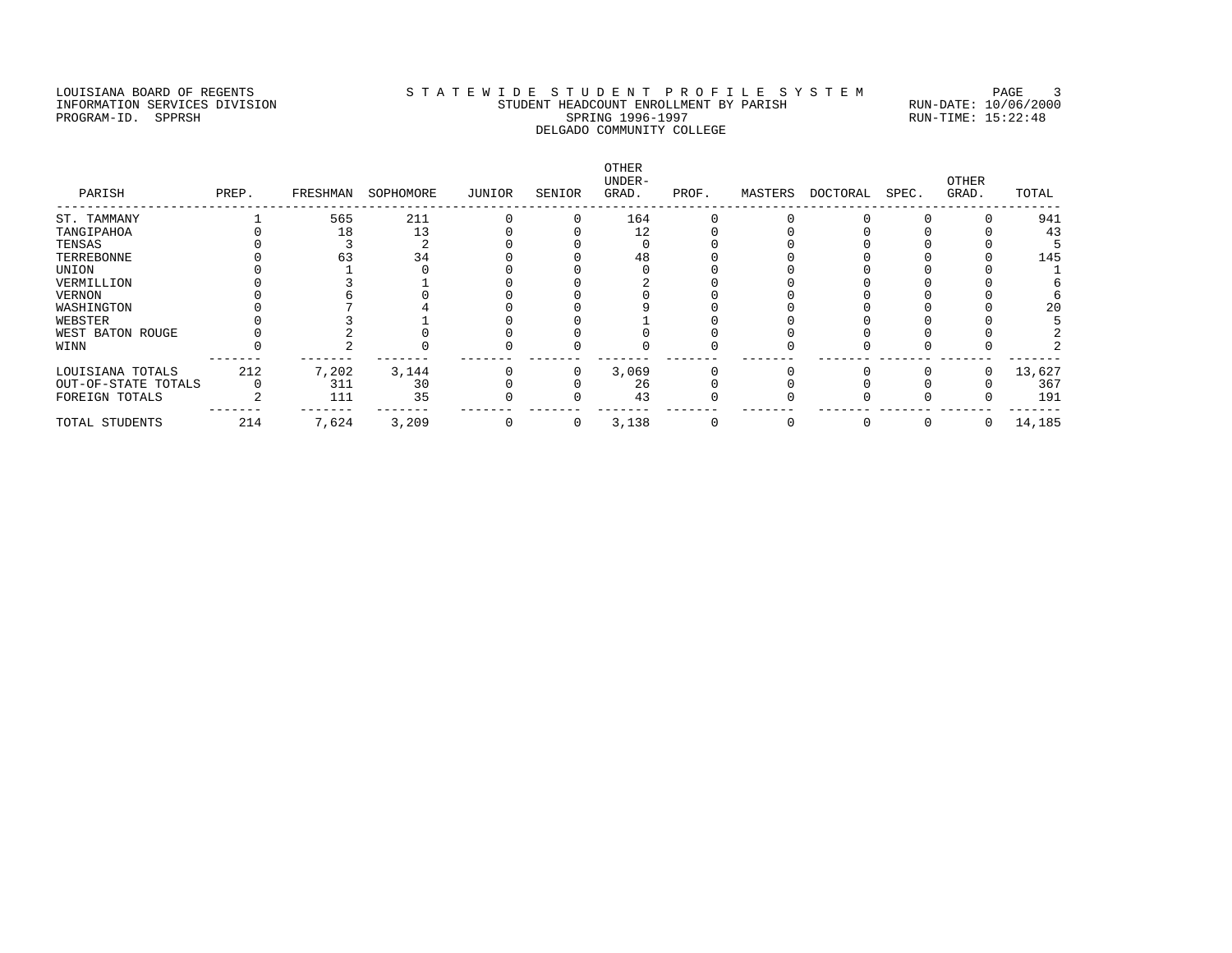#### LOUISIANA BOARD OF REGENTS STA TEWIDE STUDENT PROFILE SYSTEM PAGE 4 INFORMATION SERVICES DIVISION STUDENT HEADCOUNT ENROLLMENT BY PARISH RUN-DATE: 10/06/2000 PROGRAM-ID. SPPRSH SPRING 1996-1997 SPRING 1996-1997 RUN-TIME: 15:22:48 GRAMBLING STATE UNIVERSITY

OTHER UNDER- OTHER PARISH PREP. FRESHMAN SOPHOMORE JUNIOR SENIOR GRAD. PROF. MASTERS DOCTORAL SPEC. GRAD. TOTAL ------------------------------------------------------------------------------------------------------------------------------------ ACADIA 0 9 6 4 7 0 0 1 1 0 0 28 ALLEN 0 5 1 3 4 0 0 1 0 0 0 14 ASCENSION 0 3 2 5 6 0 0 0 0 0 0 16 ASSUMPTION 0 1 0 4 3 0 0 3 0 0 0 11 AVOYELLES 0 6 4 9 9 0 0 0 0 1 29 BEAUREGARD 0 1 3 3 1 0 0 1 0 0 9 BIENVILLE 0 29 17 14 33 1 0 7 4 0 3 108 BOSSIER 0 10 11 6 25 2 0 5 0 0 0 59 CADDO 0 85 51 45 127 7 0 23 13 0 8 359 CALCASIEU 0 23 12 8 15 0 0 7 0 0 0 65 CALDWELL 0 3 1 0 1 0 0 0 0 0 0 5 CAMERON 0 1 0 0 0 0 0 0 0 0 0 1 CATAHOULA 0 5 2 3 5 1 0 3 1 0 0 20 CLAIBORNE 0 27 17 18 28 2 0 4 6 0 1 103 CONCORDIA 0 7 5 3 12 0 0 0 0 0 0 27 DE SOTO 0 16 2 2 17 0 0 2 1 0 1 41 EAST BATON ROUGE 0 20 15 12 33 2 0 4 2 0 0 88 EAST CARROLL 0 15 9 11 10 1 0 5 1 0 1 53 EAST FELICIANA 0 0 0 3 1 0 0 1 0 0 0 5 EVANGELINE 0 6 4 4 3 0 0 1 1 0 0 19 FRANKLIN 0 5 13 2 11 1 0 3 4 0 1 40 GRANT 0 4 1 3 3 2 0 1 0 0 0 14 IBERIA 0 11 8 7 10 0 0 0 1 0 0 37 IBERVILLE 0 4 1 4 1 0 0 1 0 0 0 11 JACKSON 0 28 11 9 25 2 0 11 1 0 0 87 JEFFERSON 0 9 7 14 29 2 0 4 0 0 0 65 JEFFERSON DAVIS 0 4 5 2 7 0 0 1 0 0 0 19 LAFAYETTE 0 8 7 5 13 0 0 1 0 0 1 35 LAFOURCHE 0 2 0 0 2 0 0 0 0 0 0 4 LA SALLE 0 1 0 0 0 0 0 0 0 0 0 1 LINCOLN 0 122 58 52 106 8 0 30 15 0 21 412 LIVINGSTON 0 2 0 0 5 1 0 0 0 0 0 8 MADISON 0 26 7 10 24 0 0 4 1 0 1 73 MOREHOUSE 0 31 22 19 32 1 0 7 2 0 0 114 NATCHITOCHES 0 12 4 3 8 0 0 2 5 0 0 34 ORLEANS 0 61 34 29 67 2 0 7 1 0 1 202 OUACHITA 0 59 52 29 137 3 0 19 7 0 1 307 PLAQUEMINES 0 2 1 0 2 0 0 1 0 0 0 6 POINTE COUPEE 0 2 0 3 3 0 0 1 0 0 0 9 RAPIDES 0 48 23 16 41 1 0 10 0 0 1 140 RED RIVER 0 9 3 1 2 0 0 0 0 15 RICHLAND 0 12 7 5 21 2 0 5 0 0 1 53 SABINE 0 0 2 0 2 0 0 1 0 0 0 5 ST. BERNARD 0 0 0 2 1 0 0 0 0 0 0 3 ST. CHARLES 0 3 1 0 4 1 0 0 1 0 0 10 ST. HELENA 0 3 4 1 5 0 0 1 0 0 0 14

ST. JAMES 0 6 0 0 3 0 0 0 0 0 0 9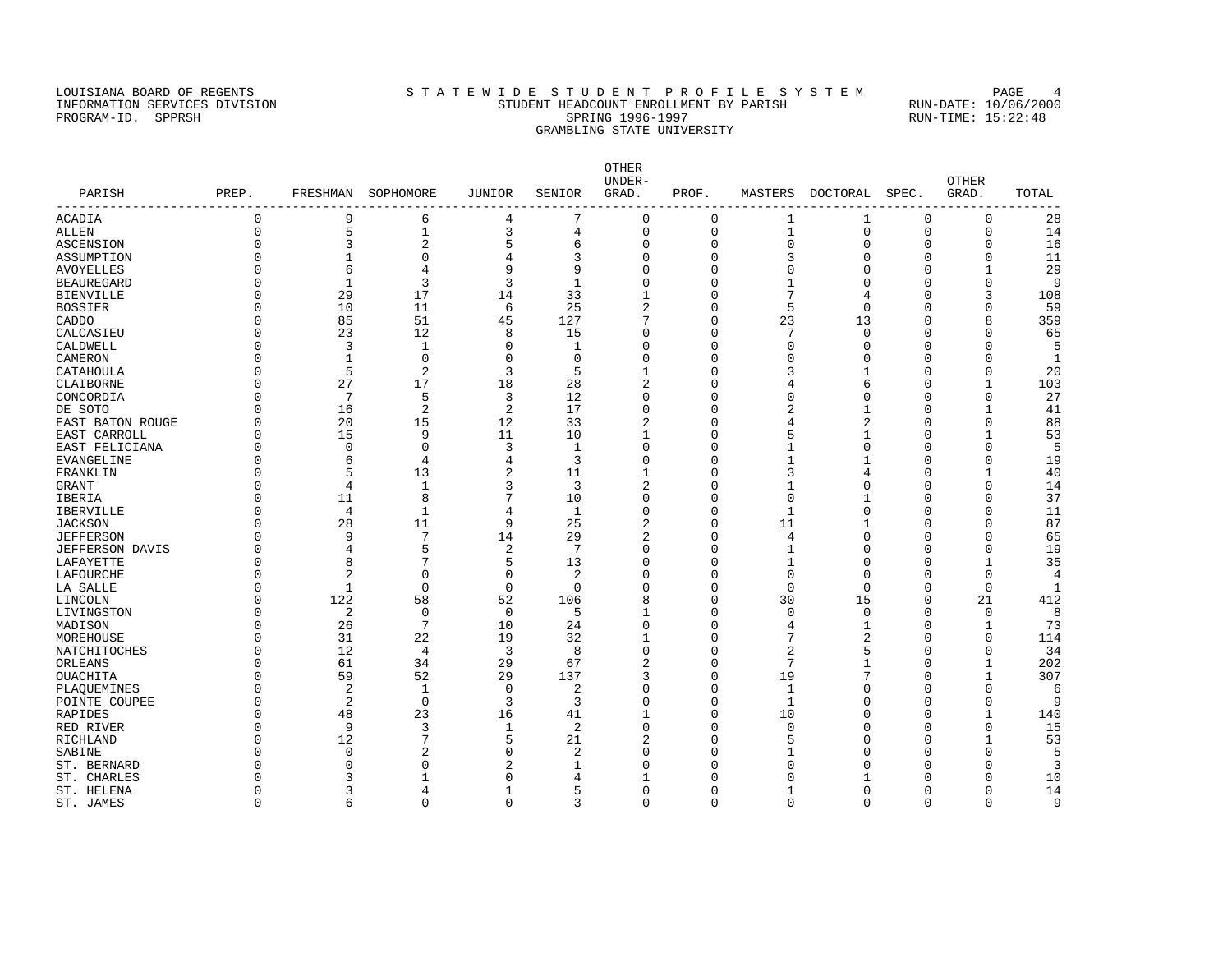#### LOUISIANA BOARD OF REGENTS STATEWIDE STUDENT PROFILE SYSTEM PAGE 5 INFORMATION SERVICES DIVISION STUDENT HEADCOUNT ENROLLMENT BY PARISH RUN-DATE: 10/06/2000 PROGRAM-ID. SPPRSH SPRING 1996-1997 SPRING 1996-1997 RUN-TIME: 15:22:48 GRAMBLING STATE UNIVERSITY

OTHER UNDER- OTHER PARISH PREP. FRESHMAN SOPHOMORE JUNIOR SENIOR GRAD. PROF. MASTERS DOCTORAL SPEC. GRAD. TOTAL ------------------------------------------------------------------------------------------------------------------------------------ ST. JOHN 0 7 2 2 6 0 0 0 0 0 0 17<br>
ST. LANDRY 0 25 11 12 30 0 0 4 0 0 0 82<br>
ST. MARTIN 0 2 1 1 3 0 0 0 0 0 0 7 ST. LANDRY 0 25 11 12 30 0 0 4 0 0 0 82 ST. MARTIN 0 2 1 1 3 0 0 0 0 0 0 7 ST. MARY 0 8 7 10 12 0 0 0 0 0 0 37 ST. TAMMANY 0 4 3 4 3 0 0 0 0 0 14 TANGIPAHOA 0 10 5 7 13 0 0 3 0 0 0 38 TENSAS 0 9 4 4 11 0 0 2 2 0 0 32 TERREBONNE 0 8 5 3 10 0 0 0 0 0 0 26 UNION 0 19 15 6 7 1 0 8 1 0 1 58 VERMILLION 0 0 0 0 3 1 0 0 0 0 0 0 1 0 6 VERNON 0 2 2 2 2 0 0 1 0 0 0 9<br>
VASHINGTON 0 5 6 2 6 0 0 0 0 0 1 20<br>
VASHINGTON 0 35 11 23 31 1 0 1 1 0 4 117 WASHINGTON 0 5 6 2 6 0 0 0 0 0 1 20 WEBSTER 0 35 11 23 31 1 0 11 1 0 4 117 WEST BATON ROUGE 0 0 0 3 0 0 0 0 0 0 0 3 WEST CARROLL 0 3 1 1 4 1 0 1 0 0 0 11 WEST FELICIANA 0 0 0 0 1 0 0 0 0 0 0 1 WINN 0 6 8 2 8 0 0 7 1 0 0 32 ------- ------- ------- ------- ------- ------- ------- ------- ------- ------- ------- ------- LOUISIANA TOTALS 0 889 514 458 1,052 45 0 216 73 0 50 3,297 OUT-OF-STATE TOTALS 0 797 521 503 836 7 0 108 35 0 9 2,816 FOREIGN TOTALS 0 15 6 5 10 5 0 10 6 0 2 59 ------- ------- ------- ------- ------- ------- ------- ------- ------- ------- ------- ------- TOTAL STUDENTS 0 1,701 1,041 966 1,898 57 0 334 114 0 61 6,172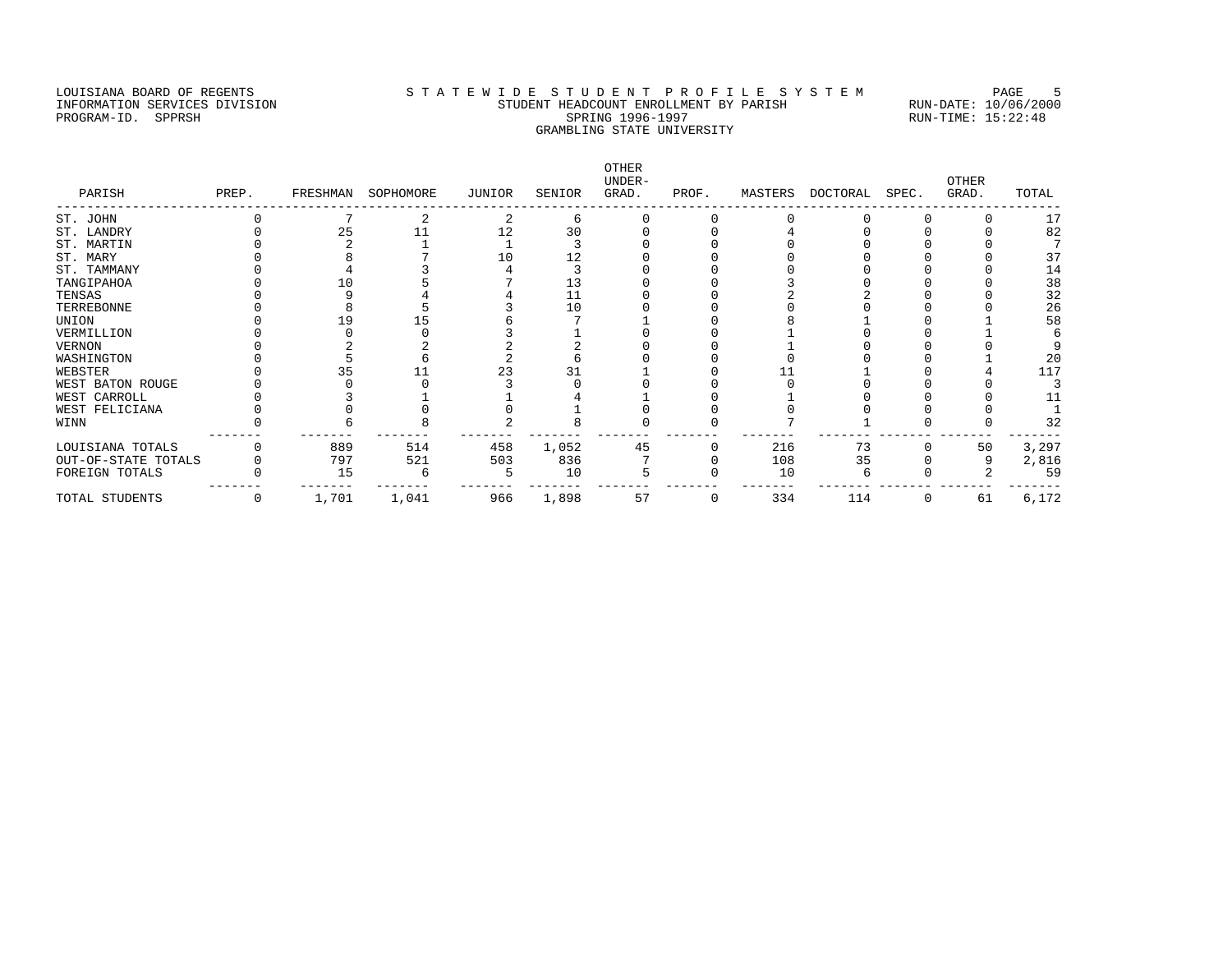#### LOUISIANA BOARD OF REGENTS STA TEWIDE STUDENT PROFILE SYSTEM PAGE 6 INFORMATION SERVICES DIVISION STUDENT HEADCOUNT ENROLLMENT BY PARISH RUN-DATE: 10/06/2000 PROGRAM-ID. SPPRSH SPRING 1996-1997 SPRING 1996-1997 RUN-TIME: 15:22:48 LOUISIANA TECH UNIVERSITY

OTHER UNDER- OTHER PARISH PREP. FRESHMAN SOPHOMORE JUNIOR SENIOR GRAD. PROF. MASTERS DOCTORAL SPEC. GRAD. TOTAL ------------------------------------------------------------------------------------------------------------------------------------ ACADIA 0 1 0 0 4 0 0 4 1 0 0 10 ALLEN 0 6 4 1 10 0 0 0 0 0 0 21 ASCENSION 0 4 5 5 9 0 0 0 0 0 0 23 ASSUMPTION 0 3 3 1 7 0 0 0 0 0 0 14 AVOYELLES 0 2 5 3 5 0 0 5 0 0 20 BEAUREGARD 0 16 9 9 23 0 0 1 0 0 0 58 BIENVILLE 0 31 26 11 34 22 0 11 3 0 3 141 BOSSIER 0 206 124 103 215 6 0 75 2 1 33 765 CADDO 0 208 176 134 281 7 0 115 10 0 59 990 CALCASIEU 0 22 23 14 28 0 0 3 0 0 0 90 CALDWELL 0 5 1 7 7 0 0 3 0 0 0 23 CAMERON 0 1 0 1 0 0 0 0 0 0 0 2 CATAHOULA 0 11 12 10 13 1 0 0 0 0 0 47 CLAIBORNE 0 21 23 18 29 0 0 9 0 0 6 106 CONCORDIA 0 29 7 21 26 0 0 4 0 0 0 87 DE SOTO 0 10 15 11 4 1 0 3 0 0 1 45 EAST BATON ROUGE 0 81 72 74 83 2 0 15 1 0 1 329 EAST CARROLL 0 7 6 3 3 0 0 4 0 0 0 23 EAST FELICIANA 0 3 3 1 3 0 0 1 0 0 0 11 EVANGELINE 0 2 2 0 3 1 0 1 0 0 0 9 FRANKLIN 0 17 11 18 21 1 0 4 1 0 0 73 GRANT 0 8 4 8 8 2 0 5 0 0 0 35 IBERIA 0 8 3 1 2 1 0 1 0 0 0 16 IBERVILLE 0 3 1 2 1 1 0 0 0 0 0 8 JACKSON 0 51 44 34 55 18 0 13 2 0 2 219 JEFFERSON 0 31 26 18 31 0 0 3 0 0 0 109 JEFFERSON DAVIS 0 2 0 1 1 0 0 0 0 0 0 4 LAFAYETTE 0 18 12 10 17 0 0 6 0 0 0 63 LAFOURCHE 0 0 2 3 9 0 0 3 0 0 0 17 LA SALLE 0 3 4 6 6 0 0 0 1 0 0 20 LINCOLN 2 254 202 170 255 305 0 89 17 4 27 1,325 LIVINGSTON 0 13 6 8 10 1 0 0 0 0 0 38 MADISON 0 8 10 7 2 0 0 0 0 0 0 27 MOREHOUSE 0 17 17 8 28 0 0 5 1 0 1 77 NATCHITOCHES 0 20 5 13 21 0 0 2 1 0 0 62 ORLEANS 0 23 22 19 26 2 0 6 0 0 1 99 OUACHITA 0 121 103 87 147 5 0 34 9 2 10 518 PLAQUEMINES 0 5 4 2 7 0 0 0 0 0 0 18 POINTE COUPEE 0 2 2 4 2 0 0 0 0 0 0 10 RAPIDES 0 68 38 47 95 1 0 9 2 0 3 263 RED RIVER 0 1 4 1 6 0 0 1 0 0 13 RICHLAND 0 21 15 14 13 0 0 3 1 0 0 67 SABINE 0 9 6 9 10 0 0 4 1 0 0 39 ST. BERNARD 0 4 1 0 4 0 0 0 0 0 0 9 ST. CHARLES 0 6 11 1 11 0 0 1 0 0 0 30 ST. JAMES 0 2 0 0 1 0 0 0 0 0 0 3

ST. JOHN 0 3 4 12 10 0 0 1 0 0 0 30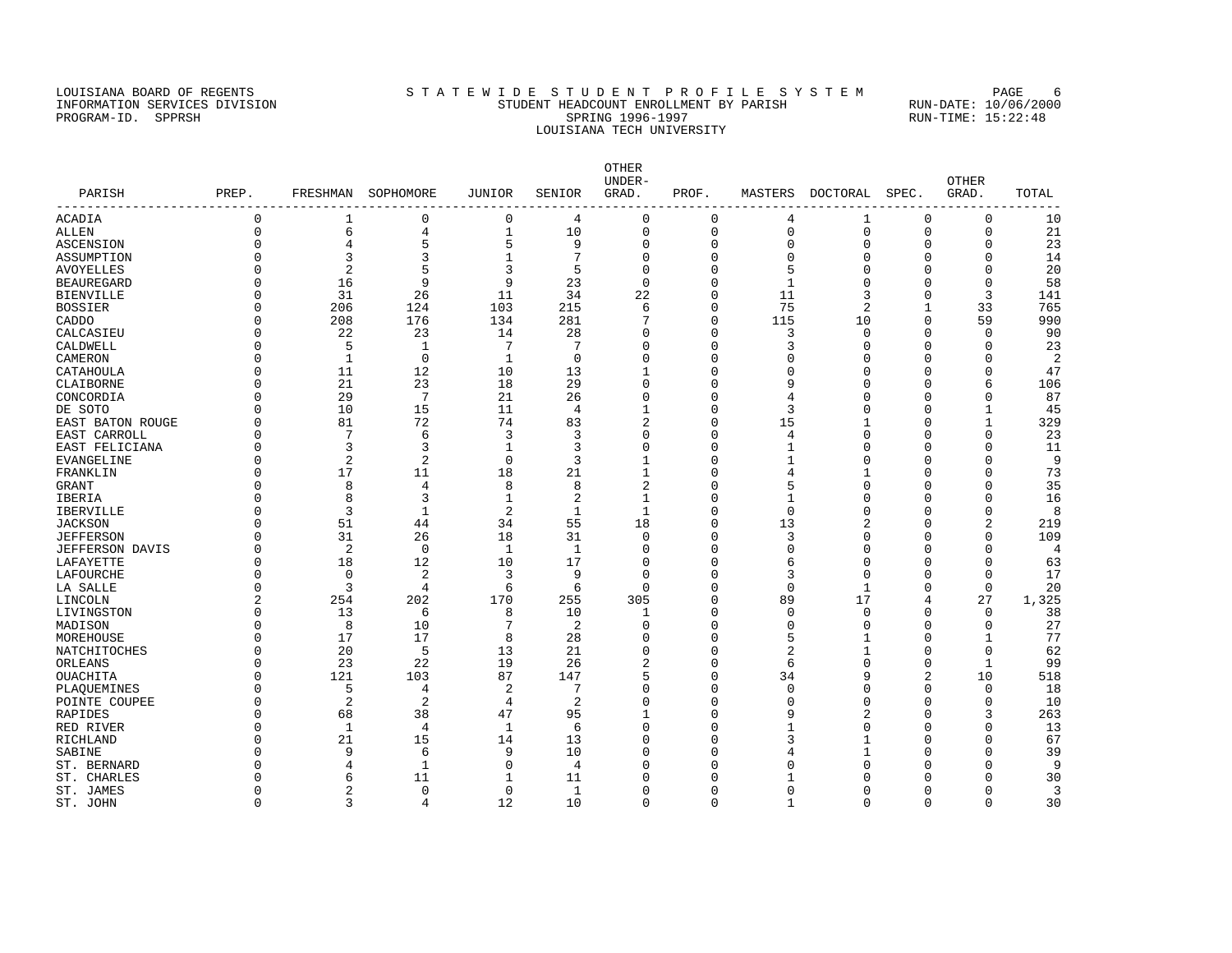#### LOUISIANA BOARD OF REGENTS STA TEWIDE STUDENT PROFILE SYSTEM PAGE 7 INFORMATION SERVICES DIVISION STUDENT HEADCOUNT ENROLLMENT BY PARISH RUN-DATE: 10/06/2000 PROGRAM-ID. SPPRSH SPRING 1996-1997 SPRING 1996-1997 RUN-TIME: 15:22:48 LOUISIANA TECH UNIVERSITY

OTHER UNDER- OTHER PARISH PREP. FRESHMAN SOPHOMORE JUNIOR SENIOR GRAD. PROF. MASTERS DOCTORAL SPEC. GRAD. TOTAL ------------------------------------------------------------------------------------------------------------------------------------ ST. LANDRY 0 2 1 1 8 0 0 7 1 0 0 20<br>
ST. MARTIN 0 1 0 0 3 0 0 0 0 0 0 4<br>
ST. MARY 0 6 2 1 4 0 0 0 0 0 0 13<br>
ST. TAMMANY 0 19 25 25 23 0 0 1 0 0 0 93<br>
TANGIPAHOA 0 2 7 3 3 0 0 2 0 0 17 ST. MARTIN 0 1 0 0 3 0 0 0 0 0 0 4 ST. MARY 0 6 2 1 4 0 0 0 0 0 0 13 ST. TAMMANY 0 19 25 25 23 0 0 1 0 0 0 93 TANGIPAHOA 0 2 7 3 3 0 0 2 0 0 0 17 TENSAS 0 2 1 1 5 0 0 1 0 0 0 10 TERREBONNE 0 10 13 11 17 0 0 3 0 0 0 54 UNION 0 57 46 30 49 13 0 21 0 0 9 225 VERMILLION 0 2 1 2 3 0 0 0 0 0 1 9 VERNON 0 23 5 15 20 0 0 1 0 0 0 64 WASHINGTON 0 6 3 7 6 0 0 0 0 0 0 22 WEBSTER 0 46 47 54 78 3 0 23 2 0 23 276 WEST BATON ROUGE 0 0 1 0 1 1 0 0 0 0 0 3 WEST CARROLL 0 12 16 9 19 0 0 4 1 0 0 61 WEST FELICIANA 0 6 3 2 5 0 0 0 0 0 0 16 WINN 0 20 13 7 31 0 0 6 0 0 1 78 ------- ------- ------- ------- ------- ------- ------- ------- ------- ------- ------- ------- LOUISIANA TOTALS 2 1,601 1,257 1,098 1,861 394 0 513 57 7 181 6,971 OUT-OF-STATE TOTALS 0 234 186 216 384 6 0 121 29 1 19 1,196 FOREIGN TOTALS 0 22 19 15 61 3 0 170 46 0 5 341 ------- ------- ------- ------- ------- ------- ------- ------- ------- ------- ------- ------- TOTAL STUDENTS 2 1,857 1,462 1,329 2,306 403 0 804 132 8 205 8,508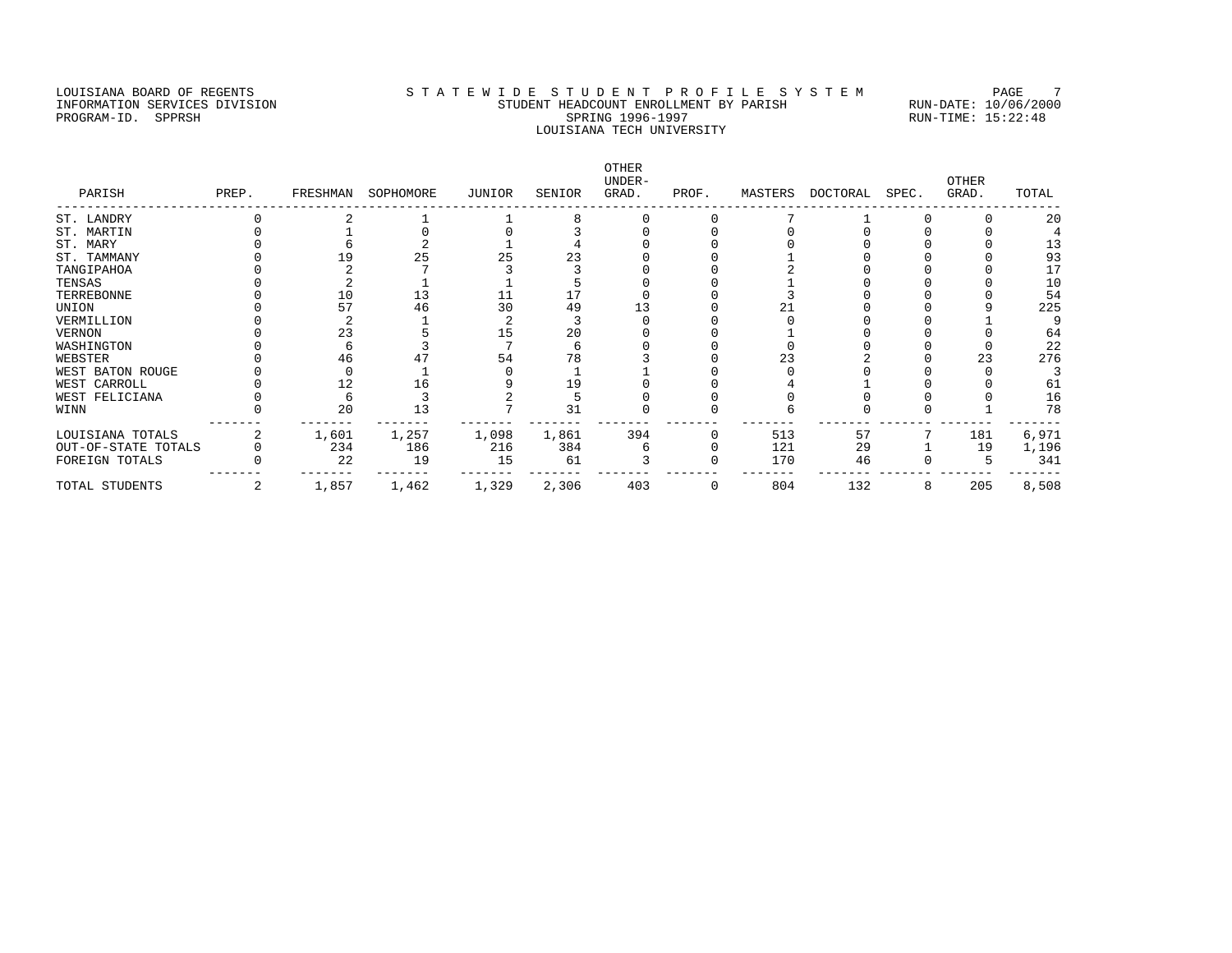#### LOUISIANA BOARD OF REGENTS STATEWIDE STUDENT PROFILE SYSTEM PAGE 8 INFORMATION SERVICES DIVISION STUDENT HEADCOUNT ENROLLMENT BY PARISH RUN-DATE: 10/06/2000 PROGRAM-ID. SPPRSH SPRING 1996-1997 SPRING 1996-1997 RUN-TIME: 15:22:48 MCNEESE STATE UNIVERSITY

OTHER UNDER- OTHER PARISH PREP. FRESHMAN SOPHOMORE JUNIOR SENIOR GRAD. PROF. MASTERS DOCTORAL SPEC. GRAD. TOTAL ------------------------------------------------------------------------------------------------------------------------------------ ACADIA 0 41 31 33 69 0 0 25 0 1 0 200 ALLEN 0 50 40 41 50 0 0 48 0 1 0 230<br>
ASCENSION 0 0 4 2 3 0 0 0 0 0 0 9<br>
ASSUMPTION 0 1 2 0 2 0 0 0 0 0 5<br>
AVOYELLES 0 1 0 2 8 0 0 1 0 0 1 13<br>
BEAUREGARD 21 107 59 53 97 1 0 59 0 1 0 398<br>
BIENVILLE 0 0 0 1 1 0 0 0 0 398 ASCENSION 0 0 4 2 3 0 0 0 0 0 0 9 ASSUMPTION 0 1 2 0 2 0 0 0 0 0 0 5 AVOYELLES 0 1 0 2 8 0 0 1 0 0 1 13 BEAUREGARD 21 107 59 53 97 1 0 59 0 1 0 398 BIENVILLE 0 0 0 1 1 0 0 0 0 0 0 2 BOSSIER 0 2 2 5 4 0 0 0 0 0 0 13 CADDO 0 8 2 4 6 0 0 6 0 0 0 26 CALCASIEU 41 1,208 733 569 1,034 6 0 557 0 2 9 4,159<br>CALOMELL 0 0 0 0 0 0 0 0 1 0 0 0 1<br>CAMERON 1 72 30 26 50 0 0 24 0 1 0 204<br>CATAHOULA 0 0 0 0 2 0 0 0 0 0 2 CALDWELL 0 0 0 0 0 0 0 0 0 0 0 0 0 0 1 CAMERON 1 72 30 26 50 0 0 24 0 1 0 204 CATAHOULA 0 0 0 0 2 0 0 0 0 0 0 2 CONCORDIA 0 0 0 0 0 0 0 0 1 0 0 0 1 DE SOTO 0 3 0 1 0 0 0 1 0 0 0 5 EAST BATON ROUGE 0 21 11 9 26 0 0 11 0 0 1 79 EAST FELICIANA 0 0 1 0 0 0 0 0 0 0 0 1 EVANGELINE 0 16 12 10 51 0 0 27 0 1 0 117 FRANKLIN 0 0 0 0 0 0 0 1 0 0 1 2 GRANT 0 1 0 0 1 0 0 0 0 0 0 2 IBERIA 0 15 15 13 15 0 0 6 0 1 0 65 IBERVILLE 0 1 0 0 0 0 0 0 0 0 0 1 JACKSON 0 0 0 2 1 0 0 0 0 0 0 3 JEFFERSON 0 7 5 7 6 0 0 2 0 0 0 27 JEFFERSON DAVIS 0 130 75 79 136 0 0 87 0 3 2 512 LAFAYETTE 0 15 6 6 16 0 0 8 0 0 0 51 LAFOURCHE 0 0 3 4 3 0 0 4 0 0 0 14 LA SALLE 0 1 1 0 0 0 0 0 0 0 0 2 LINCOLN 0 1 0 0 0 0 0 1 0 0 0 2 LIVINGSTON 0 1 0 5 2 0 0 1 0 0 0 9 MOREHOUSE 0 0 0 0 1 0 0 1 0 0 0 2 NATCHITOCHES 0 5 1 3 3 0 0 7 0 0 0 19 ORLEANS 9 7 8 9 0 8 0 0 41 OUACHITA 0 3 5 1 7 0 0 3 0 1 0 20 PLAQUEMINES 0 0 1 0 0 0 0 1 0 0 0 2 POINTE COUPEE 0 0 0 0 0 1 0 0 0 0 0 2 RAPIDES 0 8 10 4 15 0 0 15 0 1 0 53 RED RIVER 0 0 1 0 1 0 0 0 0 0 0 2 RICHLAND 0 1 0 0 0 0 0 0 0 0 0 1 SABINE 0 4 3 2 2 0 0 3 0 0 0 14 ST. BERNARD 0 3 0 1 1 0 0 1 0 0 0 6 ST. CHARLES 0 4 1 0 4 0 0 1 0 0 0 10 ST. JAMES 0 1 0 1 0 0 0 0 0 0 0 2 ST. JOHN 0 3 2 0 0 0 0 1 0 0 0 6 ST. LANDRY 0 12 12 30 42 1 0 34 0 0 0 131 ST. MARTIN 0 5 2 2 7 0 0 1 0 0 0 17

ST. MARY 0 5 6 0 7 0 0 5 0 0 0 23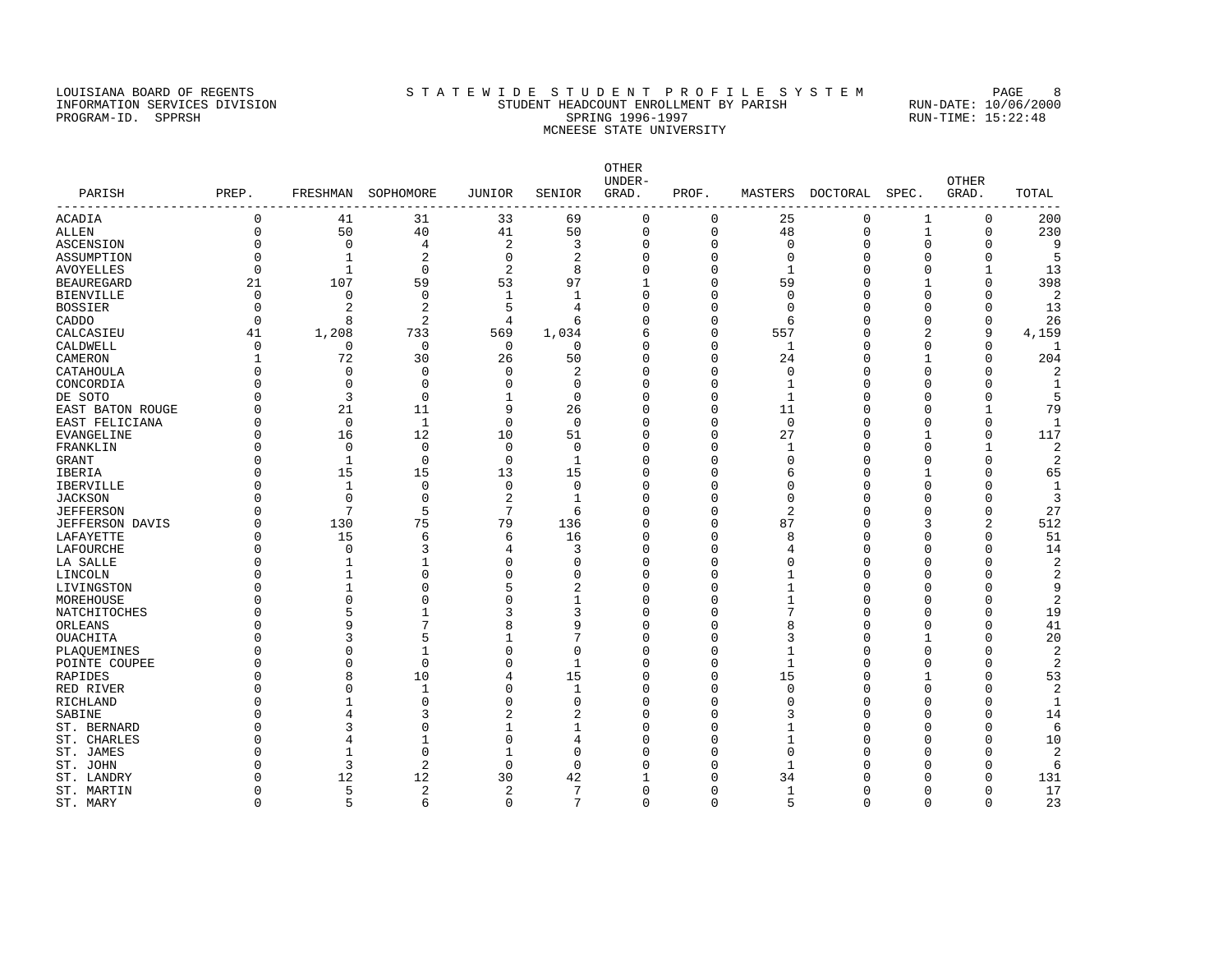### LOUISIANA BOARD OF REGENTS STA TEWIDE STUDENT PROFILE SYSTEM PAGE 9 INFORMATION SERVICES DIVISION STUDENT HEADCOUNT ENROLLMENT BY PARISH RUN-DATE: 10/06/2000 PROGRAM-ID. SPPRSH SPRING 1996-1997 SPRING 1996-1997 RUN-TIME: 15:22:48 MCNEESE STATE UNIVERSITY

| PARISH              | PREP. | FRESHMAN | SOPHOMORE | JUNIOR | SENIOR | OTHER<br>UNDER-<br>GRAD. | PROF.        | MASTERS | DOCTORAL | SPEC. | <b>OTHER</b><br>GRAD. | TOTAL |
|---------------------|-------|----------|-----------|--------|--------|--------------------------|--------------|---------|----------|-------|-----------------------|-------|
| ST. TAMMANY         |       | 12       |           |        |        |                          |              |         |          |       |                       | 21    |
| TANGIPAHOA          |       |          |           |        |        |                          |              |         |          |       |                       |       |
| TENSAS              |       |          |           |        |        |                          |              |         |          |       |                       |       |
| TERREBONNE          |       |          |           |        |        |                          |              |         |          |       |                       | 20    |
| UNION               |       |          |           |        |        |                          |              |         |          |       |                       |       |
| VERMILLION          |       | 22       | 19        |        | 31     |                          |              | 15      |          |       |                       | 105   |
| VERNON              |       | 35       | 30        |        | 35     |                          |              | 20      |          |       |                       | 141   |
| WASHINGTON          |       |          |           |        |        |                          |              |         |          |       |                       |       |
| WEBSTER             |       |          |           |        |        |                          |              |         |          |       |                       |       |
| WEST BATON ROUGE    |       |          |           |        |        |                          |              |         |          |       |                       |       |
| WEST FELICIANA      |       |          |           |        |        |                          |              |         |          |       |                       |       |
| WINN                |       |          |           |        |        |                          |              |         |          |       |                       |       |
| LOUISIANA TOTALS    | 64    | 1,850    | 1,140     | 964    | 1,765  |                          |              | 1,004   |          | 16    | 14                    | 6,825 |
| OUT-OF-STATE TOTALS |       | 146      | 74        | 88     | 135    |                          |              | 55      |          |       |                       | 498   |
| FOREIGN TOTALS      |       | 19       | 15        | 19     | 26     |                          |              | 28      |          |       |                       | 107   |
| TOTAL STUDENTS      | 64    | 2,015    | 1,229     | 1,071  | 1,926  |                          | $\mathbf{0}$ | 1,087   |          | 16    | 14                    | 7,430 |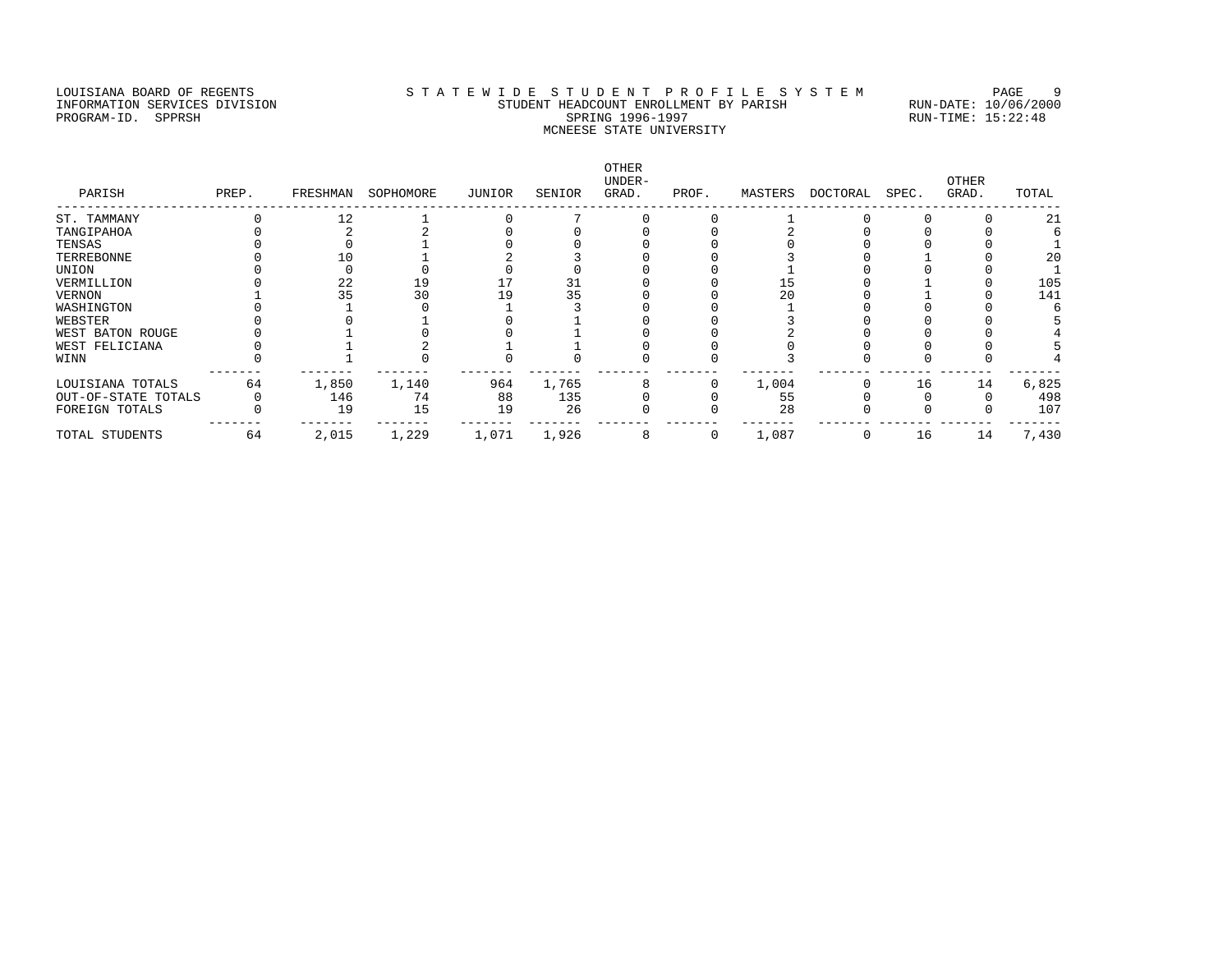### LOUISIANA BOARD OF REGENTS STA TEWIDE STUDENT PROFILE SYSTEM PAGE 10 INFORMATION SERVICES DIVISION STUDENT HEADCOUNT ENROLLMENT BY PARISH RUN-DATE: 10/06/2000 PROGRAM-ID. SPPRSH SPRING 1996-1997 SPRING 1996-1997 RUN-TIME: 15:22:48 NICHOLLS STATE UNIVERSITY

| PARISH           | PREP.    |                | FRESHMAN SOPHOMORE | JUNIOR      | SENIOR         | <b>OTHER</b><br>UNDER-<br>GRAD. | PROF.       |              | MASTERS DOCTORAL SPEC. |              | OTHER<br>GRAD. | TOTAL           |
|------------------|----------|----------------|--------------------|-------------|----------------|---------------------------------|-------------|--------------|------------------------|--------------|----------------|-----------------|
| ACADIA           | $\Omega$ | 4              | 1                  | 1           | $\mathbf{1}$   | $\mathbf 0$                     | 0           | $\mathsf 0$  | $\mathbf 0$            | 0            | $\mathbf 0$    | $7\phantom{.0}$ |
| ASCENSION        | $\Omega$ | 59             | 26                 | 19          | 33             | $\mathbf 0$                     | $\mathbf 0$ | 12           | $\mathbf 0$            | $\mathbf{0}$ | 3              | 152             |
| ASSUMPTION       |          | 107            | 69                 | 47          | 67             | $\overline{0}$                  | $\Omega$    | 50           | $\Omega$               | $\Omega$     | 7              | 347             |
| BIENVILLE        |          | $\Omega$       | $\Omega$           | 0           |                | 0                               | U           | $\cap$       | $\Omega$               | ∩            | $\Omega$       |                 |
| BOSSIER          |          | 1              | $\Omega$           | 1           | $\Omega$       | $\Omega$                        | O           | U            | $\Omega$               |              | $\cap$         |                 |
| CADDO            |          | -1             | 4                  | 1           |                | $\Omega$                        | U           |              | $\Omega$               |              | $\cap$         |                 |
| CALCASIEU        |          |                |                    |             |                | $\Omega$                        | U           |              | $\Omega$               |              |                |                 |
| CAMERON          |          | $\Omega$       | 1                  | $\Omega$    | <sup>0</sup>   | $\Omega$                        | U           |              | $\Omega$               |              | ∩              |                 |
| CATAHOULA        |          | 3              |                    | O           | ∩              | $\Omega$                        |             |              | $\Omega$               |              |                |                 |
| CONCORDIA        |          | $\Omega$       | O                  |             | $\Omega$       | $\Omega$                        | U           | U            | $\Omega$               |              | $\cap$         |                 |
| DE SOTO          |          | $\mathbf 0$    | 0                  | 0           | $\Omega$       | $\Omega$                        | U           |              | $\Omega$               |              | ∩              | -1              |
| EAST BATON ROUGE |          | 27             | 12                 | 7           | 19             | $\Omega$                        | U           |              | $\Omega$               |              | $\Omega$       | 68              |
| IBERIA           |          | 17             | 3                  | 0           | 7              | $\Omega$                        | U           | 6            | $\Omega$               | ∩            |                | 34              |
| IBERVILLE        |          | 19             | 8                  | 10          | 7              | $\Omega$                        | U           | 1            | ∩                      |              | $\Omega$       | 46              |
| JEFFERSON        |          | 96             | 61                 | 53          | 76             | $\Omega$                        | U           | 17           | $\Omega$               |              | $\mathbf{1}$   | 305             |
| LAFAYETTE        |          | $\mathbf{1}$   | $\mathbf 0$        | $\mathbf 0$ | 4              | $\Omega$                        | O           | $\mathbf{1}$ | $\Omega$               | ∩            | $\mathbf 0$    | 6               |
| LAFOURCHE        |          | 603            | 377                | 283         | 440            | $\Omega$                        | $\Omega$    | 267          | $\Omega$               | 6            | 20             | 1,996           |
| LA SALLE         |          | 1              | 2                  | 0           | $\Omega$       | $\Omega$                        | U           | $\Omega$     | $\Omega$               | ∩            | $\Omega$       |                 |
| LINCOLN          |          | -1             | $\Omega$           | 0           | $\Omega$       | $\Omega$                        | U           | U            | $\Omega$               |              | $\Omega$       |                 |
| LIVINGSTON       |          | 3              | 2                  | 1           | $\Omega$       | $\Omega$                        | U           |              | $\Omega$               |              | -1             |                 |
| MADISON          |          |                | $\Omega$           | 0           | $\Omega$       | $\Omega$                        |             |              | $\Omega$               |              | $\Omega$       | $\mathbf{1}$    |
| NATCHITOCHES     |          | $\mathbf 0$    | 3                  | $\mathbf 0$ | $\overline{2}$ | $\overline{0}$                  |             | N            | $\Omega$               |              | $\Omega$       | 5               |
| ORLEANS          |          | 95             | 47                 | 26          | 27             | $\Omega$                        |             |              | $\Omega$               |              | 1              | 197             |
| OUACHITA         |          | $\mathbf 0$    | $\Omega$           | 1           | 1              | $\Omega$                        |             |              | $\Omega$               |              | <sup>0</sup>   | $\mathfrak{D}$  |
| PLAQUEMINES      |          | 16             | 19                 | 7           | 11             | $\Omega$                        |             |              | $\Omega$               |              |                | 61              |
| RAPIDES          |          | $\mathbf 0$    | 1                  | 0           | 2              | $\Omega$                        |             |              | $\Omega$               |              | $\cap$         | 3               |
| SABINE           |          | 1              | $\mathbf 0$        | $\Omega$    | 0              | $\Omega$                        |             | O            | $\Omega$               |              | ∩              | 1               |
| ST. BERNARD      |          | 11             | $\mathbf{1}$       | 3           | 6              | $\Omega$                        | O           | $\Omega$     | $\Omega$               |              | $\Omega$       | 21              |
| ST. CHARLES      |          | 78             | 54                 | 47          | 65             | $\Omega$                        | O           | 21           | $\Omega$               |              | n              | 265             |
| ST. HELENA       |          | $\overline{0}$ | 0                  | $\mathbf 0$ | 1              | $\Omega$                        | U           | $\mathbf 0$  | $\Omega$               |              | $\cap$         | 1               |
| ST. JAMES        |          | 72             | 47                 | 29          | 44             | $\Omega$                        | U           | 19           | $\Omega$               |              | 5              | 216             |
| ST. JOHN         |          | 30             | 15                 | 10          | 16             | $\Omega$                        | U           | 4            | $\Omega$               |              | $\Omega$       | 75              |
| ST. LANDRY       |          | 2              | 6                  | 1           | $\mathbf{1}$   | $\Omega$                        | O           | $\Omega$     | $\Omega$               |              | $\Omega$       | 10              |
| ST. MARTIN       |          | 5              | 4                  | 1           | $\mathbf{1}$   | $\Omega$                        | U           | $\Omega$     | $\Omega$               | $\Omega$     | $\Omega$       | 11              |
| ST. MARY         |          | 176            | 94                 | 58          | 112            | $\Omega$                        | U           | 78           | $\Omega$               | 1            | 13             | 532             |
| ST. TAMMANY      |          | 18             | 3                  | 4           | 11             | $\Omega$                        | U           | $\cap$       | $\Omega$               | 1            | 0              | 37              |
| TANGIPAHOA       |          | 5              | 2                  | 2           | 4              | $\Omega$                        | O           | O            | $\Omega$               | $\Omega$     | 0              | 13              |
| TENSAS           |          | $\mathbf{1}$   | 2                  | 0           | $\mathbf{1}$   | $\Omega$                        | O           | 2            | $\Omega$               | $\Omega$     | $\mathbf 0$    | 6               |
| TERREBONNE       |          | 593            | 336                | 283         | 425            | $\Omega$                        | O           | 191          | $\Omega$               | 7            | 20             | 1,855           |
| UNION            |          | $\Omega$       | $\Omega$           | 0           | <sup>0</sup>   | $\Omega$                        | U           | 2            | $\Omega$               | ∩            | $\Omega$       |                 |
| VERMILLION       |          | 3              | 2                  | 0           |                | $\Omega$                        | U           | U            | $\Omega$               |              | $\Omega$       | 6               |
|                  |          |                |                    |             |                | $\Omega$                        |             |              | $\Omega$               |              | $\cap$         |                 |
| WASHINGTON       |          | 3<br>$\Omega$  |                    | 2           |                | $\sqrt{ }$                      |             |              | $\Omega$               |              |                | 11              |
| WEBSTER          |          | 2              |                    |             | 3              |                                 |             |              |                        |              | ∩              |                 |
| WEST BATON ROUGE |          |                |                    |             |                | C                               | U           |              |                        |              |                |                 |
| WEST CARROLL     |          | $\Omega$       | U                  | O           |                |                                 |             |              |                        |              |                |                 |
| WEST FELICIANA   | $\cap$   | $\overline{a}$ | $\Omega$           | $\Omega$    | $\Omega$       | $\Omega$                        | $\Omega$    | $\Omega$     | $\Omega$               | $\Omega$     | $\Omega$       |                 |

WINN 0 12 8 8 5 0 0 3 0 0 0 36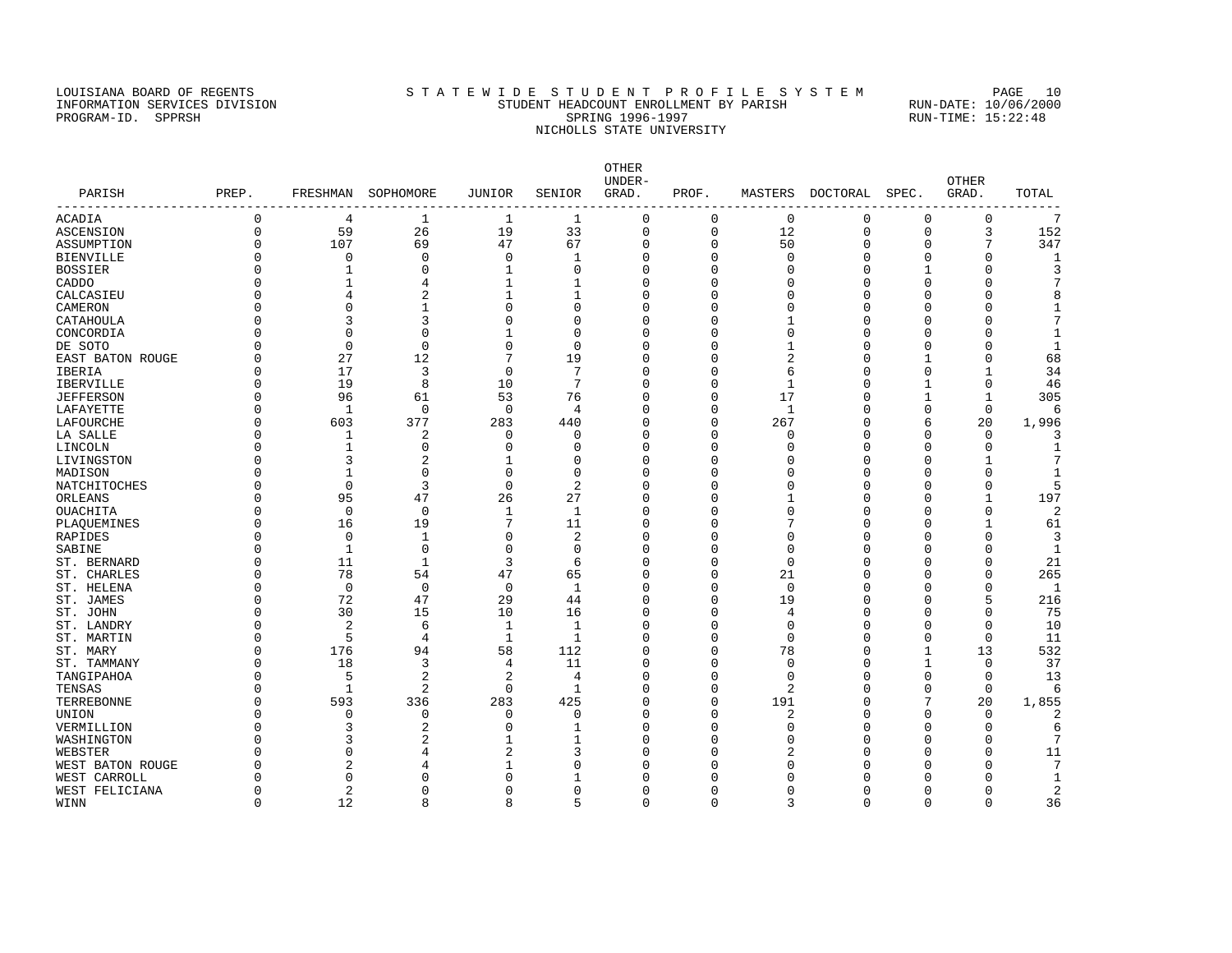## LOUISIANA BOARD OF REGENTS STA TEWIDE STUDENT PROFILE SYSTEM PAGE 11 INFORMATION SERVICES DIVISION STUDENT HEADCOUNT ENROLLMENT BY PARISH RUN-DATE: 10/06/2000 PROGRAM-ID. SPPRSH SPRING 1996-1997 SPRING 1996-1997 RUN-TIME: 15:22:48 NICHOLLS STATE UNIVERSITY

| PARISH                                | PREP. | FRESHMAN  | SOPHOMORE | JUNIOR | SENIOR   | <b>OTHER</b><br>UNDER-<br>GRAD. | PROF. | MASTERS  | DOCTORAL | SPEC. | <b>OTHER</b><br>GRAD. | TOTAL      |
|---------------------------------------|-------|-----------|-----------|--------|----------|---------------------------------|-------|----------|----------|-------|-----------------------|------------|
| LOUISIANA TOTALS                      |       | 2,073     | 1,225     | 909    | 1,398    |                                 |       | 688      |          | 19    | 73                    | 6,385      |
| OUT-OF-STATE TOTALS<br>FOREIGN TOTALS |       | 121<br>61 | 15<br>16  | 15     | 16<br>28 |                                 |       | 11<br>42 |          |       |                       | 180<br>162 |
| TOTAL STUDENTS                        |       | 2,255     | .,256     | 935    | ,442     |                                 |       | 741      |          | 20    |                       | 6,727      |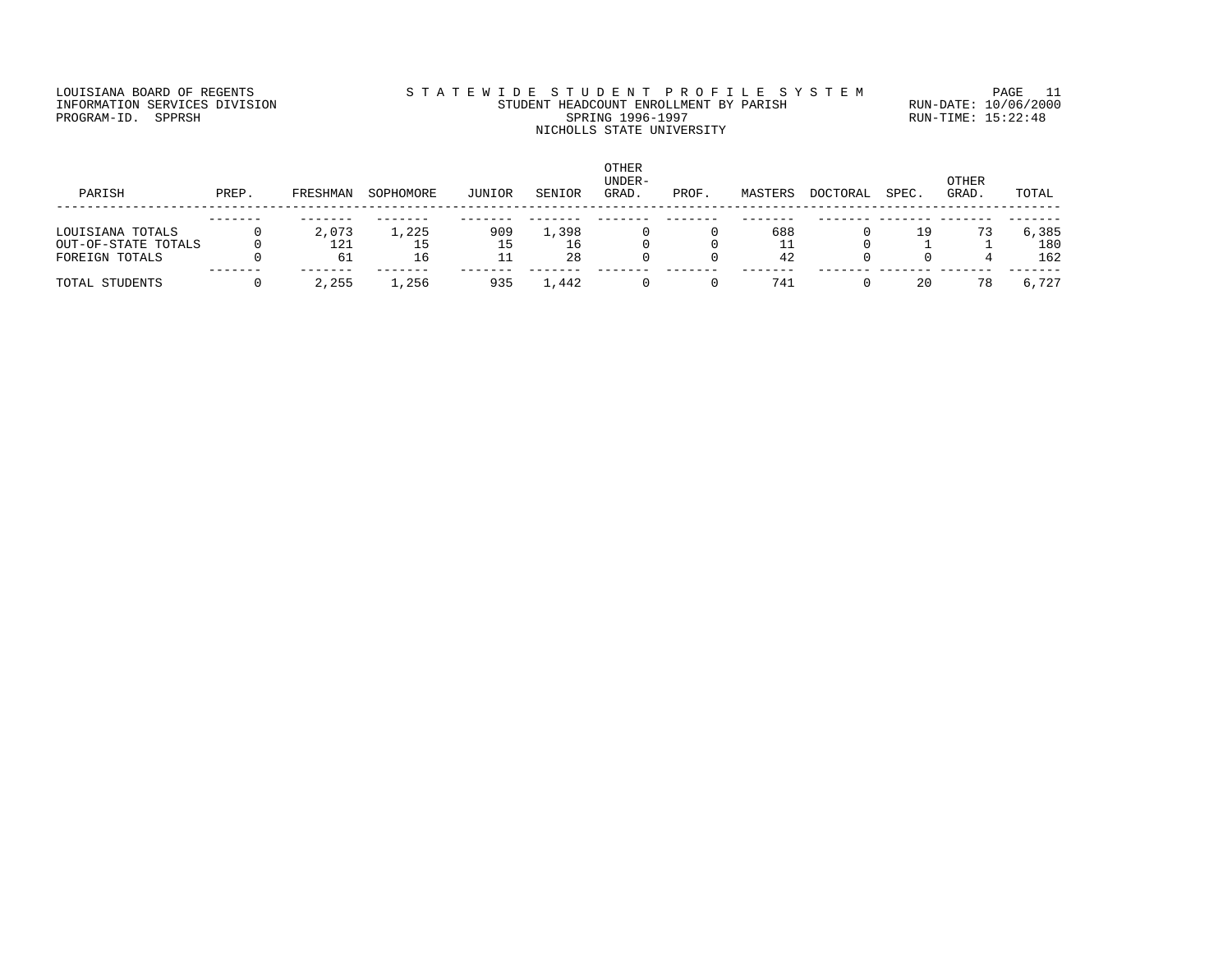#### LOUISIANA BOARD OF REGENTS STATEWIDE STUDENT PROFILE SYSTEM PAGE 12 INFORMATION SERVICES DIVISION STUDENT HEADCOUNT ENROLLMENT BY PARISH RUN-DATE: 10/06/2000 PROGRAM-ID. SPPRSH SPRING 1996-1997 SPRING 1996-1997 RUN-TIME: 15:22:48 UNIVERSITY OF LA. IN MONROE

OTHER UNDER- OTHER PARISH PREP. FRESHMAN SOPHOMORE JUNIOR SENIOR GRAD. PROF. MASTERS DOCTORAL SPEC. GRAD. TOTAL ------------------------------------------------------------------------------------------------------------------------------------ ACADIA 0 3 11 2 22 0 0 0 0 0 0 38 ALLEN 0 4 2 4 5 0 0 0 0 0 0 15 ASCENSION 0 4 6 5 14 0 0 0 0 0 0 29 ASSUMPTION 0 0 4 2 8 0 0 1 0 0 0 15 AVOYELLES 0 6 9 11 20 0 0 1 0 0 0 47 BEAUREGARD 0 5 6 3 7 0 0 2 0 0 0 23 BIENVILLE 0 8 4 4 11 0 0 2 1 1 3 34 BOSSIER 0 61 32 31 76 0 0 8 1 0 2 211 CADDO 0 116 73 58 105 0 0 13 2 1 4 372 CALCASIEU 0 7 11 10 33 0 0 5 0 0 0 66 CALDWELL 1 67 37 23 36 0 0 9 0 2 2 177 CAMERON 0 0 0 1 2 0 0 0 0 0 0 3 CATAHOULA 0 48 33 21 31 0 0 19 0 0 6 158 CLAIBORNE 0 13 10 4 11 0 0 3 1 0 0 42 CONCORDIA 0 55 31 24 37 0 0 15 0 0 4 166 DE SOTO 0 10 11 5 12 0 0 1 0 0 1 40 ельства на точности с последните на точности на 1 на 1, на 1, на 1, на 1, на 1, на 1, на 1, на 1, на 1, на 1,<br>ЕАЗТ САRROLL 1 0 27 12 18 26 0 0 4 0 1 8 96 EAST CARROLL 0 27 12 18 26 0 0 4 0 1 8 96 EAST FELICIANA 0 0 1 2 5 0 0 0 0 0 0 8 EVANGELINE 0 7 5 9 25 0 0 0 0 0 0 46 FRANKLIN 0 133 63 51 98 0 0 29 2 1 52 429 GRANT 0 15 10 5 7 0 0 3 0 0 0 40 IBERIA 0 7 10 3 33 0 0 1 0 0 0 54 IBERVILLE 0 2 2 1 4 0 0 1 0 0 0 10 JACKSON 0 12 18 12 26 0 0 4 1 2 13 88 JEFFERSON 0 19 34 25 78 0 0 8 0 0 2 166 JEFFERSON DAVIS 0 1 3 1 9 0 0 0 0 0 0 14 LAFAYETTE 0 8 7 10 34 0 0 2 0 0 0 61 LAFOURCHE 0 8 6 10 18 0 0 0 0 0 0 42 LA SALLE 0 37 21 15 38 0 0 5 0 2 2 120 LINCOLN 0 46 17 14 36 0 0 13 9 2 9 146 LIVINGSTON 0 5 5 3 10 0 0 1 0 0 0 24 MADISON 0 57 39 25 42 0 0 13 1 0 18 195 MOREHOUSE 2 182 91 77 139 0 0 29 3 2 13 538 NATCHITOCHES 0 9 9 8 5 25 0 0 1 0 0 1 49 ORLEANS 0 26 23 27 53 0 0 3 0 0 0 132 OUACHITA 13 1,113 677 557 1,082 0 0 287 25 24 127 3,905 PLAQUEMINES 0 2 2 1 5 0 0 0 0 0 0 10 POINTE COUPEE 0 1 4 5 6 0 0 1 0 0 0 17 RAPIDES 0 92 64 45 110 0 0 26 0 1 1 339 RED RIVER 0 3 0 4 4 0 0 0 0 0 11 RICHLAND 1 123 88 70 106 0 0 30 0 3 17 438 SABINE 0 5 3 2 7 0 0 1 0 0 0 18 ST. BERNARD 0 4 2 4 7 0 0 0 0 0 0 17 ST. CHARLES 0 5 3 1 7 0 0 0 0 0 0 16 ST. HELENA 0 0 1 2 1 0 0 0 0 0 0 4

ST. JAMES 0 2 2 0 2 0 0 1 0 0 7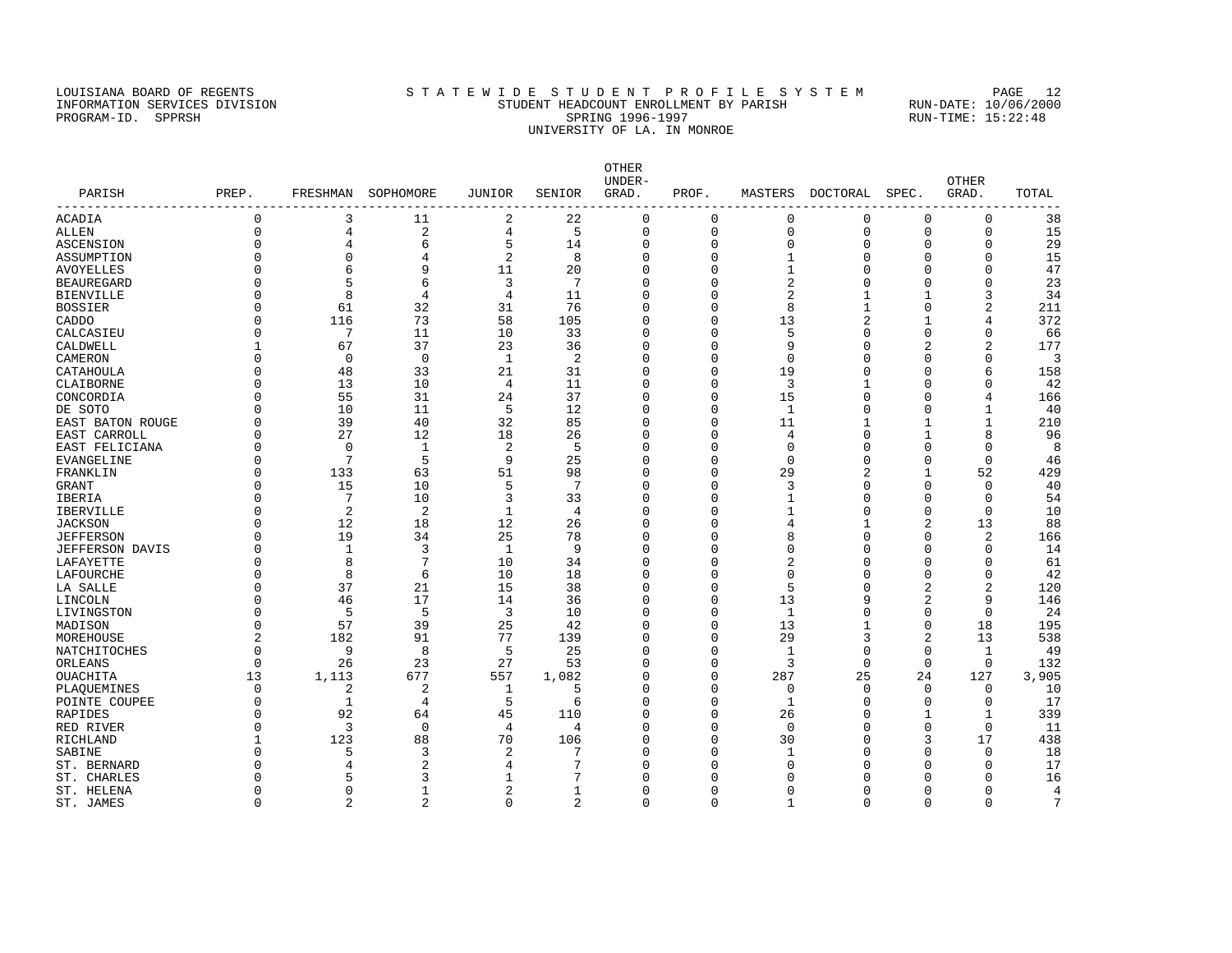#### LOUISIANA BOARD OF REGENTS STA TEWIDE STUDENT PROFILE SYSTEM PAGE 13 INFORMATION SERVICES DIVISION STUDENT HEADCOUNT ENROLLMENT BY PARISH RUN-DATE: 10/06/2000 PROGRAM-ID. SPPRSH SPRING 1996-1997 SPRING 1996-1997 RUN-TIME: 15:22:48 UNIVERSITY OF LA. IN MONROE

OTHER<br>UNDER-UNDER- OTHER PARISH PREP. FRESHMAN SOPHOMORE JUNIOR SENIOR GRAD. PROF. MASTERS DOCTORAL SPEC. GRAD. TOTAL ------------------------------------------------------------------------------------------------------------------------------------ ST. JOHN 0 11 10 9 9 0 0 2 0 0 1 42<br>
ST. LANDRY 0 1 7 6 30 0 0 0 0 0 1 45<br>
ST. MARTIN 0 0 2 0 9 0 0 0 0 0 1 1<br>
ST. MARY 0 7 2 7 7 0 0 0 0 0 0 23 ST. LANDRY 0 1 7 6 30 0 0 0 0 0 1 45 ST. MARTIN 0 0 2 0 9 0 0 0 0 0 0 11 ST. MARY 0 7 2 7 7 0 0 0 0 0 23 ST. TAMMANY 0 13 8 10 22 0 0 3 0 0 0 56 TANGIPAHOA 0 9 11 5 22 0 0 3 0 0 0 50 TENSAS 0 27 24 15 21 0 0 6 0 1 8 102 TERREBONNE 0 8 5 5 29 0 0 2 0 0 0 49 UNION 0 61 52 25 48 0 0 8 0 0 7 201 VERMILLION 0 3 12 6 24 0 0 2 0 0 0 47 VERNON 0 11 12 9 26 0 0 2 0 0 0 60 WASHINGTON 0 7 4 1 14 0 0 2 0 0 0 28 WEBSTER 0 18 25 12 29 0 0 5 1 0 1 91 WEST BATON ROUGE 0 0 0 1 2 0 0 0 0 0 0 3 WEST CARROLL 0 85 40 27 60 0 0 14 0 2 6 234 WEST FELICIANA 0 4 3 3 6 0 0 0 0 0 0 16 WINN 0 20 17 21 27 0 0 4 1 2 1 93 ------- ------- ------- ------- ------- ------- ------- ------- ------- ------- ------- ------- LOUISIANA TOTALS 17 2,682 1,775 1,406 2,943 0 0 606 49 48 311 9,837 OUT-OF-STATE TOTALS 0 94 89 82 183 0 0 100 2 4 12 566 FOREIGN TOTALS 0 26 34 20 30 0 0 96 24 1 2 233 ------- ------- ------- ------- ------- ------- ------- ------- ------- ------- ------- ------- TOTAL STUDENTS 17 2,802 1,898 1,508 3,156 0 0 802 75 53 325 10,636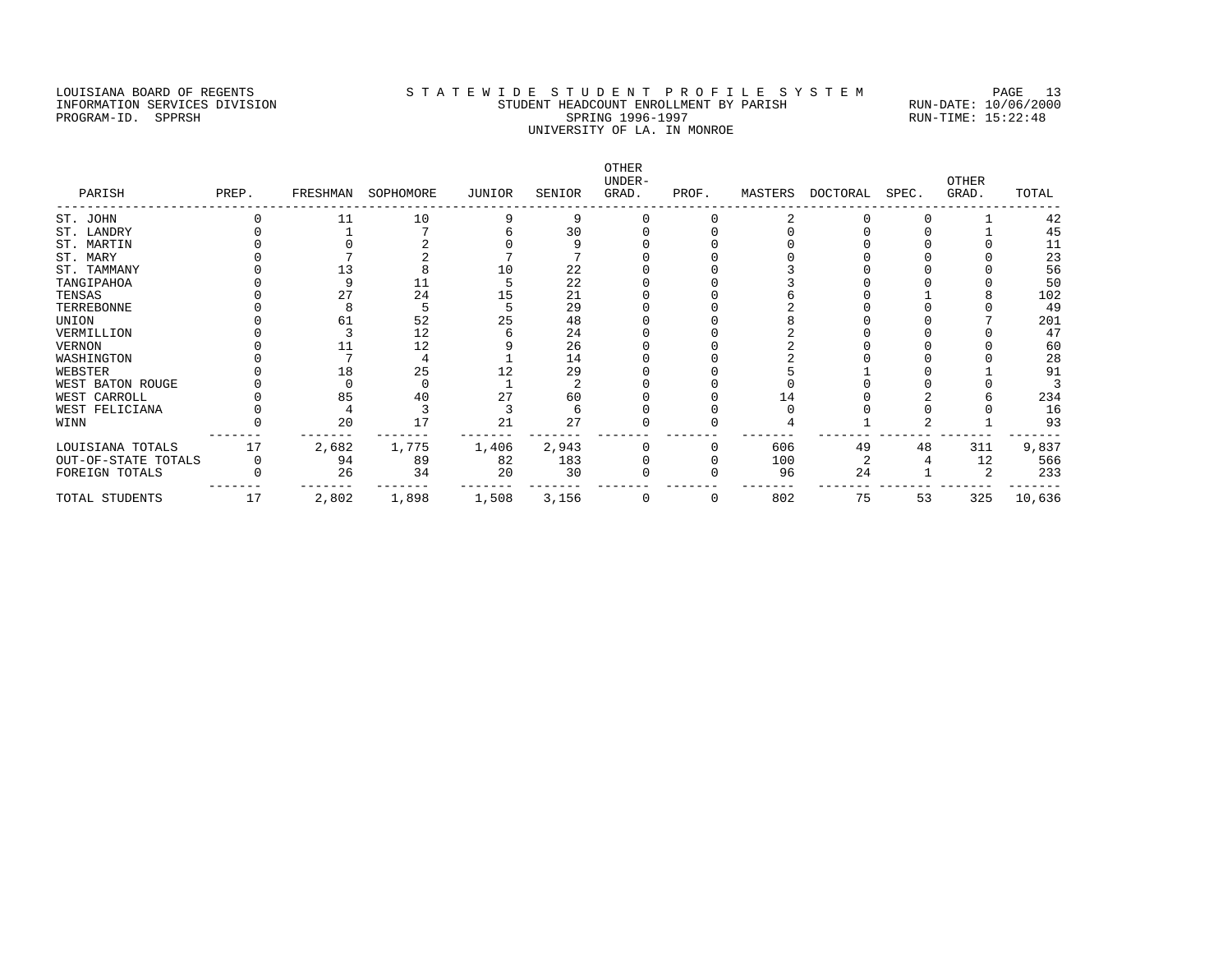### LOUISIANA BOARD OF REGENTS STA TEWIDE STUDENT PROFILE SYSTEM PAGE 14 INFORMATION SERVICES DIVISION STUDENT HEADCOUNT ENROLLMENT BY PARISH RUN-DATE: 10/06/2000 PROGRAM-ID. SPPRSH SPRING 1996-1997 SPRING 1996-1997 RUN-TIME: 15:22:48 NORTHWESTERN STATE UNIVERSITY

| PARISH                | PREP.    |                | FRESHMAN SOPHOMORE | JUNIOR          | SENIOR         | <b>OTHER</b><br>UNDER-<br>GRAD. | PROF.       |              | MASTERS DOCTORAL SPEC. |                | OTHER<br>GRAD. | TOTAL          |
|-----------------------|----------|----------------|--------------------|-----------------|----------------|---------------------------------|-------------|--------------|------------------------|----------------|----------------|----------------|
| -----------<br>ACADIA | $\Omega$ | $\overline{2}$ | 6                  | $7\phantom{.0}$ | 3              | $\mathbf 0$                     | $\mathbf 0$ | 0            | $\mathbf 0$            | 1              | $\mathbf 0$    | 19             |
| ALLEN                 | $\Omega$ | 12             | 12                 | 5               | 5              | $\mathsf 0$                     | $\mathbf 0$ | 4            | $\mathbf 0$            | 1              | 2              | 41             |
| ASCENSION             |          | 7              | $\overline{c}$     | 4               | 3              | $\mathbf 0$                     | $\Omega$    | 0            | $\Omega$               | $\Omega$       | 0              | 16             |
| ASSUMPTION            |          | 3              | $\mathbf 0$        | 0               | $\mathbf{1}$   | $\Omega$                        | U           | O            | $\Omega$               | $\Omega$       | $\Omega$       | $\overline{4}$ |
| AVOYELLES             |          | 32             | 19                 | 11              | 17             | $\Omega$                        | O           | 9            | $\Omega$               | $\Omega$       | 18             | 106            |
| BEAUREGARD            |          | 54             | 42                 | 33              | 25             | $\Omega$                        | U           | 16           |                        | 1              | 8              | 181            |
| BIENVILLE             |          | 31             | 17                 | 11              | 11             | $\Omega$                        | $\Omega$    | $\mathbf 0$  | $\Omega$               | $\Omega$       | 1              | 71             |
| BOSSIER               |          | 86             | 66                 | 83              | 110            | $\Omega$                        | $\Omega$    | 22           | $\Omega$               | 1              | 5              | 374            |
| CADDO                 |          | 217            | 189                | 155             | 233            | $\Omega$                        | $\Omega$    | 48           | 1                      | 1              | 15             | 859            |
| CALCASIEU             |          | 35             | 28                 | 8               | 14             | $\Omega$                        | U           | 6            |                        | $\Omega$       | 1              | 93             |
| CALDWELL              |          | 1              | 1                  | 0               | 5              | $\Omega$                        | U           | 2            | $\Omega$               | $\cap$         | $\mathbf{1}$   | 10             |
| CAMERON               |          | 1              | $\mathbf 0$        | 0               | <sup>0</sup>   | $\Omega$                        | U           | O            | $\Omega$               | ∩              | $\Omega$       | $\mathbf{1}$   |
| CATAHOULA             |          | 59             | 23                 | 9               | 5              | $\Omega$                        | O           | O            | $\Omega$               | ∩              | 1              | 101            |
| CLAIBORNE             |          | 6              | 8                  | 5               | 7              | $\Omega$                        | U           | 2            | $\Omega$               | ∩              | $\Omega$       | 28             |
| CONCORDIA             |          | 20             | 10                 | 11              | 11             | $\Omega$                        | U           | 5            | $\Omega$               | $\Omega$       | 2              | 59             |
| DE SOTO               |          | 61             | 42                 | 48              | 66             | $\Omega$                        | U           | 12           | $\Omega$               | $\overline{2}$ | 13             | 244            |
| EAST BATON ROUGE      |          | 56             | 44                 | 34              | 42             | $\Omega$                        | U           | 8            | $\Omega$               | -1             | 5              | 190            |
| EAST CARROLL          |          | $\Omega$       | $\Omega$           | 1               | 2              | $\Omega$                        | U           | U            | $\Omega$               | $\Omega$       | $\Omega$       | 3              |
| EAST FELICIANA        |          | 5              | ζ                  | $\mathbf{1}$    | 1              | $\Omega$                        | O           | N            | $\Omega$               | O              | $\Omega$       | 10             |
| EVANGELINE            |          | 4              | 3                  | 3               | 5              | $\Omega$                        | U           | 6            | $\Omega$               | $\cap$         | 2              | 23             |
| FRANKLIN              |          | $\overline{4}$ | 4                  | 4               | $\overline{2}$ | $\Omega$                        | U           | $\mathbf{1}$ | $\Omega$               | $\cap$         | $\mathbf{0}$   | 15             |
| GRANT                 |          | 52             | 29                 | 28              | 49             | $\Omega$                        | U           | 22           | $\Omega$               | $\Omega$       | 10             | 191            |
| <b>IBERIA</b>         |          | 5              | 5                  | 0               | 3              | $\Omega$                        | U           | 1            | $\Omega$               | -1             | 0              | 15             |
| IBERVILLE             |          | 7              | 3                  | 0               | 1              | $\Omega$                        | U           | U            | $\Omega$               | O              | $\Omega$       | 11             |
| JACKSON               |          | 12             | 11                 | 8               | 4              | $\Omega$                        | U           |              | $\Omega$               |                | $\Omega$       | 37             |
| JEFFERSON             |          | 28             | 30                 | 15              | 19             | $\Omega$                        | U           |              | 1                      | $\cap$         | 5              | 99             |
| JEFFERSON DAVIS       |          | 4              | 2                  | 0               | 3              | $\Omega$                        | U           | U            | $\Omega$               | $\cap$         | $\Omega$       | 9              |
| LAFAYETTE             |          | 26             | 13                 | 6               | 8              | 0                               | U           | 9            | $\Omega$               | $\cap$         | $\overline{2}$ | 64             |
| LAFOURCHE             |          | 9              | 11                 | 9               | 15             | $\Omega$                        | O           | 2            | $\Omega$               | $\Omega$       | $\Omega$       | 46             |
| LA SALLE              |          | 88             | 35                 | 25              | 22             | $\Omega$                        | U           | 12           | $\Omega$               | $\mathbf{1}$   | 5              | 192            |
| LINCOLN               |          | 18             | 11                 | 9               | 7              | $\Omega$                        | U           | 4            | $\Omega$               |                | $\overline{2}$ | 51             |
| LIVINGSTON            |          | 7              | 11                 | 7               | 8              | $\Omega$                        | U           | O            | $\Omega$               | ∩              | $\Omega$       | 33             |
| MADISON               |          | 1              | $\mathbf 0$        | $\Omega$        | 2              | $\Omega$                        | U           | O            | $\Omega$               | $\cap$         | $\Omega$       | 3              |
| MOREHOUSE             |          | $\overline{2}$ | 2                  | 3               | 2              | $\Omega$                        | $\Omega$    | $\Omega$     | $\Omega$               | $\Omega$       | $\Omega$       | 10             |
| NATCHITOCHES          |          | 370            | 207                | 216             | 259            | $\Omega$                        | U           | 93           |                        | 5              | 71             | 1,230          |
| ORLEANS               |          | 17             | 10                 | 8               | 13             | $\overline{0}$                  | $\Omega$    | 3            | $\Omega$               | 1              | 17             | 69             |
| OUACHITA              |          | 22             | 11                 | 5               | 17             | $\Omega$                        | $\Omega$    | 11           |                        | $\Omega$       | 3              | 70             |
| PLAOUEMINES           |          | 3              | 3                  | 3               | $\mathbf{1}$   | $\Omega$                        | $\Omega$    | 1            | $\Omega$               | $\Omega$       | $\Omega$       | 11             |
| POINTE COUPEE         |          | 9              | 11                 | 7               | 6              | $\Omega$                        | $\Omega$    | $\Omega$     | $\Omega$               | $\Omega$       | $\Omega$       | 33             |
| RAPIDES               |          | 234            | 154                | 137             | 196            | $\Omega$                        | $\Omega$    | 134          | 6                      | 6              | 66             | 934            |
| RED RIVER             |          | 68             | 31                 | 24              | 34             | $\Omega$                        | $\Omega$    | 16           | $\Omega$               | $\mathbf{1}$   | 6              | 180            |
| RICHLAND              |          | 7              | 2                  | 3               | 3              | $\Omega$                        | $\Omega$    | $\mathbf 0$  | $\Omega$               | $\Omega$       | $\Omega$       | 15             |
| SABINE                |          | 193            | 109                | 84              | 102            | $\Omega$                        | O           | 33           | $\Omega$               |                | 26             | 556            |
| ST. BERNARD           |          | 2              | 2                  | 2               | 5              | C                               | U           | U            |                        |                | $\Omega$       | 11             |
| ST. CHARLES           |          | 3              | 5                  | 4               | 4              | $\cap$                          | U           |              |                        | ∩              | $\Omega$       | 17             |
| ST. HELENA            | $\cap$   | $\Omega$       | $\Omega$           | $\overline{a}$  | $\overline{a}$ | $\Omega$                        | $\Omega$    | $\Omega$     | $\Omega$               | $\Omega$       | $\Omega$       | $\overline{4}$ |

ST. JAMES 0 0 0 0 2 0 0 0 0 0 0 2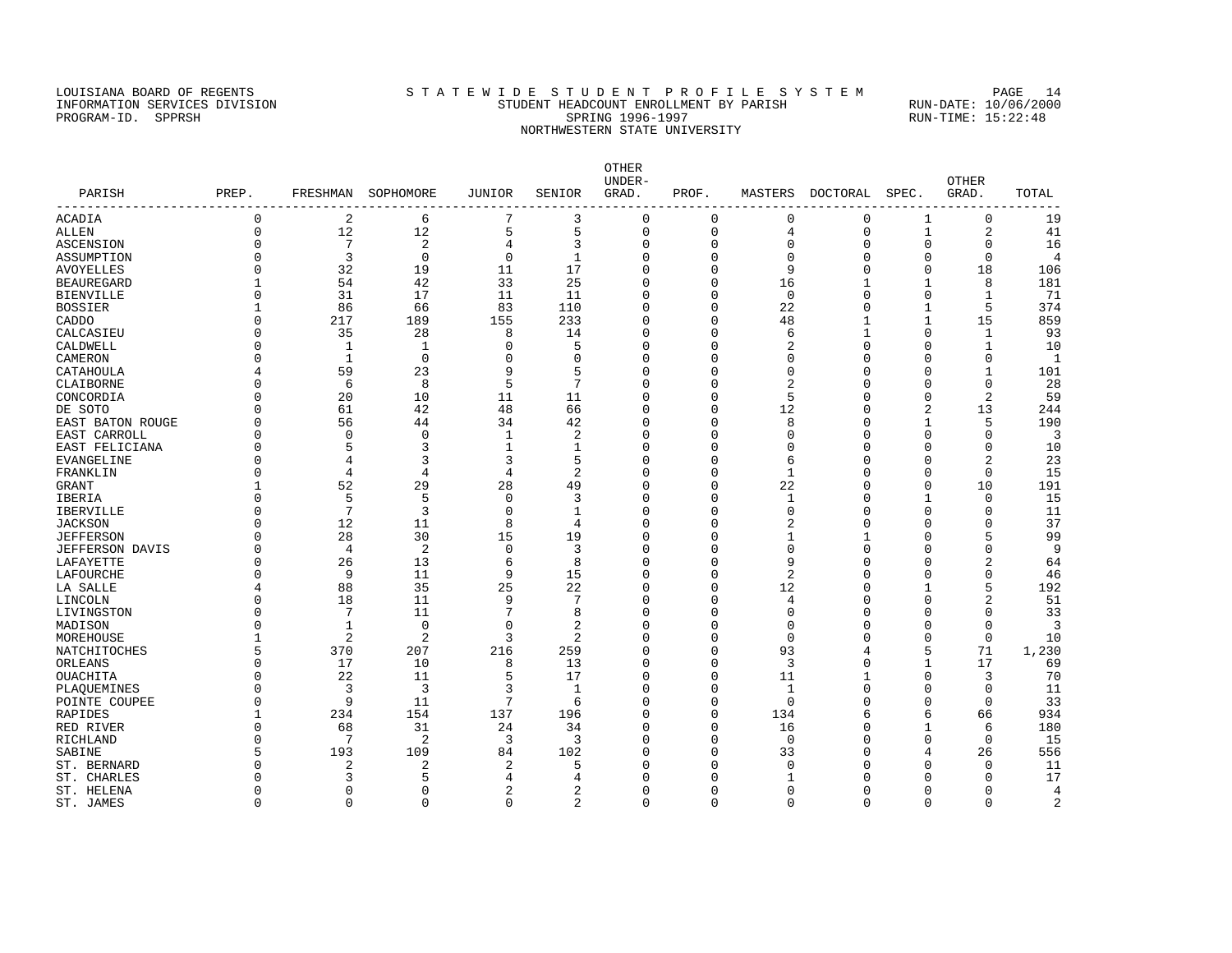### LOUISIANA BOARD OF REGENTS STATEWIDE STUDENT PROFILE SYSTEM PAGE 15 INFORMATION SERVICES DIVISION STUDENT HEADCOUNT ENROLLMENT BY PARISH RUN-DATE: 10/06/2000 PROGRAM-ID. SPPRSH SPRING 1996-1997 SPRING 1996-1997 RUN-TIME: 15:22:48 NORTHWESTERN STATE UNIVERSITY

| PARISH              | PREP. | FRESHMAN | SOPHOMORE | JUNIOR | SENIOR | OTHER<br>UNDER-<br>GRAD. | PROF. |     | MASTERS DOCTORAL | SPEC. | <b>OTHER</b><br>GRAD. | TOTAL |
|---------------------|-------|----------|-----------|--------|--------|--------------------------|-------|-----|------------------|-------|-----------------------|-------|
| ST. JOHN            |       |          |           |        |        |                          |       |     |                  |       |                       |       |
| ST. LANDRY          |       | 19       | 13        | 18     | 23     |                          |       |     |                  |       |                       | 78    |
| ST. MARTIN          |       |          |           |        |        |                          |       |     |                  |       |                       | 12    |
| ST. MARY            |       |          |           |        |        |                          |       |     |                  |       |                       | 16    |
| ST. TAMMANY         |       |          |           |        |        |                          |       |     |                  |       |                       | 61    |
| TANGIPAHOA          |       |          |           |        |        |                          |       |     |                  |       |                       | 15    |
| TENSAS              |       |          |           |        |        |                          |       |     |                  |       |                       |       |
| TERREBONNE          |       |          |           |        |        |                          |       |     |                  |       |                       | 29    |
| UNION               |       |          |           |        |        |                          |       |     |                  |       |                       |       |
| VERMILLION          |       |          |           |        |        |                          |       |     |                  |       |                       | 31    |
| VERNON              |       | 448      | 234       | 203    | 217    |                          |       |     |                  |       | 62                    | 1,259 |
| WASHINGTON          |       |          |           |        |        |                          |       |     |                  |       |                       |       |
| WEBSTER             |       | 43       |           | 21     |        |                          |       |     |                  |       |                       | 91    |
| WEST BATON ROUGE    |       |          |           |        |        |                          |       |     |                  |       |                       | 10    |
| WEST CARROLL        |       |          |           |        |        |                          |       |     |                  |       |                       |       |
| WEST FELICIANA      |       |          |           |        |        |                          |       |     |                  |       |                       | 12    |
| WINN                |       | 152      | 79        | 51     | 51     |                          |       | 13  |                  |       | 28                    | 378   |
| LOUISIANA TOTALS    | 35    | 2,629    | 1,608     | 1,370  | 1,695  |                          |       | 586 | 15               | 39    | 381                   | 8,358 |
| OUT-OF-STATE TOTALS |       | 150      | 87        | 108    | 139    |                          |       | 54  |                  |       |                       | 545   |
| FOREIGN TOTALS      |       | 10       |           |        |        |                          |       |     |                  |       |                       | 40    |
| TOTAL STUDENTS      | 35    | 2,789    | 1,703     | 1,481  | 1,843  |                          | 0     | 649 | 17               | 39    | 387                   | 8,943 |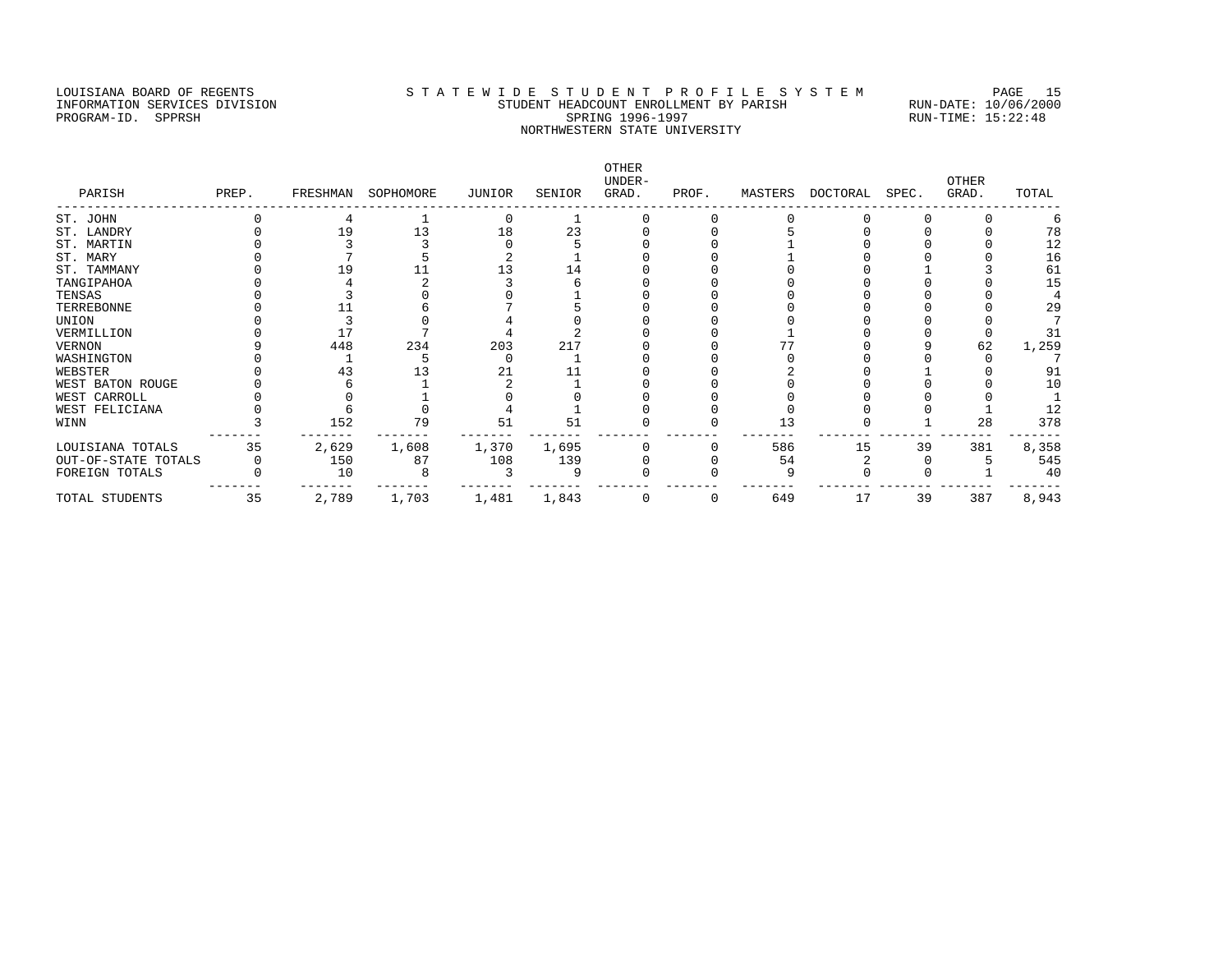#### LOUISIANA BOARD OF REGENTS STATEWIDE STUDENT PROFILE SYSTEM PAGE 16 INFORMATION SERVICES DIVISION STUDENT HEADCOUNT ENROLLMENT BY PARISH RUN-DATE: 10/06/2000 PROGRAM-ID. SPPRSH SPRING 1996-1997 SPRING 1996-1997 RUN-TIME: 15:22:48 SOUTHEASTERN LA. UNIVERSITY

OTHER UNDER- OTHER PARISH PREP. FRESHMAN SOPHOMORE JUNIOR SENIOR GRAD. PROF. MASTERS DOCTORAL SPEC. GRAD. TOTAL ------------------------------------------------------------------------------------------------------------------------------------ ACADIA 0 0 0 1 3 0 0 2 0 0 0 6 ALLEN 0 1 1 0 1 0 0 0 0 0 0 3 ASCENSION 0 206 123 102 117 0 0 28 0 0 0 576 ASSUMPTION 0 1 1 8 7 0 0 1 0 0 0 18 AVOYELLES 0 4 3 4 5 0 0 3 0 0 19 BEAUREGARD 0 2 1 3 0 0 0 0 0 0 0 6 BIENVILLE 0 0 1 1 1 0 0 0 0 0 0 3 BOSSIER 0 4 1 0 0 0 0 1 0 0 0 6 CADDO 0 4 3 4 8 0 0 0 0 0 0 19 CALCASIEU 0 6 7 7 11 0 0 2 0 0 0 33 CALDWELL 0 0 1 0 0 0 0 0 0 0 0 0 0 0 0 2 CATAHOULA 0 1 0 0 1 0 0 1 0 0 0 3 CONCORDIA 0 2 0 0 1 0 0 2 0 0 0 5 DE SOTO 0 1 1 0 0 0 0 0 0 0 0 2 EAST BATON ROUGE 0 829 501 387 647 0 0 212 0 0 0 2,576 EAST CARROLL 0 1 0 0 0 0 0 0 0 0 0 1 EAST FELICIANA 0 21 19 15 16 0 0 7 0 0 0 78 EVANGELINE 0 3 4 2 1 0 0 2 0 0 0 12 FRANKLIN 0 0 0 1 1 0 0 0 0 0 0 2 GRANT 0 1 0 1 0 0 0 0 0 0 0 2 IBERIA 0 1 3 2 3 0 0 1 0 0 0 10 IBERVILLE 0 27 13 14 28 0 0 12 0 0 0 94 JACKSON 0 0 1 0 0 0 0 1 0 0 0 2 JEFFERSON 0 257 184 164 237 0 0 135 0 0 0 977 JEFFERSON DAVIS 0 1 0 2 1 0 0 0 0 0 0 4 LAFAYETTE 0 4 3 1 10 0 0 5 0 0 0 23 LAFOURCHE 0 8 4 1 12 0 0 2 0 0 0 27 LA SALLE 0 0 1 0 0 0 0 0 0 0 0 1 LINCOLN 0 1 0 0 0 0 0 0 0 0 0 1 LIVINGSTON 0 474 325 205 278 0 0 147 0 0 0 1,429 MADISON 0 0 0 0 2 0 0 0 0 0 0 2 MOREHOUSE 0 0 0 0 2 0 0 0 0 0 0 2 NATCHITOCHES 0 2 3 4 3 0 0 0 0 0 0 12 ORLEANS 0 123 95 82 159 0 0 89 0 0 0 548 OUACHITA 0 2 3 2 2 0 0 1 0 0 0 10 PLAQUEMINES 0 22 26 15 21 0 0 4 0 0 0 88 POINTE COUPEE 0 17 9 6 22 0 0 5 0 0 0 59 RAPIDES 0 2 6 3 12 0 4 0 0 27 RICHLAND 0 1 0 0 1 0 0 0 0 0 0 2 SABINE 0 0 0 0 0 1 0 0 0 0 0 0 1 ST. BERNARD 0 47 31 42 64 0 0 5 0 0 0 189 ST. CHARLES 0 59 41 33 41 0 0 38 0 0 0 212 ST. HELENA 0 26 21 9 20 0 0 10 0 0 0 86 ST. JAMES 0 8 9 9 9 0 0 1 0 0 0 36 ST. JOHN 0 105 74 51 96 0 0 27 0 0 0 353 ST. LANDRY 0 3 4 5 3 0 0 5 0 0 0 20

ST. MARTIN 0 1 0 0 0 0 0 4 0 0 0 5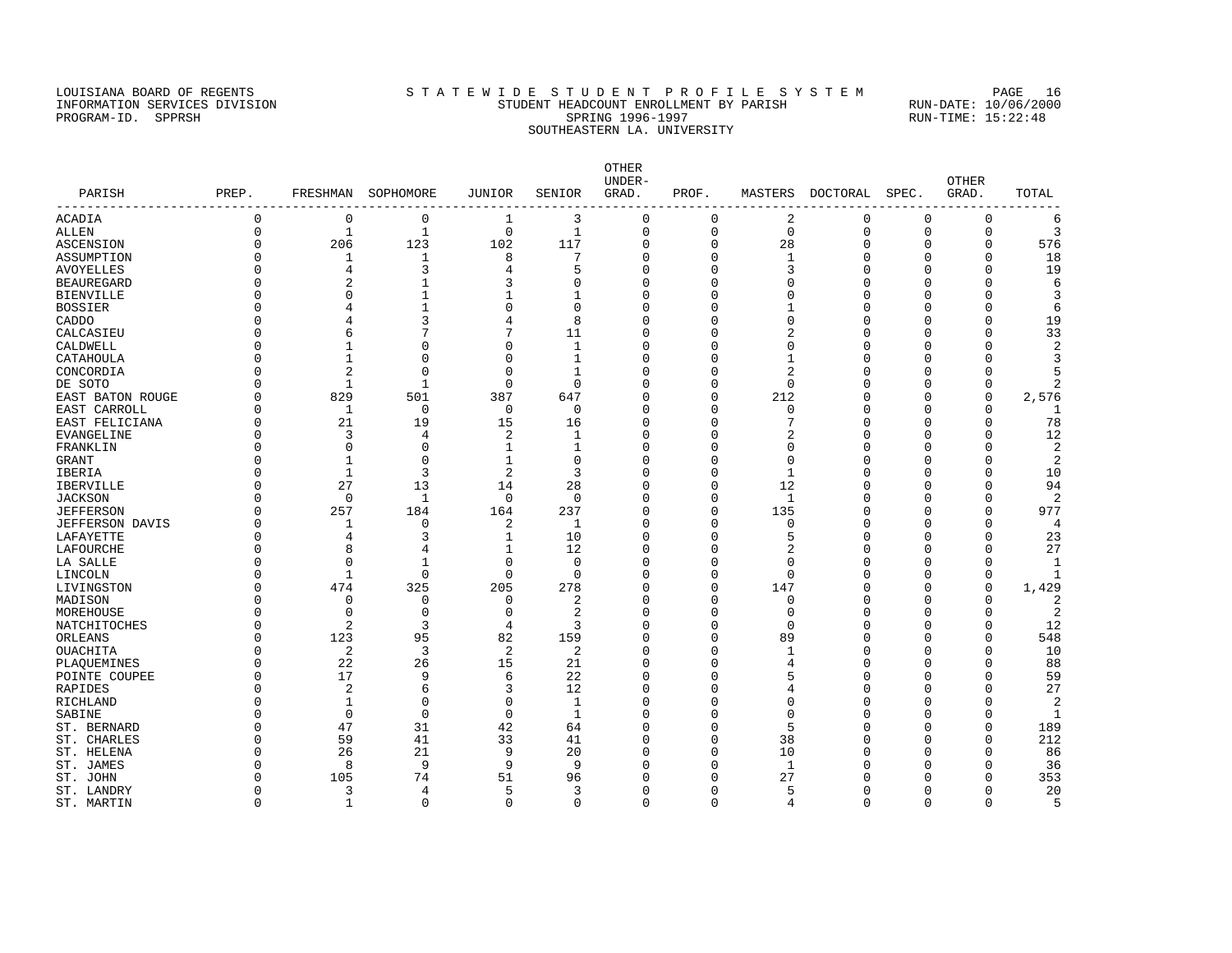#### LOUISIANA BOARD OF REGENTS STATEWIDE STUDENT PROFILE SYSTEM PAGE 17 INFORMATION SERVICES DIVISION STUDENT HEADCOUNT ENROLLMENT BY PARISH RUN-DATE: 10/06/2000 PROGRAM-ID. SPPRSH SPRING 1996-1997 SPRING 1996-1997 RUN-TIME: 15:22:48 SOUTHEASTERN LA. UNIVERSITY

OTHER<br>UNDER-UNDER- OTHER PARISH PREP. FRESHMAN SOPHOMORE JUNIOR SENIOR GRAD. PROF. MASTERS DOCTORAL SPEC. GRAD. TOTAL ------------------------------------------------------------------------------------------------------------------------------------ ST. MARY 5 4 7 3 0 2 0 0 21 ST. TAMMANY 0 674 462 381 568 0 0 360 0 1 0 2,446 TANGIPAHOA 0 1,098 593 446 618 0 0 338 0 0 0 3,093 TENSAS 0 0 0 0 0 0 0 0 1 0 0 0 1 TERREBONNE 0 6 7 2 14 0 0 2 0 0 0 31 UNION 0 2 0 0 2 0 0 1 0 0 0 5 VERMILLION 0 0 0 2 1 1 0 0 1 0 0 0 0 5 VERNON 0 2 0 0 3 0 0 3 0 0 0 8 WASHINGTON 0 130 100 88 149 0 0 87 0 1 0 555 WEBSTER 0 0 0 1 1 0 0 3 0 0 0 5 WEST BATON ROUGE 0 26 18 15 15 0 0 5 0 0 0 79 WEST FELICIANA 0 7 8 10 6 0 0 1 0 0 0 32 WINN 0 0 0 1 0 0 2 0 0 0 0 0 0 0 0 3  $\begin{array}{cccccccccccc} 0 & & 130 & & 100 & & 88 & & 149 & & 0 & & 0 & 87 & & 0 & 1 & 0 & 555 \ 0 & & 0 & & 0 & & 1 & & 1 & & 0 & & 0 & 3 & 0 & 0 & 0 & 55 \ 0 & & 26 & & 18 & & 15 & & 15 & & 0 & & 0 & 5 & 0 & 0 & 0 & 79 \ 0 & & 7 & & 8 & & 10 & & 6 & & 0 & 0 & 1 & 0 & 0 & 0 & 32 \ 0 & & 0 & & 1 & & 0 & & 2 & & 0 & 0$ LOUISIANA TOTALS 0 4,229 2,717 2,137 3,230 0 0 1,561 0 2 0 13,876 OUT-OF-STATE TOTALS 0 45 41 33 79 0 0 72 0 0 0 270 FOREIGN TOTALS 0 14 9 15 21 0 0 47 0 0 0 106 ------- ------- ------- ------- ------- ------- ------- ------- ------- ------- ------- ------- TOTAL STUDENTS 0 4,288 2,767 2,185 3,330 0 0 1,680 0 2 0 14,252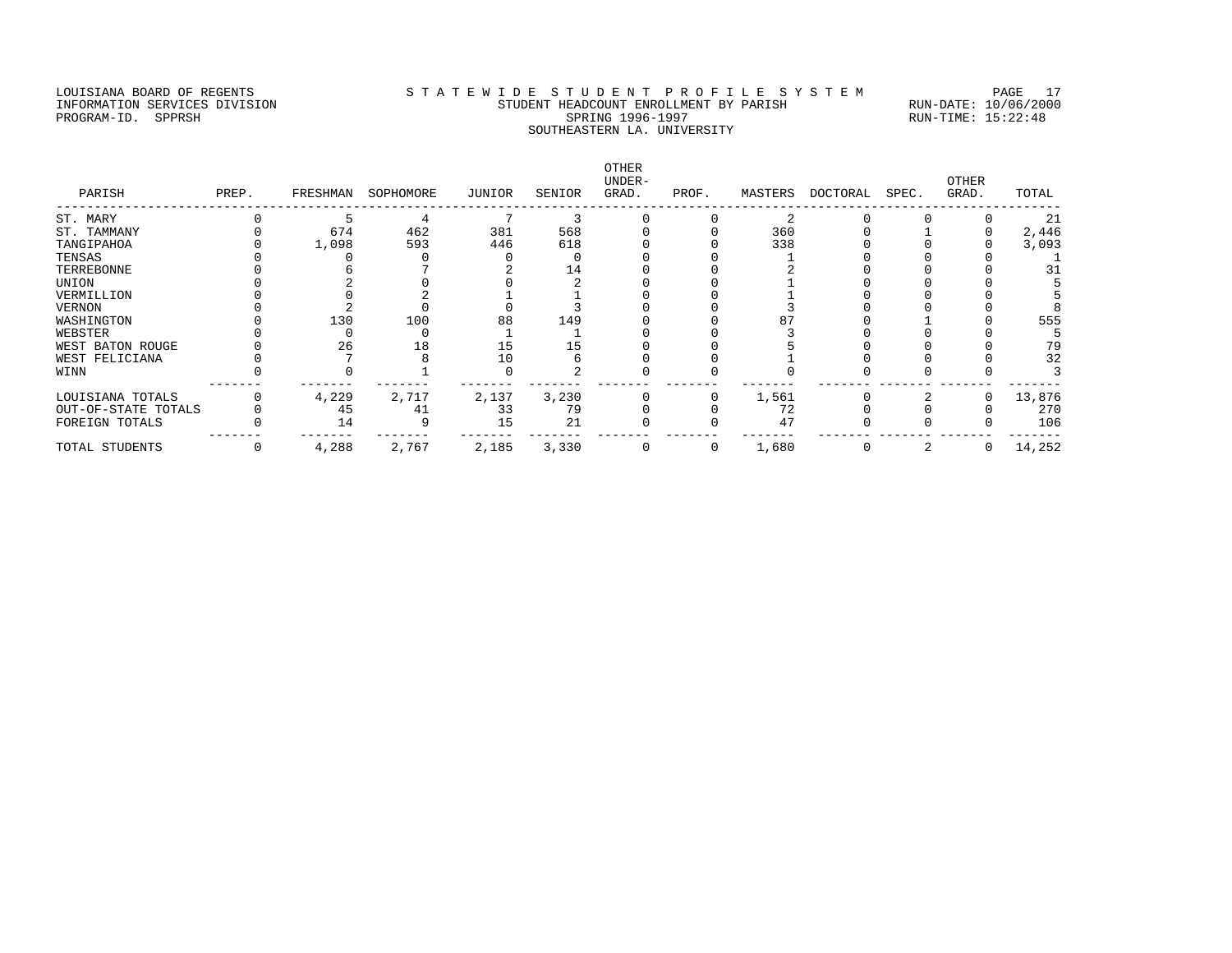#### LOUISIANA BOARD OF REGENTS STATEWIDE STUDENT PROFILE SYSTEM PAGE 18 INFORMATION SERVICES DIVISION STUDENT HEADCOUNT ENROLLMENT BY PARISH RUN-DATE: 10/06/2000 PROGRAM-ID. SPPRSH SPRING 1996-1997 SPRING 1996-1997 RUN-TIME: 15:22:48 UNIVERSITY OF LA. IN LAFAYETTE

OTHER UNDER- OTHER PARISH PREP. FRESHMAN SOPHOMORE JUNIOR SENIOR GRAD. PROF. MASTERS DOCTORAL SPEC. GRAD. TOTAL ------------------------------------------------------------------------------------------------------------------------------------ ACADIA 0 150 105 78 167 7 0 15 1 0 14 537 ALLEN 0 6 2 3 2 0 0 3 0 0 0 16 ASCENSION 0 45 15 11 10 1 0 0 0 0 0 82 ASSUMPTION 0 8 2 3 2 0 0 0 0 0 0 15 AVOYELLES 0 39 28 22 34 1 0 5 0 0 1 130 BEAUREGARD 0 6 3 2 3 0 0 0 0 0 0 14 BIENVILLE 0 2 0 0 0 0 0 0 0 0 0 2 BOSSIER 0 13 4 0 1 0 0 0 0 0 0 18 CADDO 0 21 18 15 7 0 0 1 1 0 0 63 CALCASIEU 0 49 26 12 26 0 0 9 0 0 5 127 CAMERON 0 1 2 1 0 0 0 1 1 0 0 6 CLAIBORNE 0 1 0 1 0 0 0 0 0 0 0 2 CONCORDIA 0 1 0 2 0 0 0 0 0 0 0 3 DE SOTO 0 6 1 0 0 0 0 0 0 0 0 7 EAST BATON ROUGE 0 121 69 35 65 1 0 12 0 0 2 305 EAST CARROLL 0 0 1 0 0 0 0 0 0 0 0 1 EAST FELICIANA 0 6 4 2 0 0 0 0 0 0 0 12 EVANGELINE 0 23 21 27 44 3 0 7 0 0 6 131 FRANKLIN 0 0 0 0 1 0 0 0 0 0 0 1 GRANT 0 3 1 2 3 0 0 0 0 0 0 9 IBERIA 0 383 268 209 363 80 0 44 1 0 28 1,376 IBERVILLE 0 16 7 8 4 0 0 2 0 0 0 37 JACKSON 0 1 3 0 0 0 0 0 0 0 0 4 JEFFERSON 0 135 67 53 62 0 0 1 0 0 1 319 JEFFERSON DAVIS 0 24 9 13 25 1 0 3 1 0 2 78 LAFAYETTE 1 1,562 1,192 1,063 1,884 515 0 478 72 1 147 6,915 LAFOURCHE 0 33 21 13 19 0 0 1 2 0 1 90 LA SALLE 0 2 0 0 1 0 0 0 0 0 0 3 LINCOLN 0 4 1 0 1 0 0 0 0 0 0 6 LIVINGSTON 0 10 3 2 5 0 0 2 1 0 0 23 MADISON 0 0 0 0 0 0 0 0 1 0 0 0 1 MOREHOUSE 0 1 0 0 0 0 0 0 0 0 0 1 NATCHITOCHES 0 12 4 4 4 1 0 3 0 0 0 28 ORLEANS 0 89 44 36 40 1 0 3 1 0 0 214 OUACHITA 0 18 3 1 6 0 0 1 0 0 0 29 PLAQUEMINES 0 10 3 1 3 0 0 0 0 0 0 17 POINTE COUPEE 0 36 24 16 21 0 0 2 0 0 0 99 RAPIDES 0 89 38 31 51 1 0 10 1 0 1 222 RED RIVER 0 0 0 0 1 0 0 1 0 0 0 2 SABINE 0 2 1 0 0 0 0 0 0 0 0 0 3 ST. BERNARD 0 18 7 5 13 0 0 1 0 0 0 44 ST. CHARLES 0 33 7 11 11 0 0 0 1 0 0 63 ST. JAMES 0 8 7 4 3 0 0 1 0 0 0 23 ST. JOHN 0 15 18 10 10 0 0 1 0 0 0 54 ST. LANDRY 0 230 169 156 277 14 0 51 1 0 16 914 ST. MARTIN 1 267 161 130 222 29 0 28 3 1 19 861 ST. MARY 0 128 84 49 87 10 0 17 0 0 9 384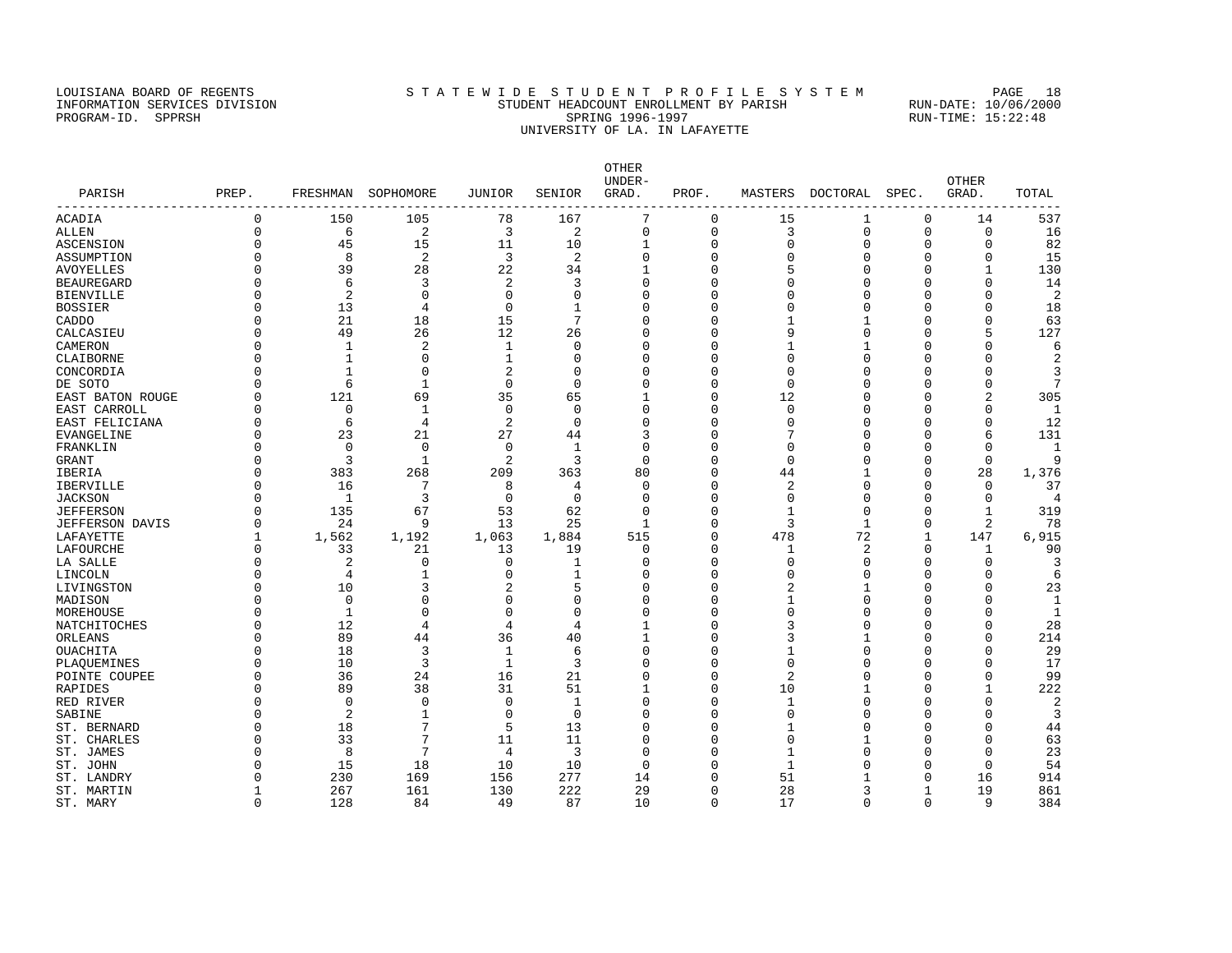### LOUISIANA BOARD OF REGENTS S T A T E W I D E S T U D E N T P R O F I L E S Y S T E M PAGE 19 INFORMATION SERVICES DIVISION STUDENT HEADCOUNT ENROLLMENT BY PARISH RUN-DATE: 10/06/2000 PROGRAM-ID. SPPRSH SPRING 1996-1997 SPRING 1996-1997 RUN-TIME: 15:22:48 UNIVERSITY OF LA. IN LAFAYETTE

| PARISH              | PREP. | FRESHMAN | SOPHOMORE | JUNIOR | SENIOR | OTHER<br>UNDER-<br>GRAD. | PROF.        | MASTERS | DOCTORAL | SPEC. | OTHER<br>GRAD. | TOTAL  |
|---------------------|-------|----------|-----------|--------|--------|--------------------------|--------------|---------|----------|-------|----------------|--------|
| ST. TAMMANY         |       | 54       | 42        | 28     | 39     |                          |              |         |          |       |                | 169    |
| TANGIPAHOA          |       | 13       |           |        | 10     |                          |              |         |          |       |                | 35     |
| TERREBONNE          |       | 57       | 39        | 20     | 32     |                          |              |         |          |       |                | 153    |
| UNION               |       |          |           |        |        |                          |              |         |          |       |                |        |
| VERMILLION          |       | 276      | 205       | 155    | 226    |                          |              |         |          |       |                | 942    |
| VERNON              |       |          |           |        |        |                          |              |         |          |       |                | 28     |
| WASHINGTON          |       |          |           |        |        |                          |              |         |          |       |                | 10     |
| WEBSTER             |       |          |           |        |        |                          |              |         |          |       |                |        |
| WEST BATON ROUGE    |       |          |           |        |        |                          |              |         |          |       |                | 34     |
| WEST CARROLL        |       |          |           |        |        |                          |              |         |          |       |                |        |
| WEST FELICIANA      |       |          |           |        |        |                          |              |         |          |       |                | 10     |
| WINN                |       |          |           |        |        |                          |              |         |          |       |                |        |
| LOUISIANA TOTALS    |       | 4,067    | 2,753     | 2,255  | 3,801  | 700                      |              | 746     | 90       |       | 268            | 14,686 |
| OUT-OF-STATE TOTALS |       | 67       | 37        | 60     | 68     |                          |              | 43      | 16       |       |                | 295    |
| FOREIGN TOTALS      |       | 72       | 38        | 33     | 84     | 32                       |              | 223     | 49       |       |                | 536    |
| TOTAL STUDENTS      |       | 4,206    | 2,828     | 2,348  | 3,953  | 733                      | $\mathbf{0}$ | 1,012   | 155      |       | 276            | 15,517 |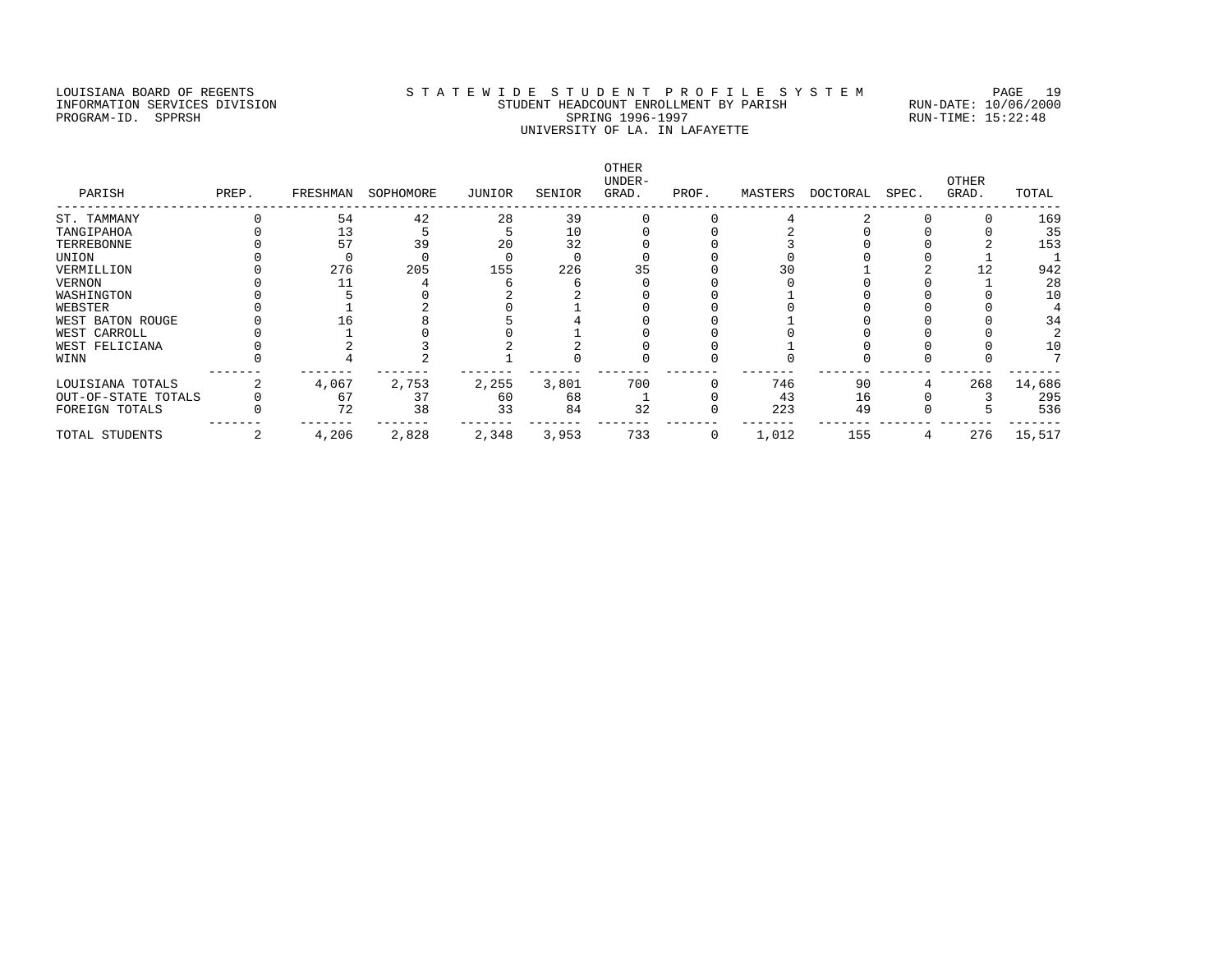#### LOUISIANA BOARD OF REGENTS STATEWIDE STUDENT PROFILE SYSTEM PAGE 20 INFORMATION SERVICES DIVISION STUDENT HEADCOUNT ENROLLMENT BY PARISH RUN-DATE: 10/06/2000 PROGRAM-ID. SPPRSH SPRING 1996-1997 SPRING 1996-1997 RUN-TIME: 15:22:48 L.S.U. AT ALEXANDRIA

OTHER UNDER- OTHER PARISH PREP. FRESHMAN SOPHOMORE JUNIOR SENIOR GRAD. PROF. MASTERS DOCTORAL SPEC. GRAD. TOTAL ------------------------------------------------------------------------------------------------------------------------------------ ACADIA 0 0 0 0 0 1 0 0 0 0 0 1 ALLEN 0 32 8 0 0 7 0 0 0 0 0 47 ASCENSION 0 2 0 0 0 0 0 0 0 0 0 2 AVOYELLES 0 285 50 0 0 31 0 0 0 0 0 366 BEAUREGARD 0 2 0 0 0 1 0 0 0 0 0 3 BOSSIER 0 1 0 0 0 1 0 0 0 0 0 2 CADDO 0 7 2 0 0 0 0 0 0 0 0 9 CALCASIEU 0 3 5 0 0 1 0 0 0 0 0 9 CALDWELL 0 7 1 0 0 0 0 0 0 0 0 8 CATAHOULA 0 37 3 0 0 5 0 0 0 0 0 45 CONCORDIA 0 5 2 0 0 2 0 0 0 0 0 9 EAST BATON ROUGE 0 15 2 0 0 5 0 0 0 0 0 22 EAST CARROLL 0 0 1 0 0 0 0 0 0 0 0 1 EVANGELINE 0 47 25 0 0 11 0 0 0 0 0 83 FRANKLIN 0 3 1 0 0 0 0 0 0 0 0 4 GRANT 0 93 23 0 0 12 0 0 0 0 0 128 IBERIA 0 3 0 0 0 1 0 0 0 0 0 4 JACKSON 0 1 0 0 0 0 0 0 0 0 0 1 JEFFERSON 0 1 0 0 0 2 0 0 0 0 0 3 LAFAYETTE 0 6 1 0 0 1 0 0 0 0 0 8 LAFOURCHE 0 2 0 0 0 0 0 0 0 0 0 2 LA SALLE 0 32 8 0 0 5 0 0 0 0 0 45 LINCOLN 0 2 1 0 0 0 0 0 0 0 0 3 LIVINGSTON 0 2 0 0 0 0 0 0 0 0 0 2 NATCHITOCHES 0 7 0 0 0 2 0 0 0 0 0 9 ORLEANS 0 0 1 1 0 0 3 0 0 0 0 0 0 5 OUACHITA 0 5 3 0 0 0 0 0 0 0 0 8 POINTE COUPEE 0 5 0 0 0 0 0 0 0 0 0 5 RAPIDES 0 965 169 0 0 119 0 0 0 0 0 1,253 RICHLAND 0 0 1 0 0 1 0 0 0 0 0 2 SABINE 0 4 0 0 0 2 0 0 0 0 0 6 ST. BERNARD 0 1 3 0 0 0 0 0 0 0 0 4 ST. JOHN 0 1 0 0 0 0 0 0 0 0 0 0 1 ST. LANDRY 0 14 7 0 0 7 0 0 0 0 0 28 ST. MARTIN 0 0 1 0 0 0 0 0 0 0 0 0 0 0 0 0 0 0 2 ST. MARY 0 2 1 0 0 0 0 0 0 0 0 3 ST. TAMMANY 0 3 0 0 0 1 0 0 0 0 0 4 TANGIPAHOA 0 1 0 0 0 0 0 0 0 0 0 1 TERREBONNE 0 2 1 0 0 1 0 0 0 0 0 4 UNION 0 2 1 0 0 1 0 0 0 0 0 4 VERMILLION 0 0 0 1 0 0 0 0 0 0 0 0 0 0 0 1 VERNON 0 15 10 0 0 9 0 0 0 0 0 34 WASHINGTON 0 1 0 0 0 0 0 0 0 0 0 1 WEBSTER 0 1 0 0 0 0 0 0 0 0 0 1 UNEST BATON ROUGE 0 3 0 0 0 0 0 0 0 0 0 0 3<br>WEST CARROLL 0 0 1 0 0 0 0 0 0 0 0 0 1 WEST CARROLL 0 0 1 0 0 0 0 0 0 0 0 1

WEST FELICIANA 0 2 2 0 0 1 0 0 0 0 0 5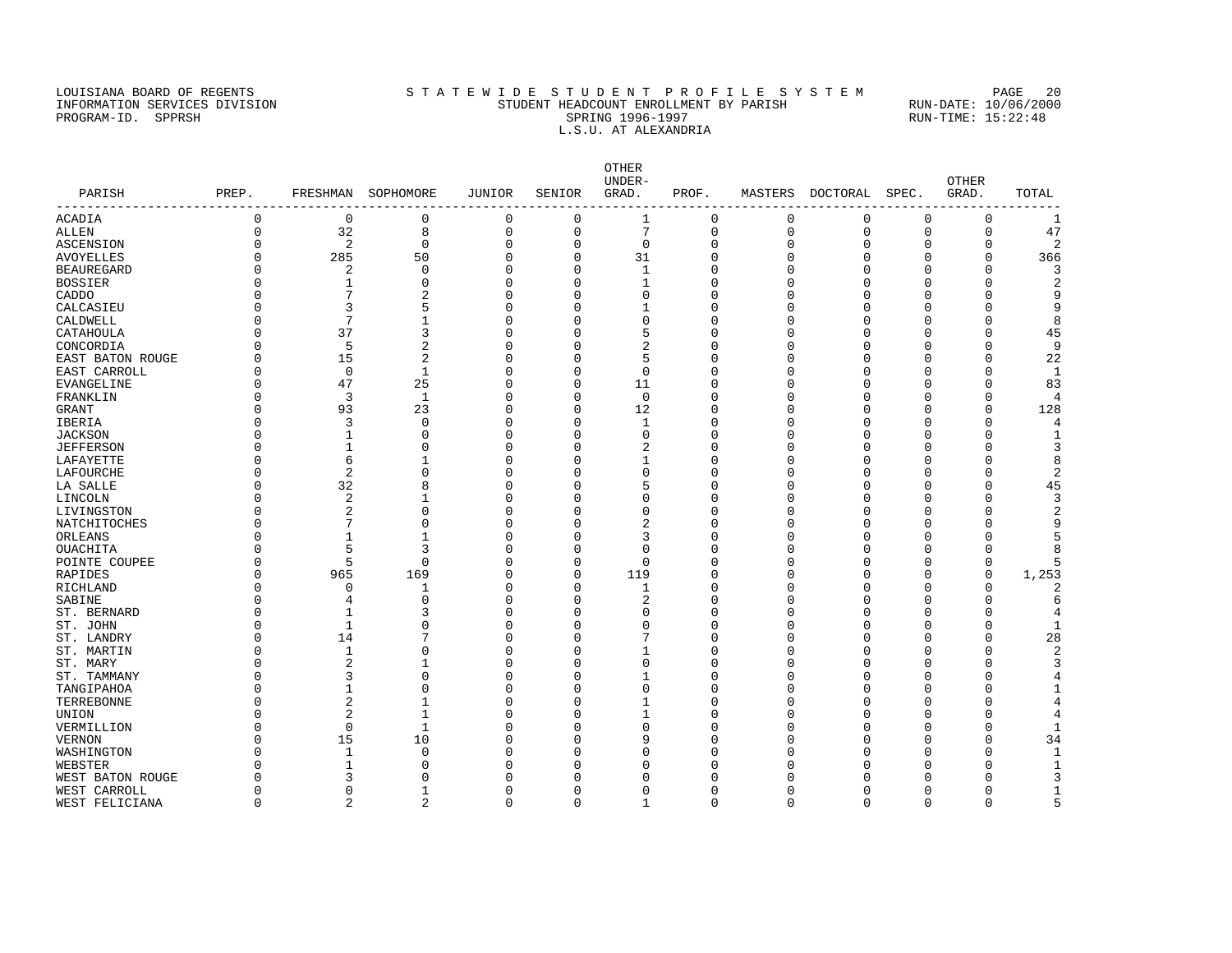### LOUISIANA BOARD OF REGENTS STATEWIDE STUDENT PROFILE SYSTEM PAGE 21 INFORMATION SERVICES DIVISION STUDENT HEADCOUNT ENROLLMENT BY PARISH RUN-DATE: 10/06/2000 PROGRAM-ID. SPPRSH SPRING 1996-1997 SPRING 1996-1997 RUN-TIME: 15:22:48 L.S.U. AT ALEXANDRIA

| PARISH                                                    | PREP. | FRESHMAN | SOPHOMORE | JUNIOR | SENIOR | <b>OTHER</b><br>UNDER-<br>GRAD. | PROF. | MASTERS | DOCTORAL | SPEC. | OTHER<br>GRAD. | TOTAL       |
|-----------------------------------------------------------|-------|----------|-----------|--------|--------|---------------------------------|-------|---------|----------|-------|----------------|-------------|
| WINN                                                      |       |          |           |        |        |                                 |       |         |          |       |                | $\Omega$    |
| LOUISIANA TOTALS<br>OUT-OF-STATE TOTALS<br>FOREIGN TOTALS |       | 1,627    | 335       |        |        | 239                             |       |         |          |       |                | 2,201<br>14 |
| TOTAL STUDENTS                                            |       | ,636     | 338       |        |        | 243                             |       |         |          |       |                | 2,217       |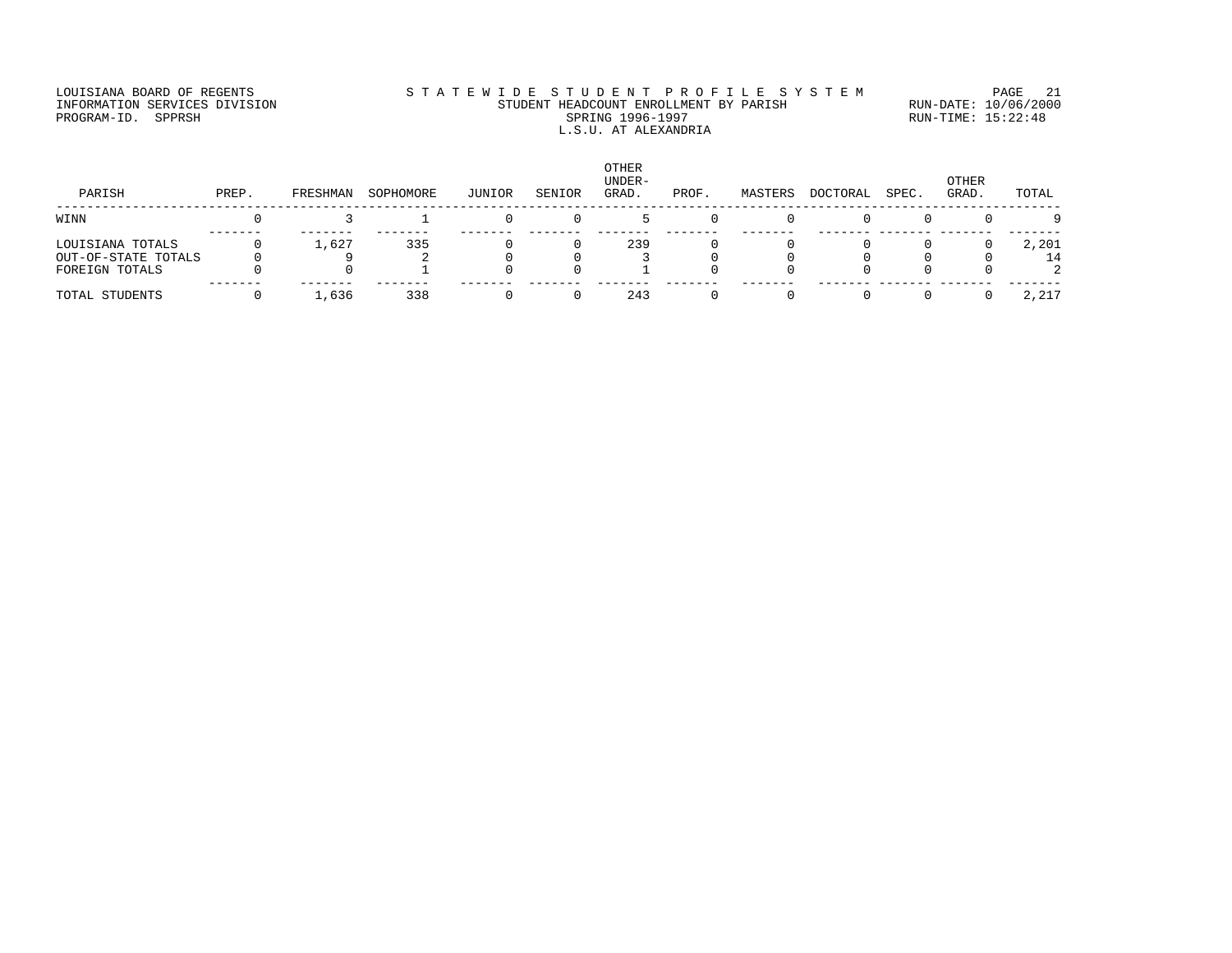#### LOUISIANA BOARD OF REGENTS STATEWIDE STUDENT PROFILE SYSTEM PAGE 22 INFORMATION SERVICES DIVISION STUDENT HEADCOUNT ENROLLMENT BY PARISH RUN-DATE: 10/06/2000 PROGRAM-ID. SPPRSH SPRING 1996-1997 SPRING 1996-1997 RUN-TIME: 15:22:48 L.S.U. IN BATON ROUGE

OTHER UNDER- OTHER PARISH PREP. FRESHMAN SOPHOMORE JUNIOR SENIOR GRAD. PROF. MASTERS DOCTORAL SPEC. GRAD. TOTAL ------------------------------------------------------------------------------------------------------------------------------------ ACADIA 0 23 14 28 35 1 2 10 6 0 1 120<br>
ALLEN 0 6 6 9 13 0 1 6 0 0 1 42<br>
ASCENSION 0 163 139 127 164 12 2 51 12 0 23 693<br>
ASSUMPTION 0 7 16 7 21 2 1 3 1 0 2 60<br>
AVOYELLES 0 22 20 29 55 2 1 14 2 0 2 147<br>
BEAUREGARD ALLEN 0 6 6 9 13 0 1 6 0 0 1 42 ASCENSION 0 163 139 127 164 12 2 51 12 0 23 693 ASSUMPTION 0 7 16 7 21 2 1 3 1 0 2 60 AVOYELLES 0 22 20 29 55 2 1 14 2 0 2 147 BEAUREGARD 0 26 13 14 17 1 0 5 2 0 1 79<br>BIENVILLE 0 0 0 1 0 0 0 2 1 0 2 6 BIENVILLE 0 0 0 1 0 0 0 2 1 0 2 6 BOSSIER 0 16 27 25 29 2 7 14 6 0 1 127 CADDO 0 64 86 76 95 1 15 42 22 0 18 419 CALCASIEU 0 103 90 73 96 1 3 37 13 0 2 418 CALDWELL 0 1 1 3 0 0 0 1 0 0 0 6 CAMERON 0 1 7 3 2 1 0 4 0 0 0 18 CATAHOULA 0 2 3 2 4 0 0 0 0 0 1 12 CLAIBORNE 0 1 0 0 6 0 1 2 0 0 0 10 CONCORDIA 0 8 8 8 21 0 2 3 1 0 2 53 DE SOTO 0 2 2 5 8 0 1 5 0 0 1 24 EAST BATON ROUGE 0 1,524 1,426 1,339 2,117 110 40 871 358 0 224 8,009 EAST CARROLL 0 8 5 0 4 0 0 1 0 0 0 18 EAST FELICIANA 0 24 22 12 24 2 1 8 5 0 0 98 EVANGELINE 0 9 21 27 42 0 1 7 1 0 2 110 FRANKLIN 0 8 8 5 5 0 1 2 2 0 0 31 GRANT 0 0 2 5 6 0 0 1 1 0 1 16 IBERIA 0 48 48 34 43 4 8 24 7 0 1 217 IBERVILLE 0 72 37 43 61 7 1 17 4 0 4 246 JACKSON 0 4 4 1 1 0 0 2 2 0 1 15 JEFFERSON 0 327 315 262 350 7 24 83 46 0 23 1,437 JEFFERSON DAVIS 0 15 20 12 13 0 1 2 1 0 1 65 LAFAYETTE 0 105 132 114 147 1 10 65 27 0 8 609 LAFOURCHE 0 69 73 66 88 1 2 26 19 1 7 352 LA SALLE 0 1 4 7 10 0 1 2 0 0 3 28 LINCOLN 0 14 8 8 4 0 2 8 8 0 2 54 LIVINGSTON 0 143 111 105 114 3 4 45 15 0 10 550 MADISON 0 3 8 7 6 0 0 1 1 0 26 MOREHOUSE 0 4 4 5 4 0 0 1 1 0 0 19 NATCHITOCHES 0 41 45 37 78 4 3 18<br>ORLEANS 0 474 408 347 464 11 36 112 ORLEANS 0 474 408 347 464 11 36 112 76 0 22 1,950 OUACHITA 0 40 42 39 44 2 1 15 7 0 2 192 PLAQUEMINES 0 12 12 8 15 0 0 5 1 0 0 53 POINTE COUPEE 0 39 55 37 56 1 0 23 4 0 5 220 RAPIDES 0 43 77 61 147 4 4 28 17 0 3 384 RED RIVER 0 1 1 3 1 0 1 1 1 0 1 10 RICHLAND 6 6 3 5 0 1 5 0 1 27 SABINE 0 4 5 3 6 0 0 1 0 0 0 19 ST. BERNARD 0 49 36 38 39 1 0 6 7 0 1 177 ST. CHARLES 0 56 45 36 32 0 1 4 1 0 1 176 ST. HELENA 0 1 0 1 5 0 0 0 0 0 0 7 ST. JAMES 0 14 8 10 17 1 0 2 1 0 6 59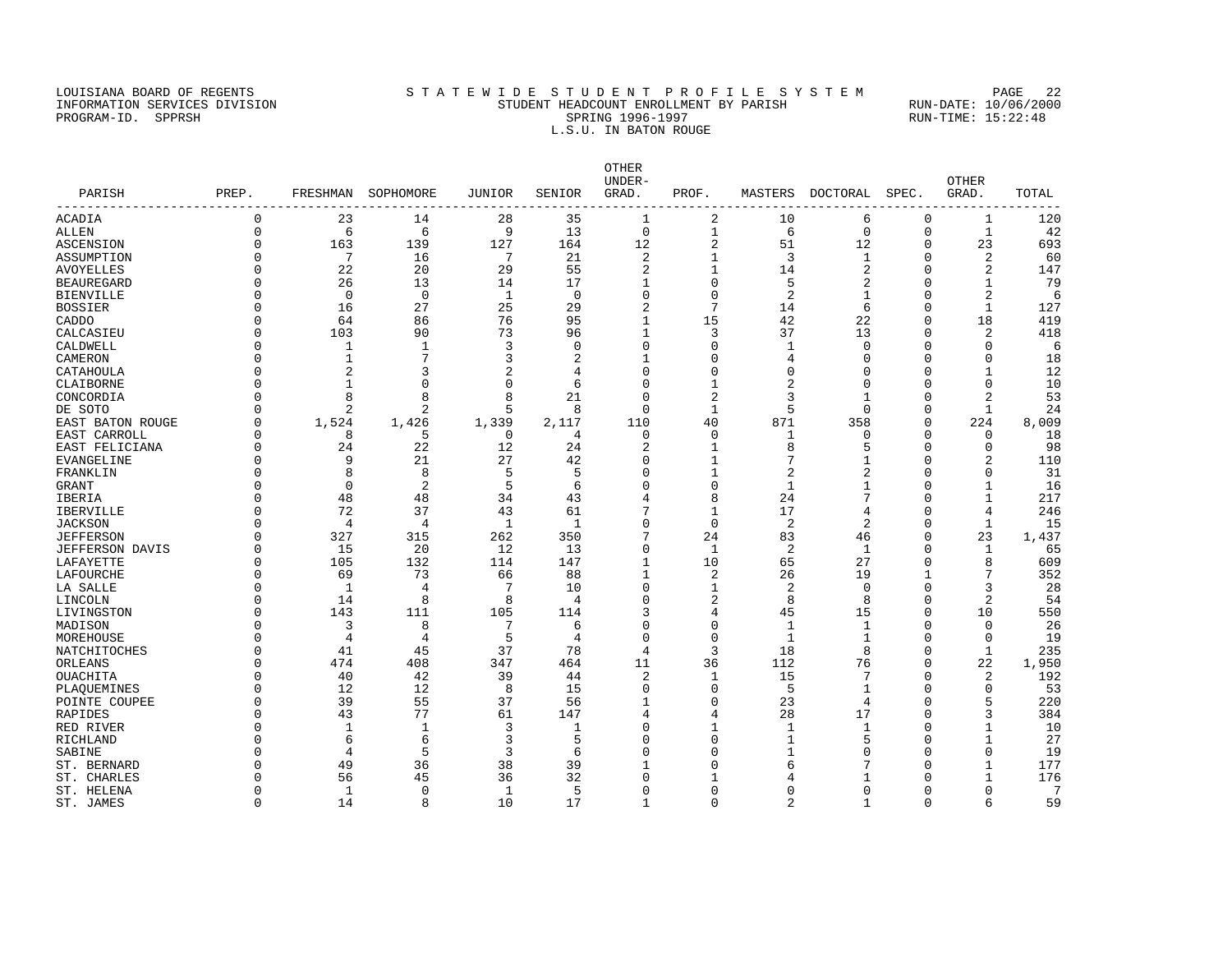### LOUISIANA BOARD OF REGENTS STATEWIDE STUDENT PROFILE SYSTEM PAGE 23 INFORMATION SERVICES DIVISION STUDENT HEADCOUNT ENROLLMENT BY PARISH RUN-DATE: 10/06/2000 PROGRAM-ID. SPPRSH SPRING 1996-1997 SPRING 1996-1997 RUN-TIME: 15:22:48 L.S.U. IN BATON ROUGE

| PARISH              | PREP.        |       | FRESHMAN SOPHOMORE | JUNIOR | SENIOR | OTHER<br>UNDER-<br>GRAD. | PROF. | MASTERS | DOCTORAL | SPEC. | <b>OTHER</b><br>GRAD. | TOTAL  |
|---------------------|--------------|-------|--------------------|--------|--------|--------------------------|-------|---------|----------|-------|-----------------------|--------|
| ST. JOHN            |              | 42    | 33                 | 34     | 56     |                          |       | 9       |          |       |                       | 182    |
| ST. LANDRY          |              | 33    | 40                 | 61     | 78     |                          |       | 26      |          |       |                       | 255    |
| ST. MARTIN          |              | 11    | 8                  | 15     | 25     |                          |       | 12      |          |       |                       | 85     |
| ST. MARY            |              | 57    | 53                 | 44     | 74     |                          |       | 15      |          |       |                       | 247    |
| ST. TAMMANY         |              | 237   | 199                | 178    | 257    |                          |       | 62      | 18       |       |                       | 987    |
| TANGIPAHOA          |              | 58    | 48                 | 51     | 56     |                          |       |         | 22       |       |                       | 263    |
| TENSAS              |              |       |                    |        |        |                          |       |         |          |       |                       | 10     |
| TERREBONNE          |              | 67    | 57                 | 68     | 73     |                          |       | 36      |          |       |                       | 312    |
| UNION               |              |       |                    |        |        |                          |       |         |          |       |                       | 13     |
| VERMILLION          |              | 35    | 35                 | 26     | 22     |                          |       | 12      |          |       |                       | 134    |
| VERNON              |              | 15    | 19                 | 11     |        |                          |       | 19      |          |       |                       | 82     |
| WASHINGTON          |              | 18    | 21                 | 14     | 38     |                          |       |         |          |       |                       | 103    |
| WEBSTER             |              |       |                    |        | 12     |                          |       |         |          |       |                       | 37     |
| WEST BATON ROUGE    |              | 44    | 37                 | 39     | 37     |                          |       |         |          |       |                       | 181    |
| WEST CARROLL        |              |       |                    |        |        |                          |       |         |          |       |                       | 11     |
| WEST FELICIANA      |              | 16    | 12                 |        |        | 10                       |       |         |          |       |                       | 81     |
| WINN                |              |       |                    |        |        |                          |       |         |          |       |                       | 14     |
| LOUISIANA TOTALS    |              | 4,246 | 3,998              | 3,649  | 5,281  | 208                      | 210   | 1,818   | 780      |       | 449                   | 20,640 |
| OUT-OF-STATE TOTALS |              | 313   | 448                | 496    | 621    |                          | 85    | 361     | 571      |       | 25                    | 2,925  |
| FOREIGN TOTALS      |              | 122   | 122                | 165    | 263    |                          |       | 492     | 502      |       | 57                    | 1,727  |
| TOTAL STUDENTS      | $\mathbf{0}$ | 4,681 | 4,568              | 4,310  | 6,165  | 216                      | 296   | 2,671   | 1,853    |       | 531                   | 25,292 |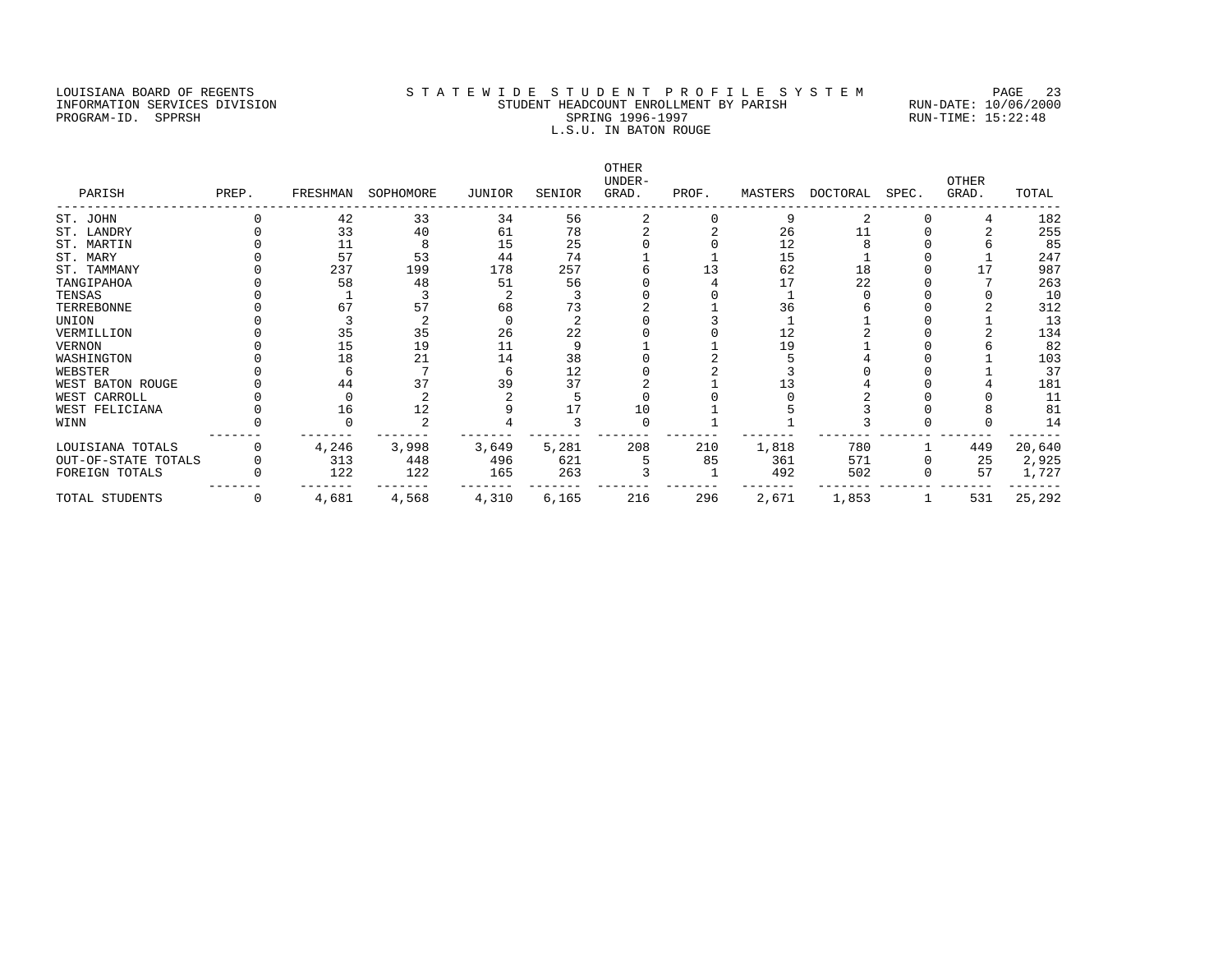### LOUISIANA BOARD OF REGENTS STATEWIDE STUDENT PROFILE SYSTEM PAGE 24 INFORMATION SERVICES DIVISION STUDENT HEADCOUNT ENROLLMENT BY PARISH RUN-DATE: 10/06/2000 PROGRAM-ID. SPPRSH SPRING 1996-1997 SPRING 1996-1997 RUN-TIME: 15:22:48 L.S.U. AT EUNICE

| PARISH              | PREP.    |          | FRESHMAN SOPHOMORE | JUNIOR | SENIOR       | <b>OTHER</b><br>UNDER-<br>GRAD. | PROF.        | MASTERS  | DOCTORAL | SPEC.       | <b>OTHER</b><br>GRAD. | TOTAL |
|---------------------|----------|----------|--------------------|--------|--------------|---------------------------------|--------------|----------|----------|-------------|-----------------------|-------|
|                     |          |          |                    |        |              |                                 |              |          |          |             |                       |       |
| ACADIA              |          | 271      | 200                | 0      | 0            | 55                              | 0            | 0        | 0        | O           | 0                     | 526   |
| ALLEN               |          | 33       | 21                 | N      | $\Omega$     |                                 | $\Omega$     |          | $\Omega$ |             |                       | 59    |
| ASCENSION           |          |          | ∩                  |        |              |                                 |              |          |          |             |                       |       |
| ASSUMPTION          |          |          |                    |        |              |                                 |              |          |          |             |                       |       |
| <b>AVOYELLES</b>    |          |          |                    |        |              |                                 |              |          |          |             |                       | 10    |
| BEAUREGARD          |          |          |                    |        |              |                                 |              |          |          |             |                       |       |
| CADDO               |          |          |                    |        |              |                                 |              |          |          |             |                       |       |
| CALCASIEU           |          | 10       | 11                 |        |              | 11                              |              |          |          |             |                       | 32    |
| CAMERON             |          | $\Omega$ | $\Omega$           |        |              | 1                               |              |          |          |             |                       |       |
| EAST BATON ROUGE    |          | 12       | 11                 |        |              | 11                              |              |          |          |             |                       | 34    |
| EAST FELICIANA      |          | $\Omega$ | $\mathbf{1}$       |        |              | $\Omega$                        |              |          |          |             |                       |       |
| EVANGELINE          |          | 216      | 120                |        |              | 44                              |              |          |          |             |                       | 380   |
| IBERIA              |          | 21       | 11                 |        |              | 6                               |              |          |          |             |                       | 38    |
| JEFFERSON           |          |          | -1                 |        |              | $\Omega$                        |              |          |          |             |                       | 3     |
| JEFFERSON DAVIS     |          | 38       | 31                 |        |              | 10                              |              |          |          |             |                       | 79    |
| LAFAYETTE           |          | 85       | 82                 |        |              | 55                              |              |          |          |             |                       | 222   |
| LAFOURCHE           |          |          |                    |        |              |                                 |              |          |          |             |                       |       |
| LIVINGSTON          |          |          |                    |        |              |                                 |              |          |          |             |                       |       |
| NATCHITOCHES        |          |          |                    |        |              |                                 |              |          |          |             |                       |       |
| OUACHITA            |          | 20       |                    |        |              | 17                              |              |          |          |             |                       | 45    |
| PLAQUEMINES         |          |          |                    |        |              |                                 |              |          |          |             |                       |       |
| POINTE COUPEE       |          |          |                    |        |              |                                 |              |          |          |             |                       | 11    |
| RAPIDES             |          |          |                    |        |              | 10                              |              |          |          |             |                       | 23    |
| ST. LANDRY          |          | 466      | 301                |        |              | 107                             |              |          |          |             |                       | 874   |
| ST. MARTIN          |          | 16       | 20                 |        |              |                                 |              |          |          |             |                       | 38    |
| ST. MARY            |          |          | $\Omega$           |        |              |                                 |              |          |          |             |                       |       |
| VERMILLION          |          | 35       | 27                 |        |              |                                 |              |          |          |             |                       | 67    |
| VERNON              |          |          |                    |        |              |                                 |              |          |          |             |                       |       |
| WEST BATON ROUGE    |          |          |                    |        |              |                                 |              |          |          |             |                       |       |
| WEST FELICIANA      |          | $\Omega$ |                    |        |              |                                 |              |          |          |             |                       |       |
| WINN                |          | 11       | 5                  | N      | <sup>0</sup> |                                 |              |          |          |             |                       | 21    |
| LOUISIANA TOTALS    |          | 1,265    | 873                | 0      | $\Omega$     | 352                             | U            | O        | $\Omega$ | ∩           | $\Omega$              | 2,490 |
| OUT-OF-STATE TOTALS |          | 2        |                    | N      | O            |                                 | <sup>0</sup> |          |          |             |                       |       |
| FOREIGN TOTALS      |          |          |                    | O      | <sup>0</sup> |                                 | ∩            | ∩        | ∩        |             |                       |       |
| TOTAL STUDENTS      | $\Omega$ | 1,269    | 875                | 0      | $\Omega$     | 354                             | $\Omega$     | $\Omega$ | $\Omega$ | $\mathbf 0$ | $\Omega$              | 2,498 |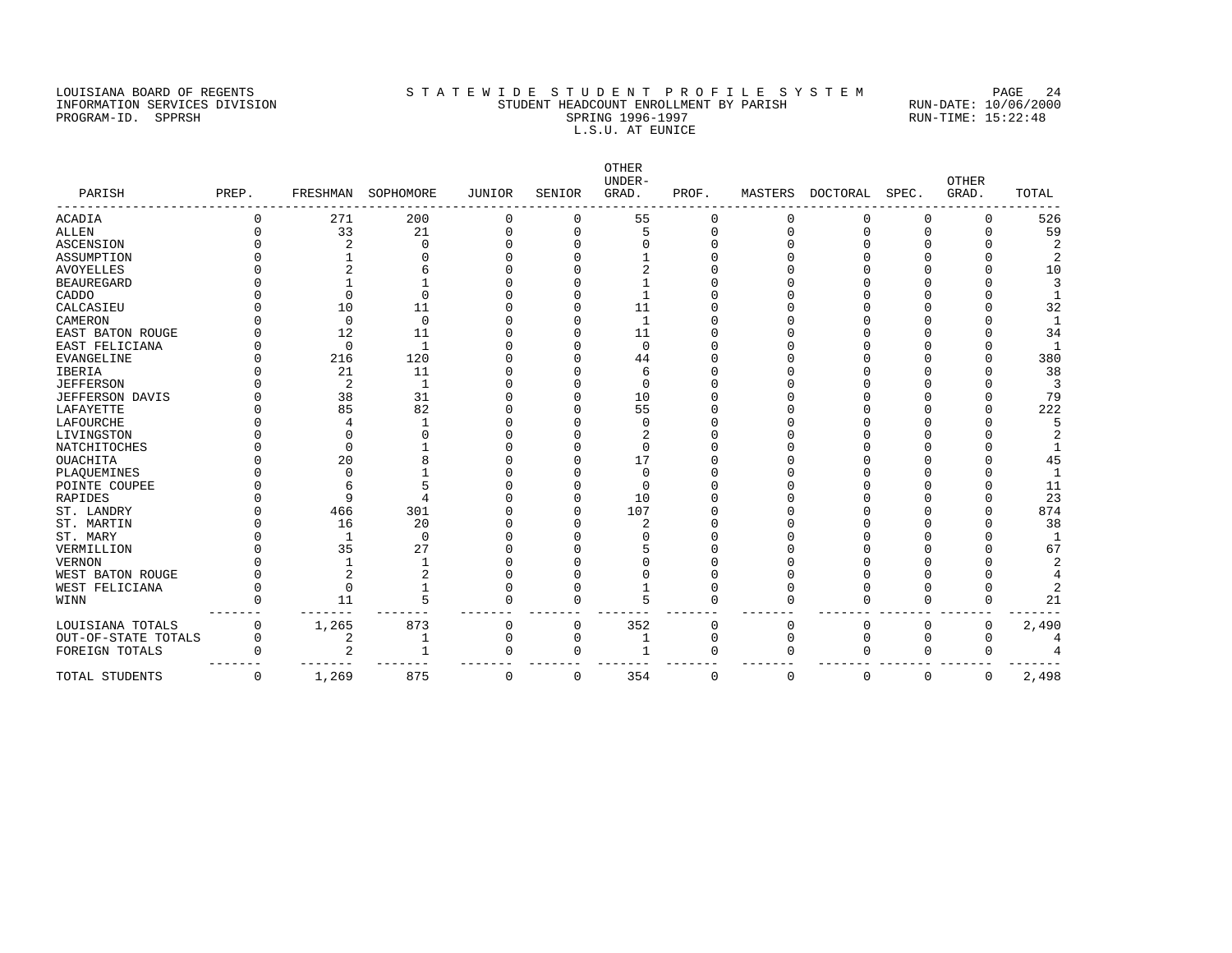### LOUISIANA BOARD OF REGENTS STATEWIDE STUDENT PROFILE SYSTEM PAGE 25 INFORMATION SERVICES DIVISION STUDENT HEADCOUNT ENROLLMENT BY PARISH RUN-DATE: 10/06/2000 PROGRAM-ID. SPPRSH SPRING 1996-1997 SPRING 1996-1997 RUN-TIME: 15:22:48 L.S.U. IN SHREVEPORT

| PARISH           | PREP.        |              | FRESHMAN SOPHOMORE | JUNIOR         | SENIOR       | OTHER<br>UNDER-<br>GRAD. | PROF.       |          | MASTERS DOCTORAL | SPEC.       | <b>OTHER</b><br>GRAD. | TOTAL          |
|------------------|--------------|--------------|--------------------|----------------|--------------|--------------------------|-------------|----------|------------------|-------------|-----------------------|----------------|
| ACADIA           | $\mathbf{0}$ | $\mathbf 0$  | 0                  | $\mathsf{O}$   | $\mathbf{1}$ | $\mathbf 0$              | $\mathbf 0$ | 0        | 0                | 0           | 1                     | $\overline{c}$ |
| ALLEN            | $\mathbf{0}$ | $\mathbf 0$  | 0                  | 0              | $\mathbf{1}$ | $\mathbf 0$              | $\mathbf 0$ | 0        | 0                | $\mathbf 0$ | 0                     | $\mathbf{1}$   |
| ASCENSION        |              | $\Omega$     | $\Omega$           | $\Omega$       | 1            | $\Omega$                 | $\Omega$    | U        | $\Omega$         | O           | 1                     | $\overline{2}$ |
| ASSUMPTION       |              | $\Omega$     | 2                  | $\Omega$       | U            | $\Omega$                 | C           |          | $\Omega$         | O           | $\Omega$              |                |
| AVOYELLES        |              | $\Omega$     | $\Omega$           | $\Omega$       |              | $\Omega$                 |             |          | $\Omega$         | U           | $\overline{2}$        |                |
| BEAUREGARD       |              | $\mathbf{1}$ | $\mathbf 0$        | $\overline{2}$ | 1            | $\mathbf 0$              |             |          | U                | O           | 1                     |                |
| BIENVILLE        |              | 5            | 2                  | 3              | 8            | $\Omega$                 | n           | $\Omega$ | $\Omega$         | $\Omega$    | 6                     | 24             |
| BOSSIER          |              | 110          | 97                 | 163            | 252          | 10                       | $\Omega$    | 29       | $\Omega$         | 8           | 128                   | 797            |
| CADDO            |              | 486          | 370                | 401            | 576          | 71                       | $\Omega$    | 82       | $\Omega$         | 18          | 273                   | 2,282          |
| CALCASIEU        |              | 0            | 2                  | 2              | 5            | 0                        | $\Omega$    | $\cap$   | $\Omega$         | 0           | 3                     | 12             |
| CALDWELL         |              | $\Omega$     | -1                 | $\Omega$       | 1            | $\Omega$                 | n           |          | $\Omega$         | O           | $\Omega$              | 2              |
| CAMERON          |              | O            | U                  | O              |              | $\Omega$                 | n           |          | $\Omega$         | U           | O                     |                |
| CATAHOULA        |              | $\Omega$     | $\overline{2}$     | $\mathbf 0$    |              | $\Omega$                 | $\Omega$    |          | $\Omega$         |             | 1                     | 5              |
| CLAIBORNE        |              | 1            | $\mathbf 0$        | 1              | 3            | $\Omega$                 | $\Omega$    |          | $\Omega$         | O           | 5                     | 11             |
| CONCORDIA        |              | $\mathbf 0$  | 2                  | $\mathbf 0$    | $\mathbf{1}$ | $\Omega$                 | n           |          | $\Omega$         | O           | 1                     | 4              |
| DE SOTO          |              | 24           | 22                 | 26             | 34           | 7                        | n           |          | $\Omega$         | 2           | 25                    | 144            |
| EAST BATON ROUGE |              | 4            | $\overline{2}$     | 3              | 5            |                          | $\Omega$    |          | $\Omega$         | $\Omega$    | 4                     | 22             |
| EAST CARROLL     |              | 1            | $\Omega$           | $\mathbf 0$    | 1            | $\Omega$                 | $\Omega$    |          | $\Omega$         | O           | $\Omega$              | $\overline{2}$ |
| EAST FELICIANA   |              | $\Omega$     | U                  | 1              | U            | $\Omega$                 | n           |          | $\Omega$         | O           | $\Omega$              | 1              |
| EVANGELINE       |              | $\Omega$     | C                  | $\Omega$       | 1            | $\Omega$                 | n           |          | $\Omega$         | U           | $\Omega$              |                |
| FRANKLIN         |              |              | $\Omega$           | 1              | 1            | $\Omega$                 | $\Omega$    |          | $\Omega$         | U           | $\Omega$              | 3              |
| GRANT            |              |              | 2                  | 2              | O            | $\Omega$                 | $\Omega$    |          | $\Omega$         | U           | 1                     |                |
| <b>IBERIA</b>    |              | $\Omega$     | U                  | $\Omega$       | 3            | $\Omega$                 | n           |          | $\Omega$         | $\Omega$    | $\Omega$              |                |
| IBERVILLE        |              | 1            | U                  | $\Omega$       | O            | $\Omega$                 | U           |          | $\Omega$         | U           | $\Omega$              |                |
| <b>JACKSON</b>   |              |              | $\cap$             | 2              |              | $\Omega$                 | $\Omega$    |          | $\Omega$         | U           | 1                     | 6              |
| JEFFERSON        |              | 2            |                    | 3              | 3            | $\Omega$                 | $\Omega$    |          | $\Omega$         | $\Omega$    | 7                     | 17             |
| JEFFERSON DAVIS  |              | $\Omega$     | $\Omega$           | $\Omega$       | O            | $\Omega$                 | n           |          | $\Omega$         | O           | 1                     | 1              |
| LAFAYETTE        |              |              |                    | $\Omega$       | U            |                          | U           |          | $\Omega$         | O           | $\mathbf{1}$          | $\overline{4}$ |
| LAFOURCHE        |              | 2            |                    | 2              | 4            |                          | $\Omega$    |          | $\Omega$         | U           | 0                     | 10             |
| LA SALLE         |              | 1            | $\cap$             | 1              | O            | $\Omega$                 | $\Omega$    |          | $\Omega$         | O           | $\overline{2}$        | $\overline{4}$ |
| LINCOLN          |              | $\Omega$     | $\cap$             | 1              | ζ            | 3                        | $\Omega$    |          | $\Omega$         | $\Omega$    | 8                     | 17             |
| LIVINGSTON       |              | $\Omega$     |                    | $\Omega$       |              | $\Omega$                 | U           |          | $\Omega$         | O           | $\Omega$              | $\overline{c}$ |
| MADISON          |              | $\cap$       | $\cap$             | $\Omega$       | $\Omega$     | $\Omega$                 | $\Omega$    |          | $\Omega$         | U           | 1                     | 1              |
| MOREHOUSE        |              | $\Omega$     |                    | $\Omega$       | $\Omega$     | $\Omega$                 | $\Omega$    |          | $\Omega$         | O           | $\overline{2}$        | $\overline{4}$ |
| NATCHITOCHES     |              | 2            | 4                  | 5              | 11           |                          | $\Omega$    |          | $\Omega$         |             | $\overline{2}$        | 27             |
| ORLEANS          |              | $\Omega$     | 2                  | 6              | 2            | $\Omega$                 | U           |          | $\Omega$         | 1           | 5                     | 17             |
| OUACHITA         |              | 6            | ζ                  |                | 9            | 2                        | n           |          | $\Omega$         | 1           | 6                     | 37             |
| PLAQUEMINES      |              | $\Omega$     | $\cap$             | 1              | $\Omega$     | $\Omega$                 | $\Omega$    |          | $\Omega$         | O           | $\Omega$              | $\mathbf{1}$   |
| RAPIDES          |              | 5            | 9                  | 6              | 12           | $\Omega$                 | $\cap$      |          | $\Omega$         |             | 9                     | 45             |
| RED RIVER        |              | 6            | 4                  | 6              | 3            |                          | U           |          | $\Omega$         | 1           | 8                     | 29             |
| RICHLAND         |              | $\cap$       | C                  | 1              | U            |                          | n           |          | $\Omega$         | U           | $\Omega$              | $\overline{c}$ |
| SABINE           |              |              |                    | 3              | ζ            | $\overline{c}$           | C           |          | U                | $\Omega$    | $\mathbf{1}$          | 16             |
| ST. BERNARD      |              |              | $\cap$             | $\Omega$       |              | $\Omega$                 | C           |          | U                | U           | $\mathbf 0$           | 2              |
| ST. LANDRY       |              | $\Omega$     | C                  | 2              | U            | $\Omega$                 | C           |          | U                | U           | 2                     |                |
| ST. MARTIN       |              | $\cap$       | $\Omega$           | $\Omega$       |              | $\cap$                   | n           |          | U                | U           | $\Omega$              | 2              |
| ST. MARY         | $\Omega$     | $\Omega$     | $\Omega$           | $\Omega$       | $\Omega$     | $\Omega$                 | $\Omega$    | $\Omega$ | $\cap$           | $\Omega$    | $\mathbf{1}$          | $\mathbf{1}$   |
|                  |              |              |                    |                |              |                          |             |          |                  |             |                       |                |

ST. TAMMANY 0 1 0 1 1 0 0 1 0 0 3 7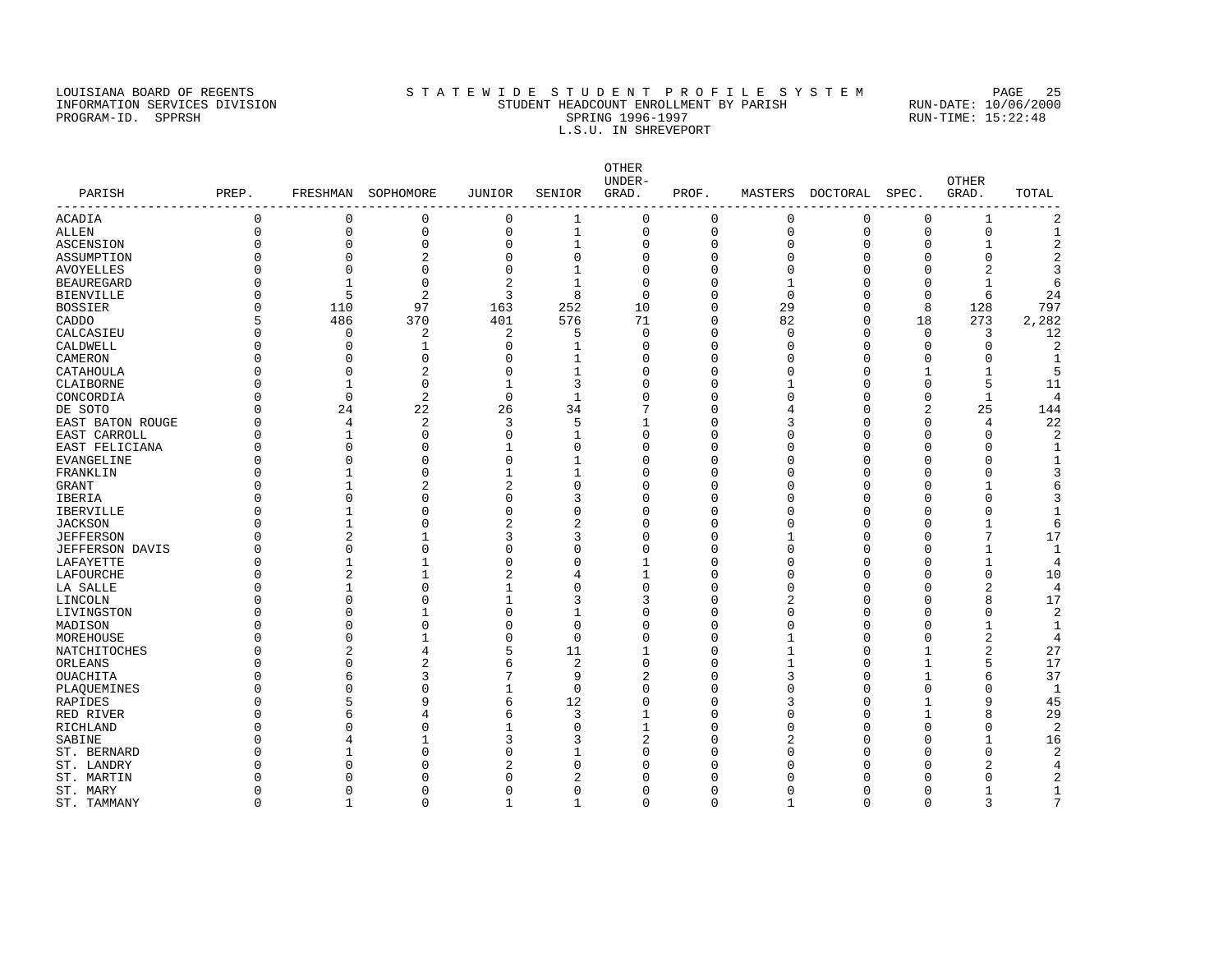### LOUISIANA BOARD OF REGENTS STATEWIDE STUDENT PROFILE SYSTEM PAGE 26 INFORMATION SERVICES DIVISION STUDENT HEADCOUNT ENROLLMENT BY PARISH RUN-DATE: 10/06/2000 PROGRAM-ID. SPPRSH SPRING 1996-1997 SPRING 1996-1997 RUN-TIME: 15:22:48 L.S.U. IN SHREVEPORT

| PARISH              | PREP. | FRESHMAN | SOPHOMORE | JUNIOR | SENIOR | OTHER<br>UNDER-<br>GRAD. | PROF. | MASTERS | DOCTORAL | SPEC. | OTHER<br>GRAD. | TOTAL |
|---------------------|-------|----------|-----------|--------|--------|--------------------------|-------|---------|----------|-------|----------------|-------|
| TENSAS              |       |          |           |        |        |                          |       |         |          |       |                |       |
| TERREBONNE          |       |          |           |        |        |                          |       |         |          |       |                |       |
| UNION               |       |          |           |        |        |                          |       |         |          |       |                |       |
| VERMILLION          |       |          |           |        |        |                          |       |         |          |       |                |       |
| VERNON              |       |          |           |        |        |                          |       |         |          |       |                | 19    |
| WASHINGTON          |       |          |           |        |        |                          |       |         |          |       |                |       |
| WEBSTER             |       |          |           |        |        |                          |       |         |          |       | L 6            | 110   |
| WEST BATON ROUGE    |       |          |           |        |        |                          |       |         |          |       |                |       |
| WEST CARROLL        |       |          |           |        |        |                          |       |         |          |       |                |       |
| WINN                |       |          |           |        |        |                          |       |         |          |       |                |       |
| LOUISIANA TOTALS    |       | 691      | 556       | 680    | 1,007  | 106                      |       | 140     |          | 34    | 539            | 3,758 |
| OUT-OF-STATE TOTALS |       | 22       | 18        | 27     | 27     |                          |       |         |          |       |                | 107   |
| FOREIGN TOTALS      |       |          |           |        |        |                          |       |         |          |       |                | 12    |
| TOTAL STUDENTS      |       | 713      | 574       | 711    | 1,037  | 109                      | 0     | 142     |          | 35    | 551            | 3,877 |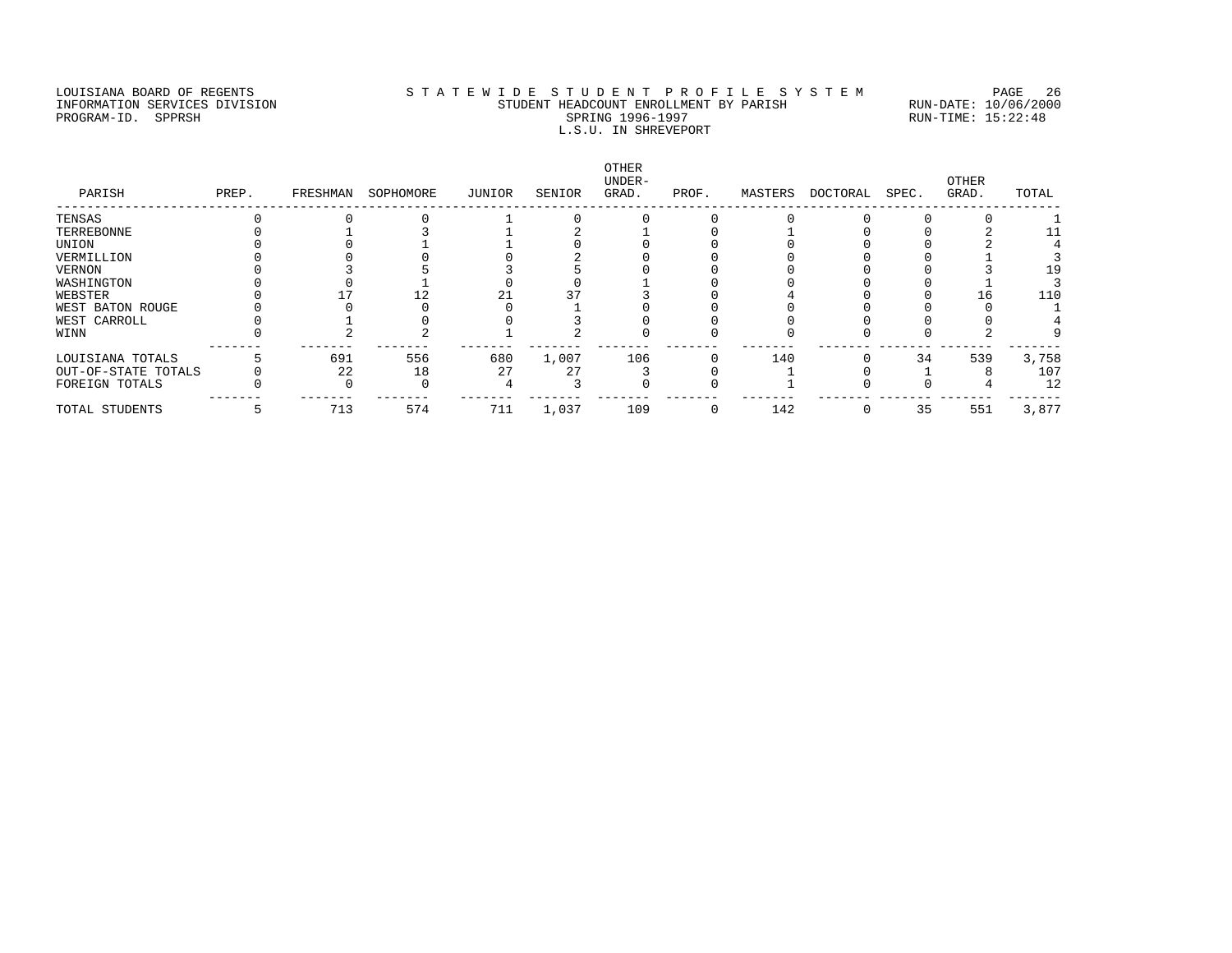#### LOUISIANA BOARD OF REGENTS STATEWIDE STUDENT PROFILE SYSTEM PAGE 27 INFORMATION SERVICES DIVISION STUDENT HEADCOUNT ENROLLMENT BY PARISH RUN-DATE: 10/06/2000 PROGRAM-ID. SPPRSH SPRING 1996-1997 SPRING 1996-1997 RUN-TIME: 15:22:48 UNIVERSITY OF NEW ORLEANS

OTHER UNDER- OTHER PARISH PREP. FRESHMAN SOPHOMORE JUNIOR SENIOR GRAD. PROF. MASTERS DOCTORAL SPEC. GRAD. TOTAL ------------------------------------------------------------------------------------------------------------------------------------ ACADIA 0 1 2 3 3 0 0 3 0 0 0 12 ALLEN 0 0 0 0 1 0 0 1 0 0 0 2 ASCENSION 0 13 4 0 4 0 0 3 0 0 24 ASSUMPTION 0 1 1 0 4 0 0 2 0 0 0 8 AVOYELLES 0 1 1 1 3 0 0 2 0 0 0 8 BEAUREGARD 0 0 0 1 0 0 0 0 0 0 0 1 BIENVILLE 0 1 0 1 1 0 0 0 0 0 0 3 BOSSIER 0 2 2 1 0 0 0 2 1 0 0 8 CADDO 0 11 10 8 17 0 0 5 0 0 0 51 CALCASIEU 0 2 1 8 17 0 0 1 1 0 0 30 CATAHOULA 0 0 0 0 1 0 0 0 0 0 0 1 CLAIBORNE 0 2 0 0 1 0 0 0 0 0 0 3 CONCORDIA 0 0 0 0 1 1 0 0 0 0 0 0 2 DE SOTO 0 1 0 0 0 0 0 1 0 0 0 2 EAST BATON ROUGE 0 22 19 13 36 0 0 32 8 0 0 130 EAST CARROLL 0 0 0 0 1 0 0 0 0 0 0 1 EAST FELICIANA 0 0 0 0 1 0 0 0 0 0 0 1 EVANGELINE  $\begin{matrix} 0 & 1 & 0 & 1 \end{matrix}$   $\begin{matrix} 1 & 2 & 0 & 0 & 1 \end{matrix}$   $\begin{matrix} 0 & 1 & 0 & 0 \end{matrix}$ FRANKLIN 0 0 0 0 1 0 0 0 0 0 0 1 GRANT 0 0 0 0 0 0 0 2 0 0 0 2 IBERIA 0 6 8 1 8 0 0 2 1 0 0 26 IBERVILLE 0 1 0 1 2 0 0 0 0 0 0 4 JACKSON 0 0 1 0 1 0 0 1 0 0 0 3 JEFFERSON 0 1,025 862 683 1,149 0 0 989 75 0 0 4,783 JEFFERSON DAVIS 0 1 3 1 4 0 0 3 1 0 0 13 LAFAYETTE 0 11 7 9 9 0 0 9 2 0 0 47 LAFOURCHE 0 14 11 4 12 0 0 17 2 0 0 60 LA SALLE 0 1 0 0 1 0 0 0 0 0 0 2 LINCOLN 0 1 0 0 0 0 0 0 1 0 0 2 1<br>
LIVINGSTON 0 2 1 1 4 0 0 2 2 0 0 12<br>
MADISON 0 0 0 0 0 0 0 1 0 0 0 1<br>
MOREHOUSE 0 0 0 0 0 0 0 1 0 0 0 1 MADISON 0 0 0 0 0 0 0 0 1 0 0 0 1 MOREHOUSE 0 0 0 0 0 0 0 1 0 0 0 1 NATCHITOCHES 0 3 6 2 3 0 0 6 0 0 20 ORLEANS 0 1,285 952 807 1,412 0 0 1,427 140 0 0 6,023 OUACHITA 0 7 5 2 8 0 0 2 0 0 0 24 PLAQUEMINES 0 28 25 19 29 0 0 34 4 0 0 139 PLAQUEMINES 0 28 25 19 29 0 0 34 4 0 0 139<br>POINTE COUPEE 0 1 2 0 2 0 0 0 0 0 0 5<br>RAPIDES 0 8 7 2 9 0 0 6 0 0 0 32 RAPIDES 0 8 7 2 9 0 6 0 0 32 RED RIVER 0 1 1 1 0 0 0 0 0 0 0 3 RICHLAND 0 0 0 0 1 0 0 0 1 0 0 2 SABINE 0 1 0 0 0 0 0 0 0 0 0 0 0 1 ST. BERNARD 0 94 81 96 116 0 0 103 7 0 0 497 ST. CHARLES 0 69 45 23 46 0 5 0 233 ST. HELENA 0 0 1 1 0 0 0 0 0 0 0 2 ST. JAMES 6 0 8 4 1 2 0 0 1 1 0 0 17 ST. JOHN 0 41 32 24 27 0 0 26 3 0 0 153

ST. LANDRY 0 6 3 1 5 0 0 4 0 0 0 19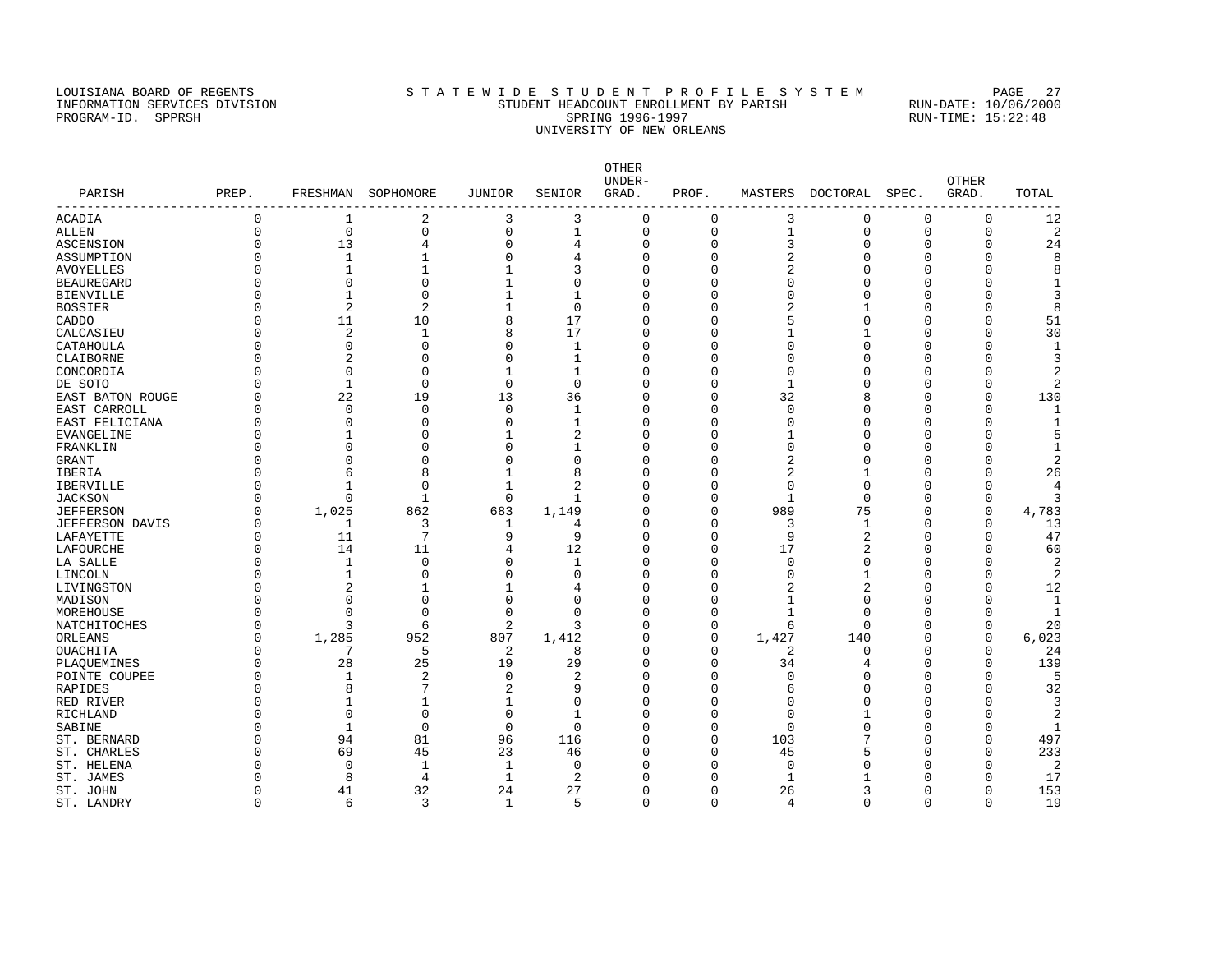### LOUISIANA BOARD OF REGENTS STATEWIDE STUDENT PROFILE SYSTEM PAGE 28 INFORMATION SERVICES DIVISION STUDENT HEADCOUNT ENROLLMENT BY PARISH RUN-DATE: 10/06/2000 PROGRAM-ID. SPPRSH SPRING 1996-1997 SPRING 1996-1997 RUN-TIME: 15:22:48 UNIVERSITY OF NEW ORLEANS

| PARISH              | PREP. | FRESHMAN | SOPHOMORE | JUNIOR | SENIOR | <b>OTHER</b><br>UNDER-<br>GRAD. | PROF. | MASTERS | DOCTORAL | SPEC. | OTHER<br>GRAD. | TOTAL  |
|---------------------|-------|----------|-----------|--------|--------|---------------------------------|-------|---------|----------|-------|----------------|--------|
|                     |       |          |           |        |        |                                 |       |         |          |       |                |        |
| ST. MARTIN          |       |          |           |        |        |                                 |       |         |          |       |                |        |
| ST. MARY            |       |          |           |        | 11     |                                 |       |         |          |       |                | 23     |
| ST. TAMMANY         |       | 162      | 123       | 143    | 216    |                                 |       | 236     | L 8      |       |                | 898    |
| TANGIPAHOA          |       |          |           |        |        |                                 |       |         |          |       |                | 31     |
| TENSAS              |       |          |           |        |        |                                 |       |         |          |       |                |        |
| TERREBONNE          |       |          |           |        | 18     |                                 |       |         |          |       |                | 76     |
| UNION               |       |          |           |        |        |                                 |       |         |          |       |                |        |
| VERMILLION          |       |          |           |        |        |                                 |       |         |          |       |                | 10     |
| VERNON              |       |          |           |        |        |                                 |       |         |          |       |                |        |
| WASHINGTON          |       |          |           |        |        |                                 |       |         |          |       |                | 17     |
| WEBSTER             |       |          |           |        |        |                                 |       |         |          |       |                |        |
| WEST CARROLL        |       |          |           |        |        |                                 |       |         |          |       |                |        |
| WEST FELICIANA      |       |          |           |        |        |                                 |       |         |          |       |                |        |
| LOUISIANA TOTALS    |       | 2,871    | 2,246     | 1,887  | 3,208  |                                 |       | 3,006   | 276      |       | 0              | 13,494 |
| OUT-OF-STATE TOTALS |       | 113      | 77        | 92     | 112    |                                 |       | 201     | 36       |       |                | 631    |
| FOREIGN TOTALS      |       | 79       | 57        | 92     | 116    |                                 |       | 307     | 73       |       |                | 724    |
| TOTAL STUDENTS      | 0     | 3,063    | 2,380     | 2,071  | 3,436  | 0                               | 0     | 3,514   | 385      | 0     | 0              | 14,849 |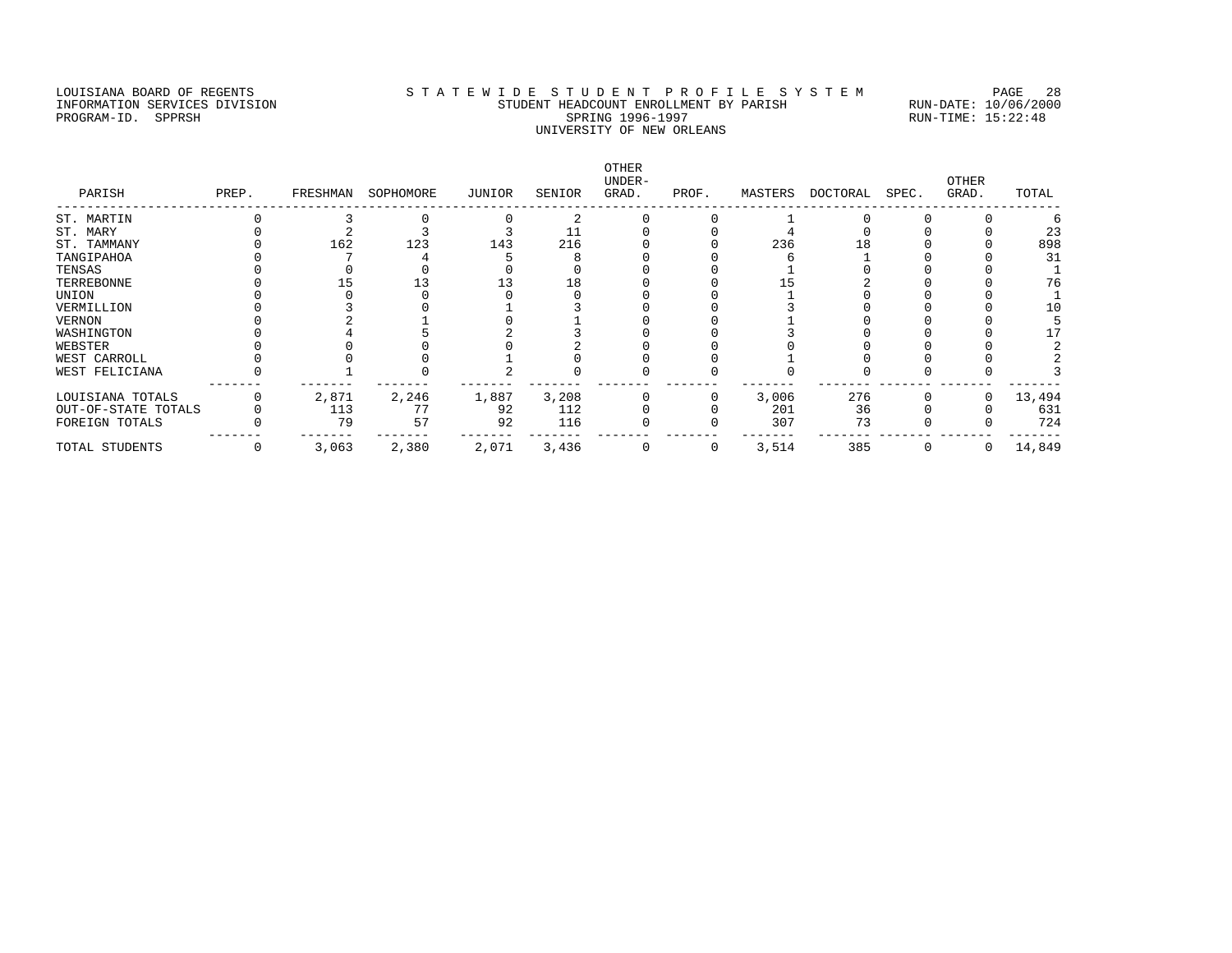#### LOUISIANA BOARD OF REGENTS STATEWIDE STUDENT PROFILE SYSTEM PAGE 29 INFORMATION SERVICES DIVISION STUDENT HEADCOUNT ENROLLMENT BY PARISH RUN-DATE: 10/06/2000 PROGRAM-ID. SPPRSH SPRING 1996-1997 SPRING 1996-1997 RUN-TIME: 15:22:48 L.S.U. LAW CENTER

OTHER UNDER- OTHER PARISH PREP. FRESHMAN SOPHOMORE JUNIOR SENIOR GRAD. PROF. MASTERS DOCTORAL SPEC. GRAD. TOTAL ------------------------------------------------------------------------------------------------------------------------------------ ACADIA 0 0 0 0 0 0 8 0 0 0 0 8 ALLEN 0 0 0 0 0 0 4 0 0 0 0 4 ASCENSION 0 0 0 0 0 0 8 0 0 0 0 8 ASSUMPTION 0 0 0 0 0 0 1 0 0 0 0 1 AVOYELLES 0 0 0 0 0 0 3 0 0 0 0 3 BEAUREGARD 0 0 0 0 0 0 3 0 0 0 0 3 BOSSIER 0 0 0 0 0 0 3 0 0 0 0 3 CADDO 0 0 0 0 0 0 21 0 0 0 0 21 CALCASIEU 0 0 0 0 0 0 13 0 0 0 0 13 CALDWELL 0 0 0 0 0 0 0 0 0 0 0 0 0 0 0 1 CAMERON 0 0 0 0 0 0 3 0 0 0 0 3 CATAHOULA 0 0 0 0 0 0 1 0 0 0 0 1 CONCORDIA 0 0 0 0 0 0 0 1 0 0 0 0 1 DE SOTO 0 0 0 0 0 0 1 0 0 0 0 1 EAST BATON ROUGE 0 0 0 0 0 0 185 0 0 0 0 185 EAST FELICIANA 0 0 0 0 0 0 1 0 0 0 0 1 EVANGELINE 0 0 0 0 0 0 2 0 0 0 0 2 FRANKLIN 0 0 0 0 0 0 3 0 0 0 0 3 GRANT 0 0 0 0 0 0 3 0 0 0 0 3 IBERIA 0 0 0 0 0 0 8 0 0 0 0 8 IBERVILLE 0 0 0 0 0 0 4 0 0 0 0 4 JEFFERSON 0 0 0 0 0 0 52 0 0 0 0 52 JEFFERSON DAVIS 0 0 0 0 0 0 2 0 0 0 0 2 LAFAYETTE 0 0 0 0 0 0 27 0 0 0 0 27 LAFOURCHE 0 0 0 0 0 0 7 0 0 0 0 7 LA SALLE 0 0 0 0 0 0 1 0 0 0 0 1 LINCOLN 0 0 0 0 0 0 7 0 0 0 0 7 LIVINGSTON 0 0 0 0 0 0 9 0 0 0 0 9 MADISON 0 0 0 0 0 0 1 0 0 0 0 1 MOREHOUSE 0 0 0 0 0 0 2 0 0 0 0 2 NATCHITOCHES 0 0 0 0 0 0 5 0 0 0 0 5 ORLEANS 0 0 0 0 0 0 30 0 0 0 0 30 OUACHITA 0 0 0 0 0 0 22 0 0 0 0 22 PLAQUEMINES 0 0 0 0 0 0 0 0 0 0 0 0 6 POINTE COUPEE 0 0 0 0 0 0 0 0 0 0 0 0 1 RAPIDES 0 0 0 0 0 0 14 0 0 0 0 14 RICHLAND 0 0 0 0 0 0 2 0 0 0 0 2 SABINE 0 0 0 0 0 0 0 3 0 0 0 0 3 ST. BERNARD 0 0 0 0 0 0 7 0 0 0 0 7 ST. CHARLES 0 0 0 0 0 1 0 0 0 1 ST. JAMES 0 0 0 0 0 0 1 0 0 0 0 1 ST. LANDRY 0 0 0 0 0 0 4 0 0 0 0 4 ST. MARTIN 0 0 0 0 0 0 4 0 0 0 0 4 ST. MARY 0 0 0 0 0 0 2 0 0 0 0 2 ST. TAMMANY 0 0 0 0 0 0 17 0 0 0 0 17 TANGIPAHOA 0 0 0 0 0 0 15 0 0 0 0 15

TERREBONNE 0 0 0 0 0 0 13 0 0 0 0 13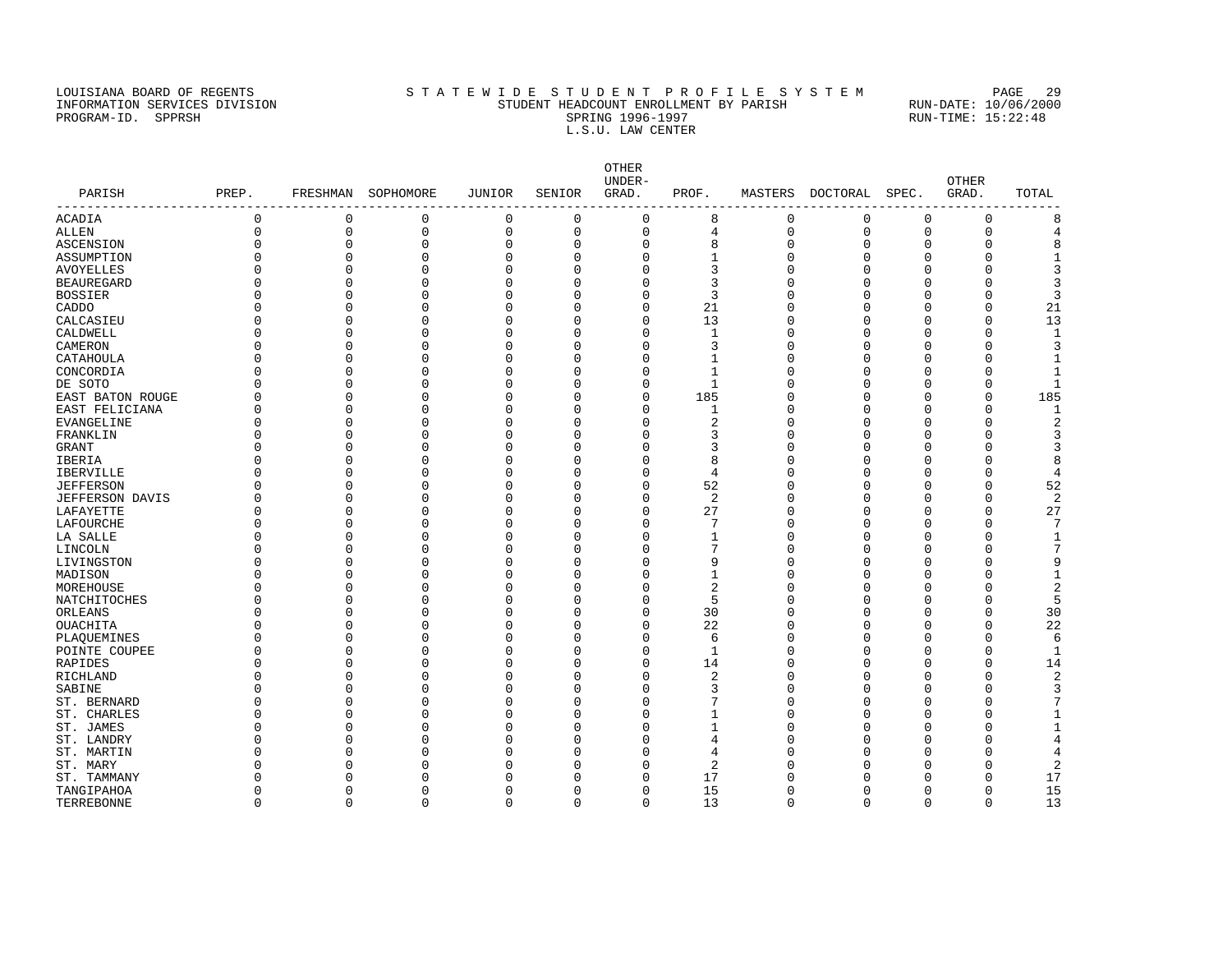### LOUISIANA BOARD OF REGENTS STATEWIDE STUDENT PROFILE SYSTEM PAGE 30 INFORMATION SERVICES DIVISION STUDENT HEADCOUNT ENROLLMENT BY PARISH RUN-DATE: 10/06/2000 PROGRAM-ID. SPPRSH SPRING 1996-1997 SPRING 1996-1997 RUN-TIME: 15:22:48 L.S.U. LAW CENTER

| PARISH              | PREP. | FRESHMAN | SOPHOMORE | JUNIOR | SENIOR | <b>OTHER</b><br>UNDER-<br>GRAD. | PROF. | MASTERS | DOCTORAL | SPEC. | OTHER<br>GRAD. | TOTAL |
|---------------------|-------|----------|-----------|--------|--------|---------------------------------|-------|---------|----------|-------|----------------|-------|
| VERMILLION          |       |          |           |        |        |                                 |       |         |          |       |                |       |
| VERNON              |       |          |           |        |        |                                 |       |         |          |       |                |       |
| WASHINGTON          |       |          |           |        |        |                                 |       |         |          |       |                |       |
| WEST FELICIANA      |       |          |           |        |        |                                 |       |         |          |       |                |       |
| WINN                |       |          |           |        |        |                                 |       |         |          |       |                |       |
| LOUISIANA TOTALS    |       |          |           |        |        |                                 | 542   |         |          |       |                | 542   |
| OUT-OF-STATE TOTALS |       |          |           |        |        |                                 | 55    |         |          |       |                | 55    |
| FOREIGN TOTALS      |       |          |           |        |        |                                 |       |         |          |       |                | 11    |
| TOTAL STUDENTS      |       |          |           |        |        |                                 | 608   |         |          |       |                | 608   |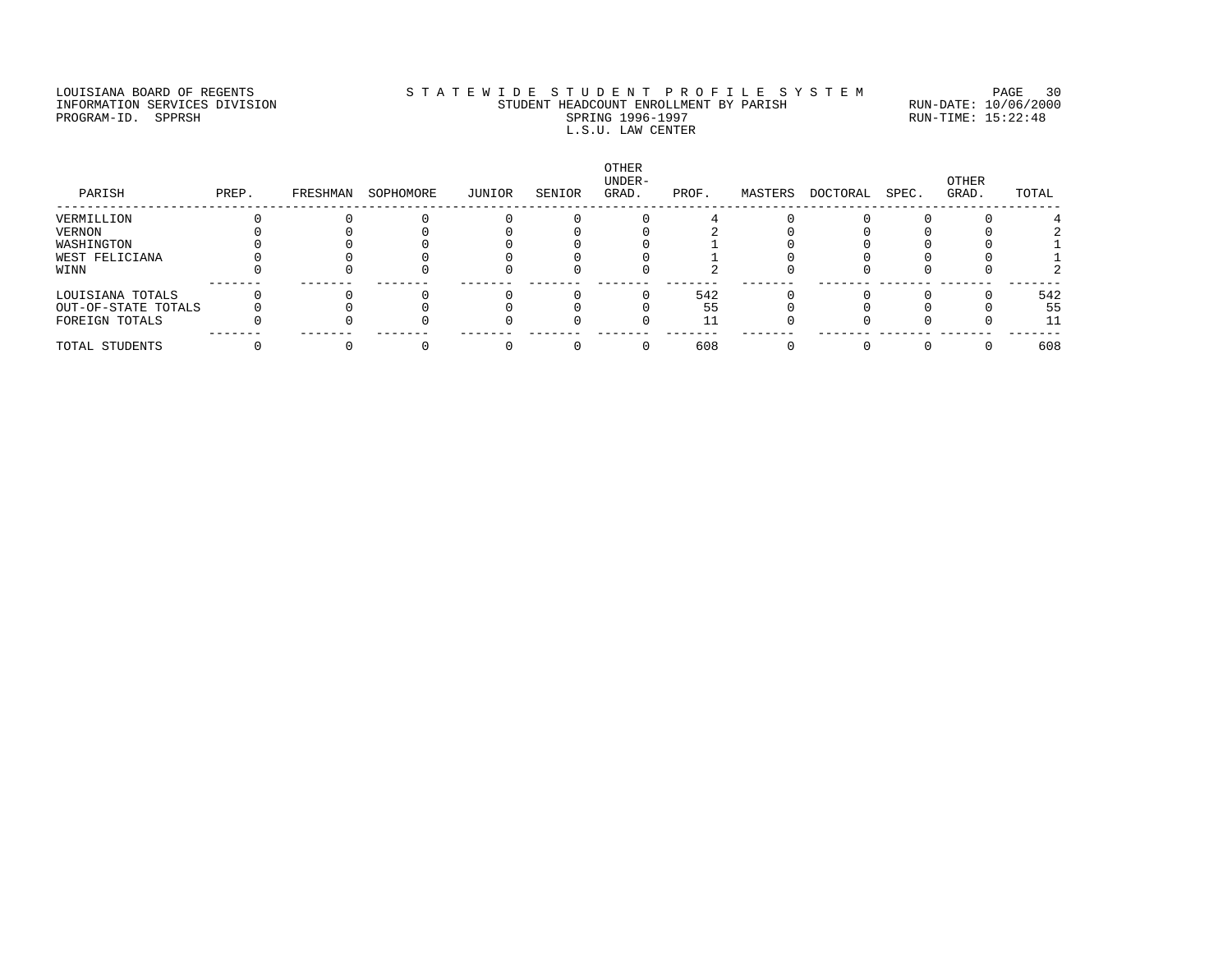#### LOUISIANA BOARD OF REGENTS STA TEWIDE STUDENT PROFILE SYSTEM PAGE 31 INFORMATION SERVICES DIVISION STUDENT HEADCOUNT ENROLLMENT BY PARISH RUN-DATE: 10/06/2000 PROGRAM-ID. SPPRSH SPRING 1996-1997 SPRING 1996-1997 RUN-TIME: 15:22:48 SOUTHERN U. IN BATON ROUGE

OTHER UNDER- OTHER PARISH PREP. FRESHMAN SOPHOMORE JUNIOR SENIOR GRAD. PROF. MASTERS DOCTORAL SPEC. GRAD. TOTAL ------------------------------------------------------------------------------------------------------------------------------------ ACADIA 0 13 8 4 7 0 1 5 2 0 1 41 ALLEN 0 4 4 3 5 0 0 1 0 0 0 17 ASCENSION 0 44 34 26 43 2 1 24 1 0 1 176 ASSUMPTION 0 12 8 8 7 0 2 9 0 0 46 AVOYELLES 0 16 7 7 11 0 2 10 0 0 0 53 BEAUREGARD 0 5 3 3 5 0 1 0 0 0 0 17 BIENVILLE 0 1 1 3 0 0 0 1 0 0 0 6 BOSSIER 0 1 1 1 4 0 3 2 1 0 0 13 CADDO 0 50 41 37 61 0 9 21 0 0 0 219 CALCASIEU 0 33 27 17 31 0 6 15 1 0 0 130 CALDWELL 0 2 2 3 3 0 0 1 0 0 0 11 CAMERON 0 1 1 0 0 0 1 1 0 0 0 4 CATAHOULA 0 3 7 2 4 0 0 2 0 0 0 18 CLAIBORNE 0 4 3 1 3 0 0 0 0 0 0 11 CONCORDIA 0 10 5 7 11 0 0 6 0 0 0 39 DE SOTO 0 9 7 1 5 0 0 3 1 0 0 26 EAST BATON ROUGE 0 922 521 427 783 10 85 354 2 0 4 3,108 EAST CARROLL 0 4 5 8 4 0 1 6 0 0 0 28 EAST FELICIANA 0 51 17 15 23 1 2 27 0 0 0 136 EVANGELINE 0 13 11 2 9 0 0 21 0 0 9 65 FRANKLIN 0 6 6 11 1 0 0 6 0 0 1 31 GRANT 0 7 3 0 1 0 0 0 0 0 0 11 IBERIA 0 17 17 12 15 0 7 22 1 0 3 94 IBERVILLE 0 63 45 49 62 0 2 29 0 0 1 251 JACKSON 0 3 1 5 2 0 2 1 0 0 0 14 JEFFERSON 0 34 29 14 29 0 8 10 0 0 0 124 JEFFERSON DAVIS 0 4 3 1 3 0 2 6 0 0 0 19 LAFAYETTE 0 19 23 17 22 0 11 26 0 0 0 118 LAFOURCHE 0 3 7 5 8 0 2 3 0 0 0 28 LA SALLE 0 1 1 1 2 0 1 2 1 0 0 9 LINCOLN 0 3 2 1 0 0 2 2 0 0 0 10 LIVINGSTON 0 3<br>
LIVINGSTON 0 4 8 5 9 0 4 9 0 0 0 39<br>
MADISON 0 10 6 2 7 0 0 1 0 0 0 26 MADISON 0 10 6 2 7 0 0 1 0 0 0 26 MOREHOUSE 0 12 7 3 6 0 0 8 0 0 0 36 NATCHITOCHES 0 4 8 5 7 0 5 4 0 0 0 33 0 153 9 0 29 18 17 20 0 8 57 51 1 0 0 585 0 104 OUACHITA 0 29 18 17 26 0 8 6 0 0 0 104 PLAQUEMINES 0 5 5 2 7 0 0 0 0 0 0 19 POINTE COUPEE 0 32 21 11 28 2 3 29 0 0 126 RAPIDES 0 31 25 18 37 0 11 19 0 0 0 141 RED RIVER 0 1 0 3 1 0 0 2 0 0 7 RICHLAND 0 2 4 0 1 0 0 0 0 0 0 7 SABINE 0 1 1 0 3 0 0 0 0 0 0 5 ST. BERNARD 0 2 1 0 4 0 0 1 0 0 0 8 ST. CHARLES 6 0 2 6 0 3 0 0 0 17 ST. HELENA 0 17 10 8 18 0 0 14 0 0 1 68

ST. JAMES 6 0 41 18 20 37 0 3 10 2 0 0 131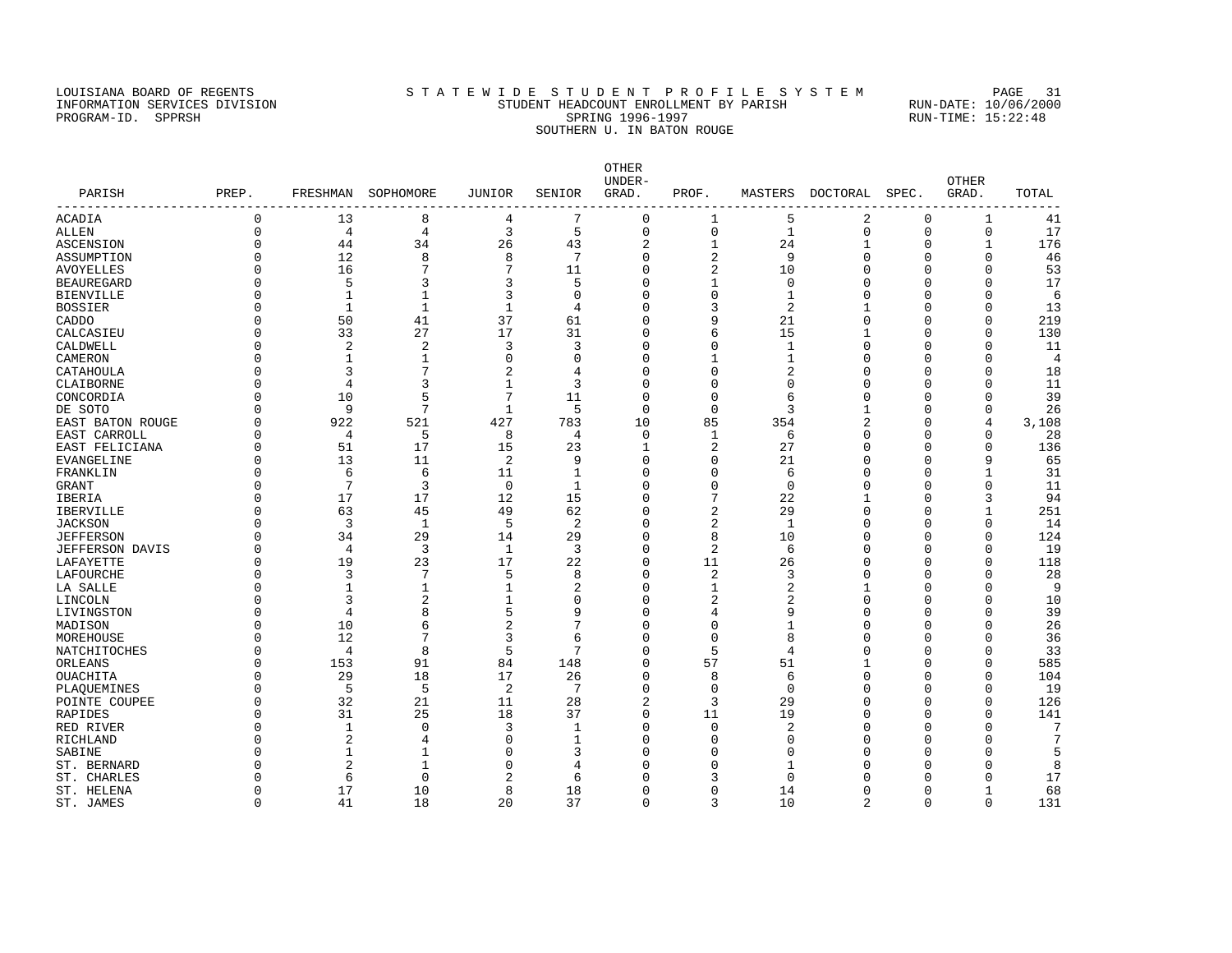### LOUISIANA BOARD OF REGENTS STATEWIDE STUDENT PROFILE SYSTEM PAGE 32 INFORMATION SERVICES DIVISION STUDENT HEADCOUNT ENROLLMENT BY PARISH RUN-DATE: 10/06/2000 PROGRAM-ID. SPPRSH SPRING 1996-1997 SPRING 1996-1997 RUN-TIME: 15:22:48 SOUTHERN U. IN BATON ROUGE

| PARISH              | PREP.        |       | FRESHMAN SOPHOMORE | JUNIOR | SENIOR | OTHER<br>UNDER-<br>GRAD. | PROF. |       | MASTERS DOCTORAL SPEC. |   | <b>OTHER</b><br>GRAD. | TOTAL |
|---------------------|--------------|-------|--------------------|--------|--------|--------------------------|-------|-------|------------------------|---|-----------------------|-------|
| ST. JOHN            |              | 29    | 16                 | 12     | 16     |                          |       | 10    |                        |   |                       | 84    |
| ST. LANDRY          |              | 50    | 37                 | 36     | 84     |                          |       | 84    |                        |   |                       | 305   |
| ST. MARTIN          |              | 16    | 12                 |        | 10     |                          |       | 10    |                        |   |                       | 51    |
| ST. MARY            |              | 30    |                    | 19     | 30     |                          |       | 15    |                        |   |                       | 104   |
| ST. TAMMANY         |              | 27    | 11                 | 13     | 12     |                          |       |       |                        |   |                       | 72    |
| TANGIPAHOA          |              | 32    | 25                 | 14     | 20     |                          |       | 24    |                        |   |                       | 117   |
| TENSAS              |              |       |                    |        | 12     |                          |       |       |                        |   |                       | 38    |
| TERREBONNE          |              |       |                    |        |        |                          |       |       |                        |   |                       | 69    |
| UNION               |              |       |                    |        |        |                          |       |       |                        |   |                       | 10    |
| VERMILLION          |              |       |                    |        |        |                          |       |       |                        |   |                       | 27    |
| VERNON              |              |       |                    |        |        |                          |       |       |                        |   |                       | 17    |
| WASHINGTON          |              |       | 21                 | 14     | 22     |                          |       |       |                        |   |                       | 87    |
| WEBSTER             |              |       | 10                 |        |        |                          |       |       |                        |   |                       | 40    |
| WEST BATON ROUGE    |              | 42    | 14                 | 28     | 28     |                          |       |       |                        |   |                       | 130   |
| WEST CARROLL        |              |       |                    |        |        |                          |       |       |                        |   |                       | 12    |
| WEST FELICIANA      |              | 20    |                    |        |        |                          |       |       |                        |   |                       | 56    |
| WINN                |              |       |                    |        |        |                          |       |       |                        |   |                       |       |
| LOUISIANA TOTALS    |              | 2,033 | 1,261              | 1,047  | 1,794  | 15                       | 278   | 979   | 13                     |   | 28                    | 7,448 |
| OUT-OF-STATE TOTALS |              | 566   | 331                | 276    | 533    |                          | 47    | 145   |                        |   |                       | 1,904 |
| FOREIGN TOTALS      |              | 34    | 21                 | 21     | 37     |                          |       | 59    |                        |   |                       | 173   |
| TOTAL STUDENTS      | $\mathbf{0}$ | 2,633 | 1,613              | 1,344  | 2,364  | 15                       | 325   | 1,183 | 19                     | 0 | 29                    | 9,525 |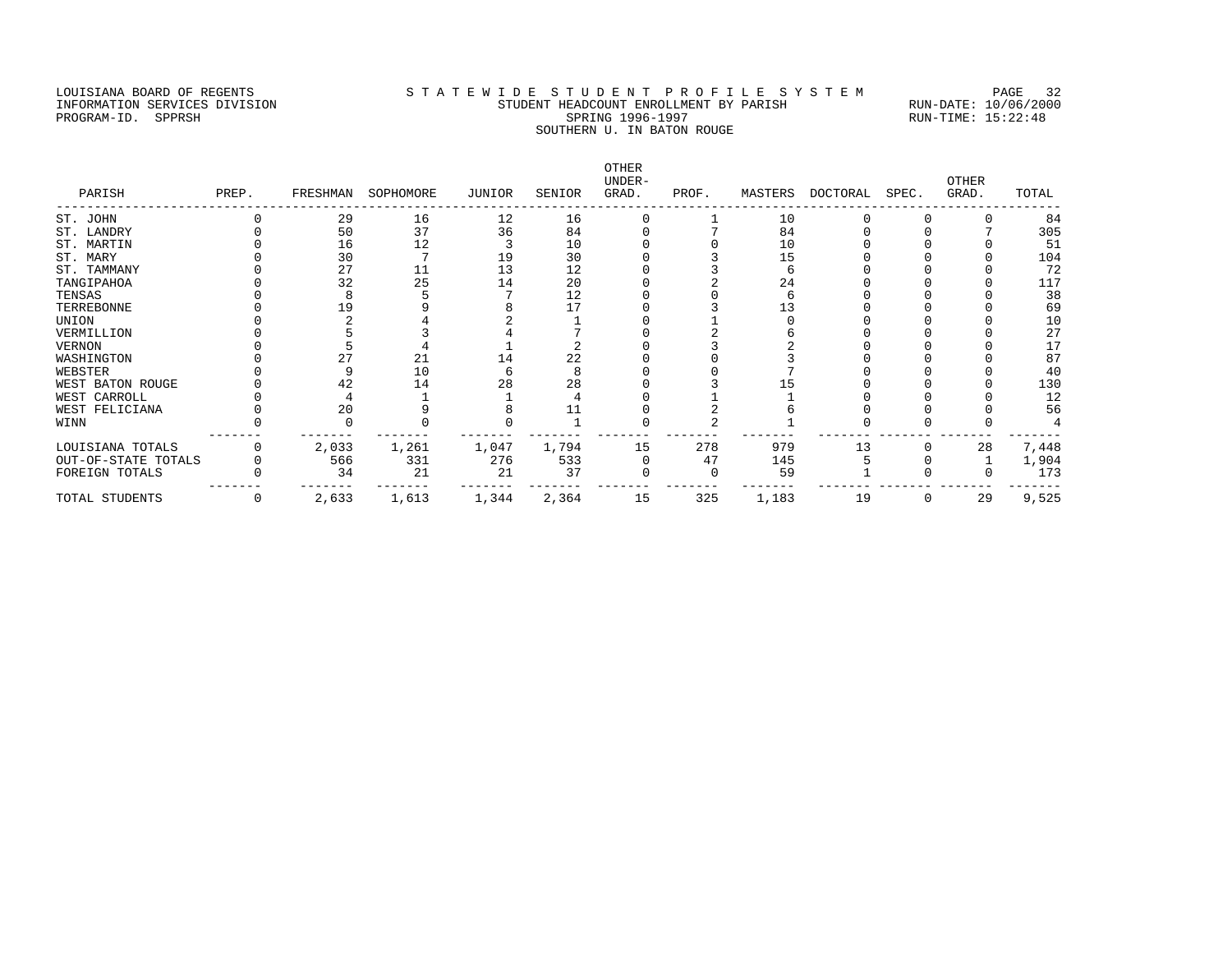### LOUISIANA BOARD OF REGENTS STATEWIDE STUDENT PROFILE SYSTEM PAGE 33 INFORMATION SERVICES DIVISION STUDENT HEADCOUNT ENROLLMENT BY PARISH RUN-DATE: 10/06/2000 PROGRAM-ID. SPPRSH SPRING 1996-1997 SPRING 1996-1997 RUN-TIME: 15:22:48 SOUTHERN U. IN NEW ORLEANS

| PARISH           | PREP.    |                | FRESHMAN SOPHOMORE | JUNIOR         | SENIOR         | <b>OTHER</b><br>UNDER-<br>GRAD. | PROF.        |              | MASTERS DOCTORAL | SPEC.        | <b>OTHER</b><br>GRAD. | TOTAL          |
|------------------|----------|----------------|--------------------|----------------|----------------|---------------------------------|--------------|--------------|------------------|--------------|-----------------------|----------------|
| ACADIA           | $\Omega$ | $\mathbf 0$    | 0                  | $\mathbf 0$    | $\mathbf{1}$   | $\mathbf 0$                     | $\mathbf 0$  | $\mathbf{0}$ | $\mathbf 0$      | $\mathbf{0}$ | $\mathbf{0}$          | $\mathbf{1}$   |
| ASCENSION        | O        | $\mathbf 0$    | $\Omega$           | $\mathbf 0$    | $\mathbf 0$    | $\mathbf 0$                     | $\mathbf 0$  |              | $\mathbf 0$      | $\mathbf{0}$ | $\mathbf 0$           | $\mathbf{1}$   |
| ASSUMPTION       |          | $\Omega$       | U                  | 1              | $\Omega$       | 0                               | U            |              | U                | 0            | $\Omega$              |                |
| AVOYELLES        |          | O              | U                  | U              | 1              |                                 |              |              | U                | O            | <sup>0</sup>          |                |
| BOSSIER          |          | $\cap$         |                    | O              | $\Omega$       |                                 |              |              | U                | O            | $\Omega$              |                |
| CADDO            |          |                |                    | $\overline{a}$ |                |                                 |              |              | U                | O            | ∩                     |                |
| CALCASIEU        |          | U              |                    |                | 1              |                                 |              |              |                  | O            | ∩                     |                |
| CALDWELL         |          |                |                    | U              | U              |                                 |              |              |                  | O            | ∩                     |                |
| CONCORDIA        |          |                |                    | U              | 0              |                                 |              |              | U                | O            | <sup>0</sup>          |                |
| DE SOTO          |          |                | Λ                  | U              | 1              |                                 |              |              | U                | U            | ∩                     |                |
| EAST BATON ROUGE |          |                |                    |                |                |                                 |              |              | U                | O            | $\Omega$              | 26             |
| EAST CARROLL     |          |                |                    | O              | U              |                                 |              |              |                  | O            | $\Omega$              |                |
| EAST FELICIANA   |          |                |                    |                | 1              |                                 |              |              |                  | O            | ∩                     |                |
| EVANGELINE       |          |                |                    | 0              | 1              |                                 |              |              | U                | O            | ∩                     |                |
| FRANKLIN         |          |                | O                  | 2              | 1              |                                 |              |              | U                | O            |                       |                |
| IBERIA           |          |                |                    | U              | 5              |                                 |              |              |                  | U            |                       |                |
| IBERVILLE        |          | $\Omega$       | $\mathbf{1}$       | $\Omega$       | 2              |                                 |              |              |                  | O            | n                     |                |
| JEFFERSON        |          | 103            | 83                 | 71             | 113            | 34                              | n            | 13           | U                | O            | $\Omega$              | 417            |
| JEFFERSON DAVIS  |          | O              | O                  | 1              | 0              | 1                               | n            |              | U                | O            | n                     | 3              |
| LAFAYETTE        |          | O              |                    | 0              |                |                                 |              |              | U                | O            | ∩                     |                |
| LAFOURCHE        |          |                |                    |                | 6              |                                 |              |              | U                | O            | <sup>0</sup>          | 13             |
| LA SALLE         |          | U              | Λ                  | O              | 1              |                                 |              |              | U                | O            | $\Omega$              |                |
| LINCOLN          |          | U              | n                  | O              | 1              |                                 |              |              | U                | U            | ∩                     |                |
| MADISON          |          |                | U                  | $\Omega$       | $\Omega$       |                                 |              |              |                  | O            | $\Omega$              |                |
| NATCHITOCHES     |          | $\Omega$       | $\Omega$           | $\Omega$       | $\overline{2}$ | 1                               | n            |              | U                | O            | $\Omega$              | 3              |
| ORLEANS          |          | 895            | 556                | 508            | 979            | 297                             | <sup>0</sup> | 259          | U                | O            | $\Omega$              | 3,494          |
| OUACHITA         |          | 1              | 2                  | $\Omega$       | $\Omega$       | $\Omega$                        | U            | n            | U                | O            | <sup>0</sup>          | 3              |
| PLAQUEMINES      |          | 4              | 3                  | 4              | q              | 6                               | n            |              | U                | U            | $\Omega$              | 26             |
| POINTE COUPEE    |          | $\Omega$       | U                  | O              | U              |                                 | n            |              | U                | U            | $\Omega$              | $\overline{2}$ |
| RAPIDES          |          | $\Omega$       |                    | O              | 1              |                                 | n            |              | U                | O            | n                     | 4              |
| SABINE           |          | $\Omega$       |                    | $\Omega$       | 1              |                                 |              |              |                  | O            | <sup>0</sup>          | 2              |
| ST. BERNARD      |          | 3              |                    | 5              | 11             |                                 |              |              | U                | O            | <sup>0</sup>          | 25             |
| ST. CHARLES      |          | 15             |                    | 11             | 18             | 2                               |              |              | U                | U            | ∩                     | 50             |
| ST. HELENA       |          | $\Omega$       | U                  | 1              | $\mathbf{1}$   | C                               | n            |              | U                | U            | $\Omega$              | $\overline{2}$ |
| ST. JAMES        |          | $\cap$         |                    | 2              | $\mathbf 0$    |                                 |              |              | U                | U            | $\Omega$              |                |
| ST. JOHN         |          |                | 9                  | 5              | 11             | C                               |              |              | U                | O            | $\Omega$              | 30             |
| ST. LANDRY       |          |                |                    | 1              | $\overline{2}$ |                                 |              |              | U                | O            | <sup>0</sup>          | 5              |
| ST. MARTIN       |          | $\Omega$       |                    | $\Omega$       | 2              | $\Omega$                        | O            |              | U                | O            | <sup>0</sup>          | $\overline{c}$ |
| ST. MARY         |          | 1              |                    | 2              | 1              |                                 |              |              | Λ                | U            | $\Omega$              | 9              |
| ST. TAMMANY      |          | 10             | 2                  | 8              |                | $\overline{c}$                  |              |              | U                | O            | $\Omega$              | 29             |
| TANGIPAHOA       |          | 2              | 2                  | O              | 3              | $\overline{2}$                  |              |              | U                | O            | $\Omega$              | 10             |
| TENSAS           |          | 0              | $\Omega$           | 0              | 1              | $\Omega$                        | n            |              | U                | O            | $\Omega$              | $\mathbf{1}$   |
| TERREBONNE       | U        | 2              | 4                  | 1              | 6              | 1                               | $\Omega$     |              | $\Omega$         | $\Omega$     | $\Omega$              | 17             |
| WASHINGTON       |          | 2<br>$- - - -$ | $\Omega$           | $\Omega$       | 6              | 1                               | $\Omega$     | 2            | $\Omega$         | $\Omega$     | $\Omega$              | 11             |
| LOUISIANA TOTALS | $\Omega$ | 1,053          | 683                | 634            | 1,207          | 368                             | $\Omega$     | 296          | $\Omega$         | $\Omega$     | $\Omega$              | 4,241          |

OUT-OF-STATE TOTALS 0 29 20 16 24 12 0 3 0 0 0 104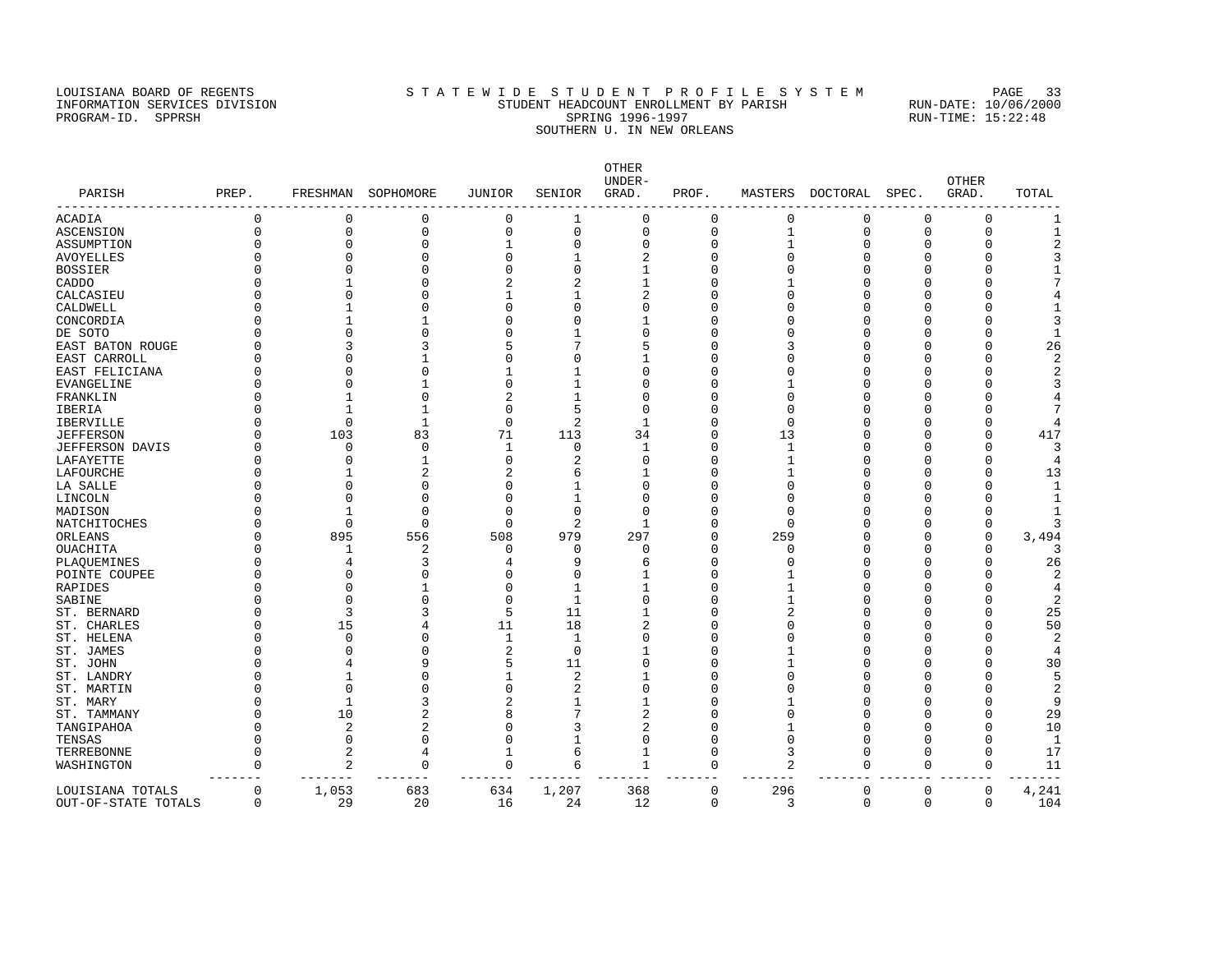### LOUISIANA BOARD OF REGENTS STATEWIDE STUDENT PROFILE SYSTEM PAGE 34 INFORMATION SERVICES DIVISION STUDENT HEADCOUNT ENROLLMENT BY PARISH RUN-DATE: 10/06/2000 PROGRAM-ID. SPPRSH SPRING 1996-1997 SPRING 1996-1997 RUN-TIME: 15:22:48 SOUTHERN U. IN NEW ORLEANS

| PARISH         | PREP. | FRESHMAN           | SOPHOMORE | JUNIOR         | SENIOR | OTHER<br>UNDER-<br>GRAD. | PROF.                         | MASTERS | DOCTORAL | SPEC. | OTHER<br>GRAD. | TOTAL |
|----------------|-------|--------------------|-----------|----------------|--------|--------------------------|-------------------------------|---------|----------|-------|----------------|-------|
| FOREIGN TOTALS |       | 28                 |           | $\overline{q}$ | -20    |                          | $\Omega$<br>$6 \quad \bullet$ |         | $\Omega$ |       | $\Omega$       | 72    |
| TOTAL STUDENTS |       | $\overline{1,110}$ | 711       | 659            | 1,251  | 386                      |                               | 300     |          |       |                | 4,417 |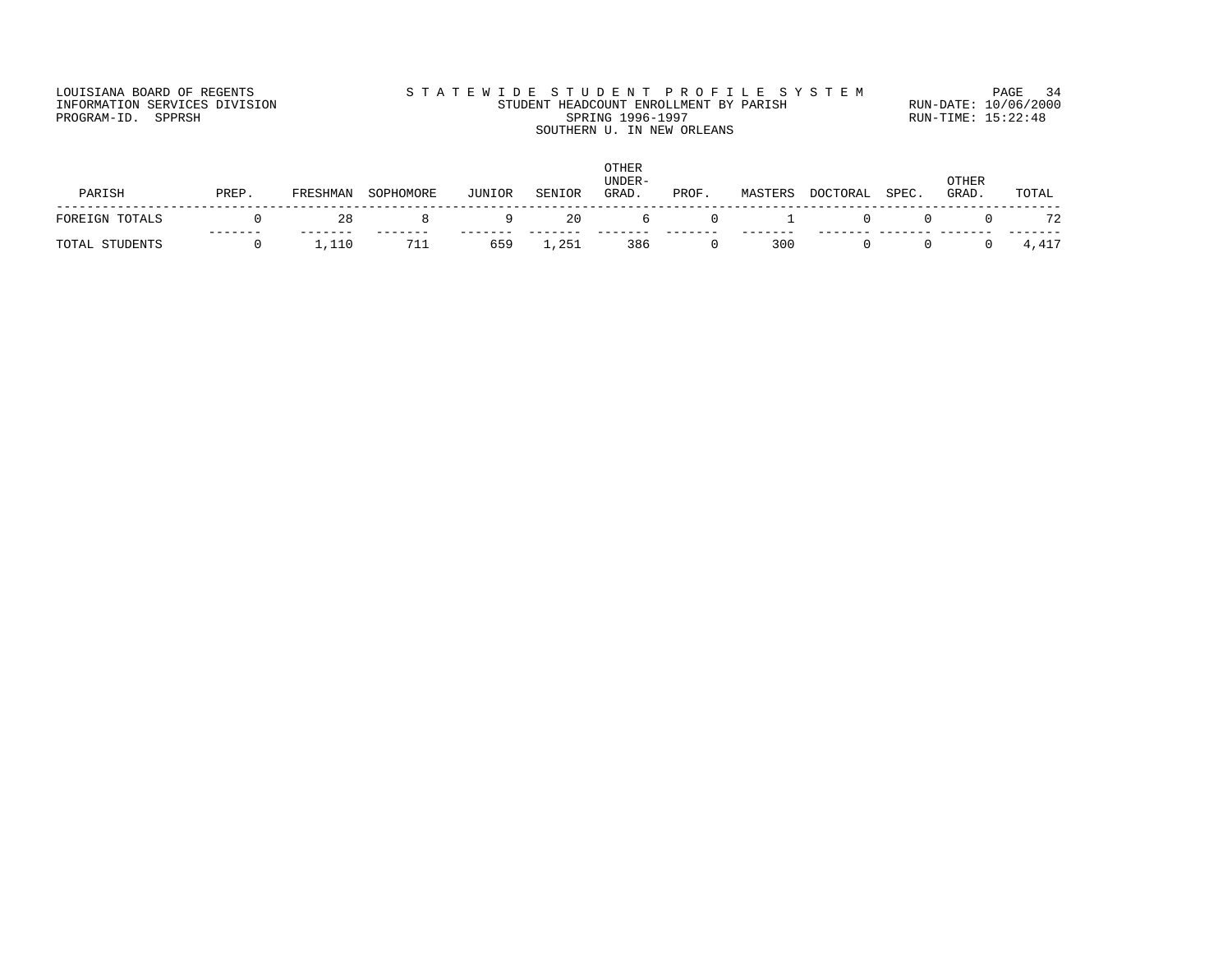### LOUISIANA BOARD OF REGENTS SAN STATEWIDE STUDENT PROFILE SYSTEM PAGE 35 INFORMATION SERVICES DIVISION STUDENT HEADCOUNT ENROLLMENT BY PARISH RUN-DATE: 10/06/2000 PROGRAM-ID. SPPRSH SPRING 1996-1997 SPRING 1996-1997 RUN-TIME: 15:22:48 SOUTHERN U. IN SHREVEPORT

|                       |             |              |              |               |                  | OTHER<br>UNDER- |             |             |             |             | OTHER       |                |
|-----------------------|-------------|--------------|--------------|---------------|------------------|-----------------|-------------|-------------|-------------|-------------|-------------|----------------|
| PARISH                | PREP.       | FRESHMAN     | SOPHOMORE    | <b>JUNIOR</b> | SENIOR           | GRAD.           | PROF.       | MASTERS     | DOCTORAL    | SPEC.       | GRAD.       | TOTAL          |
| ASSUMPTION            | $\Omega$    |              | 0            | 0             | 0                | 0               | $\Omega$    | 0           | 0           | 0           | 0           |                |
| <b>AVOYELLES</b>      | $\Omega$    | $\mathbf 0$  | $\mathbf 1$  | $\mathbf 0$   | $\mathbf 0$      | $\mathbf 0$     | $\mathbf 0$ | $\mathbf 0$ | $\mathbf 0$ | $\mathbf 0$ | $\mathbf 0$ | $\mathbf{1}$   |
| <b>BEAUREGARD</b>     |             | $\mathbf{1}$ | $\mathbf{0}$ | $\Omega$      | $\mathbf 0$      | $\Omega$        | $\Omega$    |             | $\Omega$    | 0           | U           | $\mathbf{1}$   |
| <b>BIENVILLE</b>      |             | 7            | $\mathbf{1}$ |               | $\Omega$         | $\mathbf{1}$    | $\cap$      |             | O           | $\Omega$    | O           | 9              |
| <b>BOSSIER</b>        |             | 46           | 27           | $\Omega$      | $\mathbf 0$      | 10              |             |             | U           | O           | 0           | 83             |
| CADDO                 |             | 698          | 240          |               | $\mathbf 0$      | 107             |             |             | O           | $\Omega$    | 0           | 1,045          |
| CALCASIEU             |             | 2            | 0            | $\Omega$      | $\mathbf 0$      | 0               |             |             | O           | $\Omega$    | $\Omega$    | 2              |
| CATAHOULA             |             | $\Omega$     |              | $\Omega$      | $\Omega$         |                 |             |             | U           | U           | O           | $\overline{2}$ |
| CLAIBORNE             |             |              | 3            |               | $\cap$           |                 |             |             | U           | U           | U           | 8              |
| CONCORDIA             |             |              | $\mathbf{1}$ |               | $\cap$           | $\cap$          |             |             |             | U           | U           | $\overline{2}$ |
| DE SOTO               |             | 46           | 20           |               | C                | 3               |             |             |             | U           | 0           | 69             |
| EAST BATON ROUGE      |             | 5            | $\mathbf 0$  | $\Omega$      | $\cap$           | O               |             |             | O           | U           | O           | 5              |
| EAST FELICIANA        |             |              | U            | $\Omega$      | C                | n               |             |             | U           | U           | U           | 1              |
| FRANKLIN              |             |              | 2            |               |                  |                 |             |             |             |             | U           | 3              |
| <b>IBERVILLE</b>      |             |              |              |               | C                | n               |             |             |             | U           | U           | $\overline{2}$ |
| <b>JACKSON</b>        |             |              | Ω            |               | C                |                 |             |             |             | U           | Ω           | $\overline{c}$ |
| LA SALLE              |             |              | Ω            | $\Omega$      | $\cap$           | O               |             |             | U           | U           | O           | $\overline{2}$ |
| LINCOLN               |             |              | Λ            | $\cap$        | C                | U               |             |             |             | U           | Λ           |                |
| MADISON               |             |              |              |               | C                |                 |             |             |             | U           | U           |                |
| MOREHOUSE             |             |              | Ω            |               |                  | U               |             |             |             | U           | Λ           | 1              |
| NATCHITOCHES          |             |              | Ω            |               | C                |                 |             |             |             |             |             | $\overline{c}$ |
| ORLEANS               |             |              | 2            | $\Omega$      | $\cap$           | 0               |             |             | U           | U           | O           | 3              |
| OUACHITA              |             |              |              | $\Omega$      | $\cap$           |                 |             |             | U           | U           | U           | $\overline{2}$ |
| POINTE COUPEE         |             |              | U            |               |                  | ſ               |             |             |             | U           | U           |                |
| RAPIDES               |             |              |              |               | C                | U               |             |             |             | U           | Λ           | 5              |
| RED RIVER             |             |              | 3            |               | C                | 2               |             |             |             |             |             |                |
| RICHLAND              |             |              |              | $\Omega$      | $\Omega$         | O               |             |             | U           | U           | U           |                |
| ST. CHARLES           |             |              | 0            | $\Omega$      | $\Omega$         | O               |             |             | U           | $\Omega$    | U           |                |
| ST. HELENA            |             |              |              |               | C                | ſ               |             |             |             | U           | U           |                |
| ST. LANDRY            |             |              | U            |               | C                | U               |             |             |             | U           | Λ           |                |
| ST. MARY              |             |              | U            | $\Omega$      | C<br>$\bigcap$   | 0<br>O          |             |             | U           | U           | U           |                |
| UNION                 |             |              | Ω            | $\Omega$      | $\Omega$         | n               |             |             | U           | $\Omega$    |             |                |
| VERMILLION            |             |              |              |               | $\bigcap$        | ſ               |             |             | Ω           | $\Omega$    | O           | $\overline{a}$ |
| <b>VERNON</b>         |             | 7            | 3            | $\Omega$      |                  |                 | n           |             | U           | $\Omega$    |             | 11             |
| WASHINGTON<br>WEBSTER | $\Omega$    | 19           | 9            | $\Omega$      | C<br>$\mathbf 0$ |                 | 0           | N           | O           | $\Omega$    | 0<br>0      | 32             |
|                       | $\Omega$    | $\mathbf{1}$ | $\Omega$     | $\Omega$      | $\mathbf 0$      | $\Omega$        | $\Omega$    | $\Omega$    | O           | $\mathbf 0$ | $\mathbf 0$ | $\mathbf{1}$   |
| WEST FELICIANA        |             |              |              |               |                  |                 |             |             |             |             |             |                |
| LOUISIANA TOTALS      | $\mathbf 0$ | 865          | 319          | 0             | $\mathbf 0$      | 133             | 0           | $\mathbf 0$ | U           | 0           | 0           | 1,317          |
| OUT-OF-STATE TOTALS   | 0           | 0            | 1            | 0             | $\mathbf 0$      | 0               | 0           | 0           | 0           | 0           | 0           | 1              |
| FOREIGN TOTALS        | $\Omega$    | 0            | 0            | $\mathbf 0$   | 0                | $\Omega$        | $\Omega$    | 0           | $\mathbf 0$ | 0           | $\mathbf 0$ | $\mathbf 0$    |
| TOTAL STUDENTS        | $\Omega$    | 865          | 320          | $\Omega$      | $\mathbf 0$      | 133             | $\Omega$    | $\mathbf 0$ | $\Omega$    | $\mathbf 0$ | $\Omega$    | 1,318          |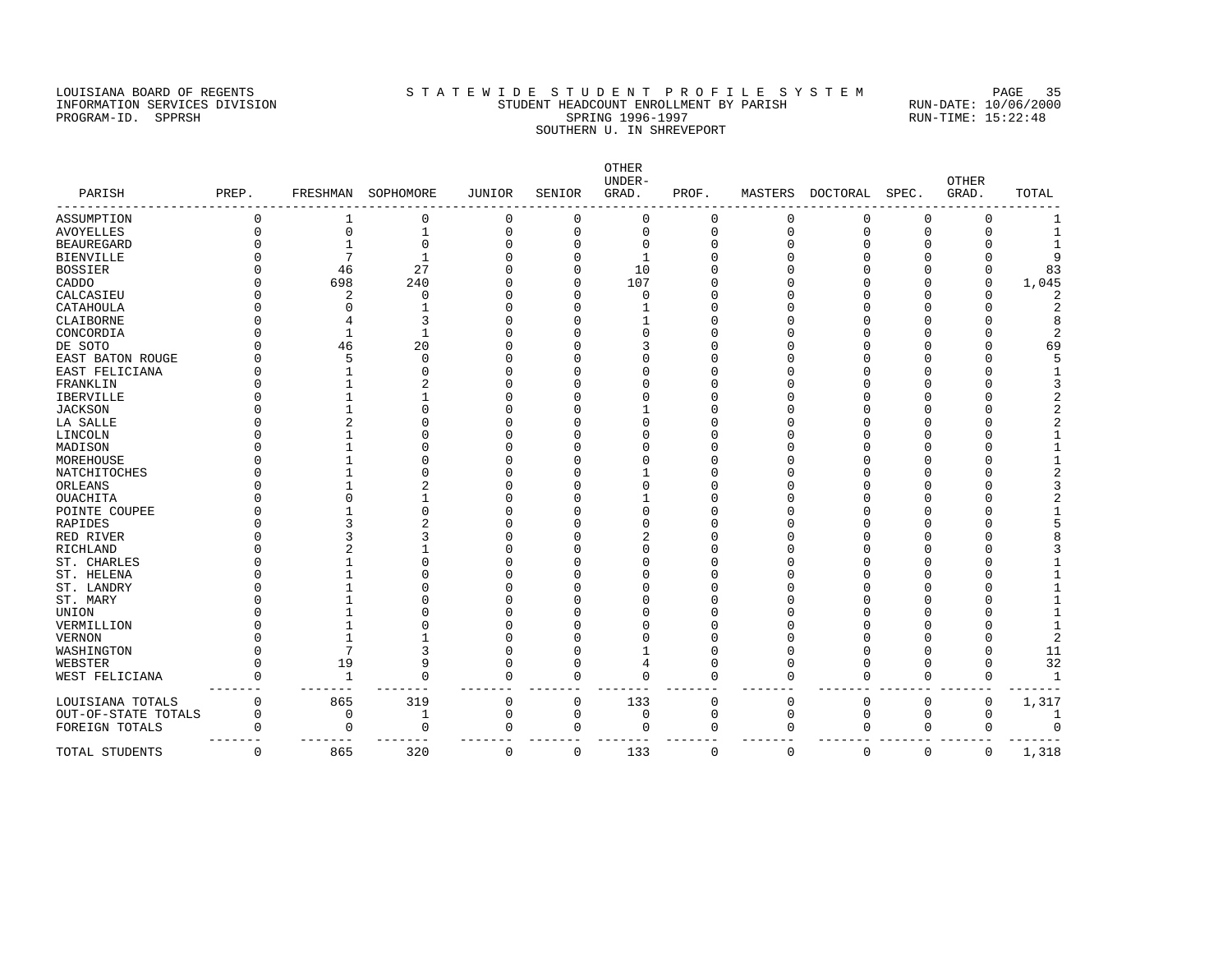# LOUISIANA BOARD OF REGENTS SAN STATEWIDE STUDENT PROFILE SYSTEM PAGE 36 INFORMATION SERVICES DIVISION STUDENT HEADCOUNT ENROLLMENT BY PARISH RUN-DATE: 10/06/2000 PROGRAM-ID. SPPRSH SPRING 1996-1997 SPRING 1996-1997 RUN-TIME: 15:22:48 PUBLIC INSTITUTION SUMMARY

| PARISH           | PREP.       |       | FRESHMAN SOPHOMORE | JUNIOR | SENIOR | OTHER<br>UNDER-<br>GRAD. | PROF.          | MASTERS | DOCTORAL       | SPEC.          | OTHER<br>GRAD. | TOTAL  |
|------------------|-------------|-------|--------------------|--------|--------|--------------------------|----------------|---------|----------------|----------------|----------------|--------|
| ACADIA           | $\mathbf 0$ | 524   | 386                | 161    | 323    | 66                       | 11             | 65      | 11             | 2              | 17             | 1,566  |
| ALLEN            | $\Omega$    | 161   | 101                | 69     | 97     | 12                       | 5              | 64      | $\mathbf 0$    | 2              | 3              | 514    |
| ASCENSION        | $\Omega$    | 570   | 362                | 306    | 407    | 20                       | 11             | 119     | 13             | $\mathbf 0$    | 28             | 1,836  |
| ASSUMPTION       | $\Omega$    | 150   | 109                | 81     | 129    | 4                        | 4              | 70      | 1              | 0              | 9              | 557    |
| AVOYELLES        | $\Omega$    | 417   | 154                | 99     | 169    | 40                       | 6              | 50      | 2              | $\mathbf 0$    | 25             | 962    |
| BEAUREGARD       | 22          | 227   | 140                | 126    | 179    | 5                        | 4              | 85      | 3              | 2              | 10             | 803    |
| BIENVILLE        | $\Omega$    | 115   | 69                 | 50     | 101    | 24                       | $\Omega$       | 23      | 9              | 1              | 18             | 410    |
| BOSSIER          |             | 561   | 394                | 419    | 716    | 32                       | 13             | 158     | 11             | 11             | 169            | 2,485  |
| CADDO            | 5           | 1,978 | 1,266              | 940    | 1,519  | 196                      | 45             | 357     | 49             | 20             | 377            | 6,752  |
| CALCASIEU        | 41          | 1,514 | 979                | 730    | 1,312  | 26                       | 22             | 642     | 16             | 2              | 20             | 5,304  |
| CALDWELL         | 1           | 89    | 45                 | 36     | 54     | $\mathbf 0$              | $\mathbf{1}$   | 17      | 0              | 2              | 3              | 248    |
| CAMERON          |             | 79    | 41                 | 32     | 55     | $\overline{c}$           | 4              | 30      | $\mathbf{1}$   | 1              | $\Omega$       | 246    |
| CATAHOULA        |             | 169   | 89                 | 47     | 67     | 8                        | $\mathbf{1}$   | 26      | $\mathbf{1}$   | 1              | 9              | 422    |
| CLAIBORNE        |             | 80    | 64                 | 48     | 88     | $\overline{4}$           | $\mathbf{1}$   | 21      | 7              | $\Omega$       | 12             | 325    |
| CONCORDIA        |             | 140   | 74                 | 78     | 121    | 3                        | 3              | 36      | $\mathbf{1}$   | $\Omega$       | 9              | 465    |
| DE SOTO          |             | 191   | 123                | 99     | 147    | 11                       | 2              | 33      | 2              | 4              | 42             | 654    |
| EAST BATON ROUGE | $\cap$      | 3,726 | 2,759              | 2,377  | 3,948  | 172                      | 310            | 1,538   | 372            | 3              | 242            | 15,447 |
| EAST CARROLL     |             | 63    | 40                 | 41     | 51     | 2                        | 1              | 20      | 1              | $\mathbf{1}$   | 9              | 229    |
| EAST FELICIANA   | O           | 114   | 71                 | 53     | 75     | 3                        | 4              | 44      | 5              | $\Omega$       | $\Omega$       | 369    |
| EVANGELINE       |             | 350   | 230                | 85     | 187    | 59                       | 3              | 74      | $\overline{c}$ | $\mathbf{1}$   | 19             | 1,010  |
| FRANKLIN         |             | 181   | 108                | 95     | 143    | 2                        | $\overline{4}$ | 46      | 9              | $\mathbf{1}$   | 55             | 644    |
| GRANT            |             | 185   | 75                 | 54     | 78     | 16                       | 3              | 34      | $\mathbf{1}$   | $\Omega$       | 12             | 459    |
| IBERIA           | $\Omega$    | 549   | 400                | 282    | 510    | 94                       | 23             | 108     | 11             | $\overline{2}$ | 33             | 2,012  |
| IBERVILLE        | $\Omega$    | 219   | 119                | 132    | 173    | 12                       | 7              | 63      | 4              | 1              | 5              | 735    |
| <b>JACKSON</b>   | $\Omega$    | 115   | 94                 | 73     | 117    | 22                       | 2              | 35      | 6              | $\overline{2}$ | 17             | 483    |
| JEFFERSON        | 59          | 4,844 | 3,143              | 1,382  | 2,182  | 1,328                    | 84             | 1,267   | 122            | $\mathbf{1}$   | 39             | 14,451 |
| JEFFERSON DAVIS  | $\Omega$    | 225   | 151                | 113    | 202    | 12                       | 5              | 103     | 3              | 3              | 6              | 823    |
| LAFAYETTE        |             | 1,891 | 1,490              | 1,241  | 2,166  | 581                      | 48             | 611     | 101            | 1              | 159            | 8,290  |
| LAFOURCHE        | O           | 793   | 556                | 402    | 636    | 40                       | 11             | 326     | 23             | 7              | 28             | 2,822  |
| LA SALLE         |             | 173   | 77                 | 55     | 81     | .5                       | 3              | 21      | 2              | 3              | 12             | 436    |
| LINCOLN          |             | 469   | 300                | 255    | 413    | 316                      | 11             | 149     | 50             | 6              | 69             | 2,040  |
| LIVINGSTON       | $\Omega$    | 672   | 473                | 342    | 446    | 8                        | 17             | 207     | 18             | $\Omega$       | 11             | 2,194  |
| MADISON          |             | 111   | 71                 | 51     | 85     | $\mathbf 0$              | $\mathbf{1}$   | 21      | 3              | $\Omega$       | 20             | 363    |
| MOREHOUSE        |             | 251   | 144                | 115    | 214    | 1                        | 2              | 53      | 7              | $\overline{2}$ | 16             | 808    |
| NATCHITOCHES     |             | 489   | 299                | 297    | 426    | 11                       | 13             | 137     | 18             | 6              | 75             | 1,776  |
| ORLEANS          | 150         | 6,678 | 3,467              | 1,987  | 3,399  | 1,541                    | 123            | 1,970   | 219            | 2              | 47             | 19,583 |
| OUACHITA         | 13          | 1,449 | 938                | 748    | 1,486  | 31                       | 31             | 382     | 49             | 28             | 149            | 5,304  |
| PLAOUEMINES      | 17          | 433   | 166                | 63     | 110    | 60                       | 6              | 53      | 5              | $\mathbf 0$    | 1              | 914    |
| POINTE COUPEE    | $\Omega$    | 151   | 133                | 89     | 147    | 5                        | 4              | 63      | 4              | $\Omega$       | 5              | 601    |
| RAPIDES          |             | 1,614 | 629                | 370    | 728    | 138                      | 29             | 265     | 26             | 9              | 84             | 3,893  |
| RED RIVER        | $\Omega$    | 94    | 49                 | 43     | 53     | 3                        | 1              | 21      | $\mathbf{1}$   | $\overline{2}$ | 15             | 282    |
| RICHLAND         |             | 176   | 124                | 96     | 151    | 5                        | 2              | 39      | 7              | 3              | 19             | 623    |
| SABINE           |             | 231   | 131                | 103    | 137    | 5                        | 3              | 46      | 1              | 4              | 27             | 693    |
| ST. BERNARD      | 55          | 1,215 | 466                | 198    | 272    | 221                      | 7              | 119     | 14             | $\Omega$       | 1              | 2,568  |
| ST. CHARLES      | $\Omega$    | 459   | 286                | 169    | 249    | 70                       | 5              | 111     | 8              | $\Omega$       | $\mathbf{1}$   | 1,358  |
| ST. HELENA       | $\Omega$    | 54    | 37                 | 25     | 53     | $\Omega$                 | $\Omega$       | 25      | $\Omega$       | $\Omega$       | $\mathbf{1}$   | 195    |

ST. JAMES 0 183 105 76 120 15 4 36 4 0 11 554